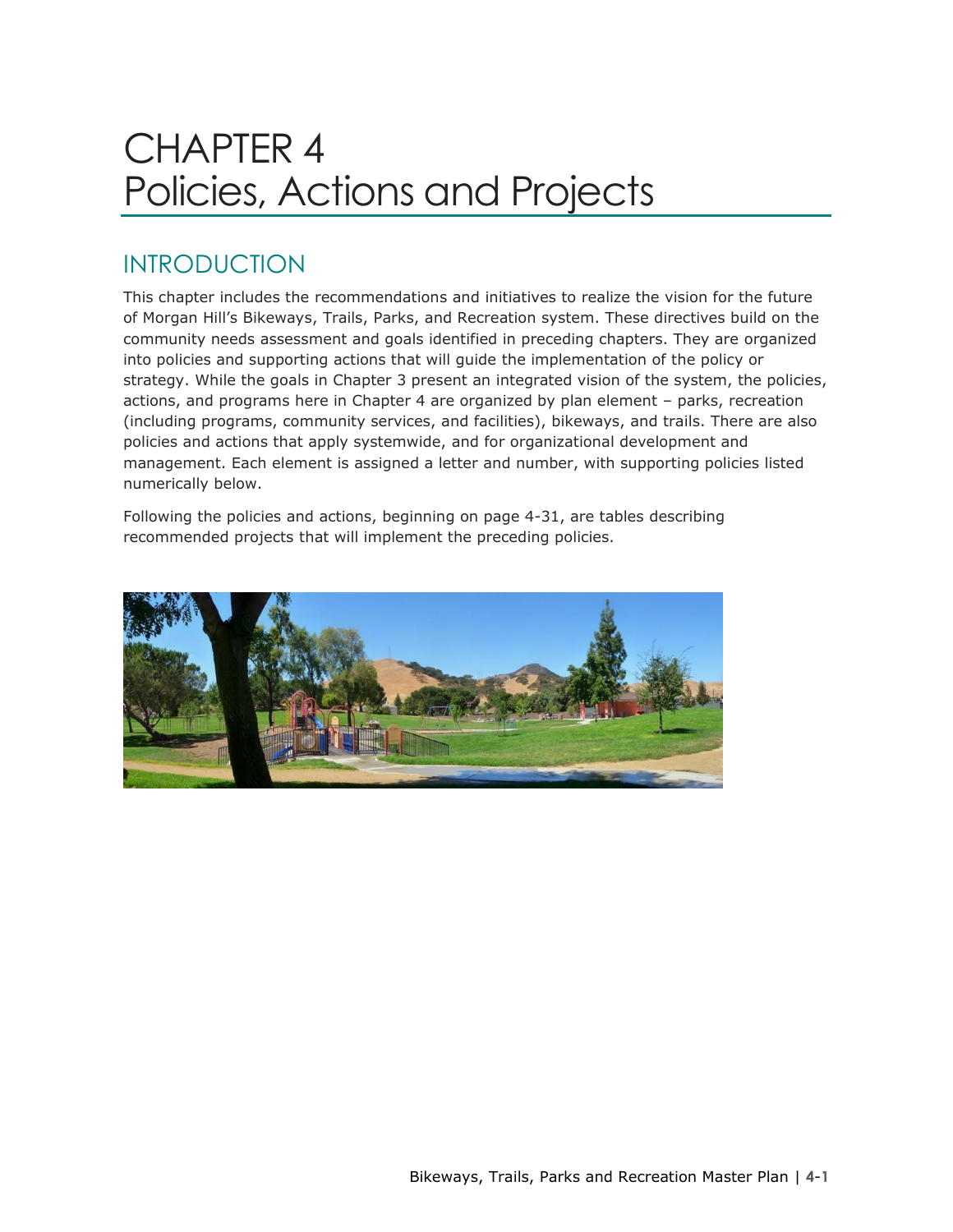# PARKS

Morgan Hill is committed to providing an integrated and diverse park system by balancing development and investment in different types of parks and open spaces. The planned park system is designed to best meet needs and preferences expressed by community members through the master planning process.

The following Park Classifications table describes the types of existing and recommended parks and open spaces. The classification system was updated and customized to best reflect the current use of Morgan Hill's parks as well as the priority for future investment and development.

| <b>Park</b><br><b>Classification</b> | <b>Typical</b><br><b>Size</b> | <b>Service</b><br><b>Area</b>                                | <b>Description</b>                                                                                                                                                                                                                                                                                                                |
|--------------------------------------|-------------------------------|--------------------------------------------------------------|-----------------------------------------------------------------------------------------------------------------------------------------------------------------------------------------------------------------------------------------------------------------------------------------------------------------------------------|
| Mini Parks                           | 1 acre or<br>smaller          | Immediate<br>neighborhood<br>(up to<br>quarter-mile<br>walk) | Mini Parks provide open space to residential<br>neighborhoods. Due to the limited size and<br>high maintenance costs for limited<br>recreational value, Mini Parks are not<br>recommended for residential neighborhood<br>parks in the future.                                                                                    |
|                                      |                               |                                                              | Mini parks can also be small parks with<br>specific functions such as community<br>gardens or social gathering spaces. This type<br>of Mini Park is appropriate for Downtown or<br>other dense mixed-use areas.                                                                                                                   |
| Neighborhood<br>Park                 | $1-3$ acres                   | Walking<br>distance<br>(half-mile<br>walk)                   | A Neighborhood Park is intended primarily<br>for the enjoyment of nearby neighbors within<br>a short walk or bike ride. These parks often<br>include limited recreation amenities-such as<br>playgrounds, sport courts, and open turf play<br>areas. They serve as social gathering spaces<br>and may also include natural areas. |
| Small<br>Community<br>Park           | $3 - 10$<br>acres             | Citywide                                                     | Small Community Parks serve the needs of<br>the entire City and are destinations for<br>residents from across the City as well as<br>adjacent neighborhoods. They provide more<br>amenities than neighborhood parks and allow<br>group activities.                                                                                |

**Table 4-1: New Park and Open Space Classifications**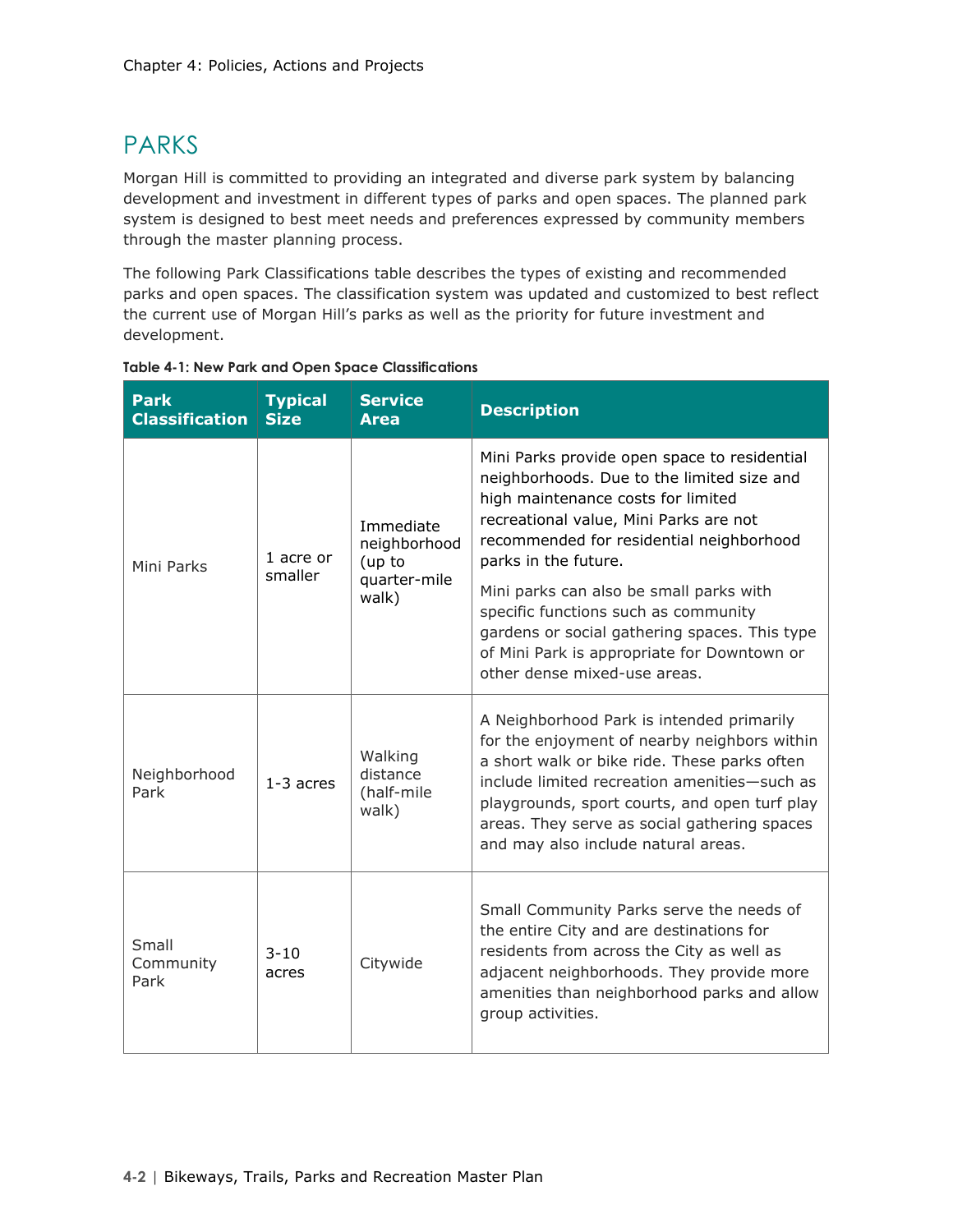| <b>Park</b><br><b>Classification</b>                     | <b>Typical</b><br><b>Size</b>                 | <b>Service</b><br><b>Area</b>                           | <b>Description</b>                                                                                                                                                                                                                                                                                                                                       |
|----------------------------------------------------------|-----------------------------------------------|---------------------------------------------------------|----------------------------------------------------------------------------------------------------------------------------------------------------------------------------------------------------------------------------------------------------------------------------------------------------------------------------------------------------------|
| Large<br>Community<br>Park                               | $10$ or<br>more<br>acres                      | Citywide                                                | Large Community Parks focus on meeting<br>the recreational needs of the community at-<br>large. They provide a diversity of amenities<br>and activities and allow for group activities<br>and other recreational pursuits that are not<br>recommended at neighborhood parks. Large<br>Community Parks may include both outdoor<br>and indoor facilities. |
| Recreational<br>Open Space                               | <b>No</b><br>minimum<br>or<br>maximum<br>size | Citywide                                                | Recreational Open Spaces provide publicly<br>accessible undeveloped recreation<br>opportunities and opportunities to be in<br>nature. They also protect ecological functions<br>and scenic or heritage resources while<br>providing green corridors for trails and<br>greenways.                                                                         |
| Non-<br>Recreational<br>Open Space                       | <b>No</b><br>minimum<br>or<br>maximum<br>size | Citywide                                                | Non-Recreational Open space is not publicly<br>accessible. The primary function of these<br>spaces is to protect ecological functions and<br>scenic resources valued by residents. Non-<br>recreational open space is managed by the<br>City's Parks & Recreation Department.                                                                            |
| Privately-<br>owned,<br>Privately<br>Accessible<br>Parks | Depends<br>on facility                        | Neighborhood<br>served by<br>residential<br>development | Privately-owned Parks are generally within a<br>residential area for the exclusive use of<br>residents and are privately developed and<br>maintained by the homeowner or resident<br>association or property managers.                                                                                                                                   |
| Privately-<br>owned, Publicly<br>Accessible<br>Parks     | Depends<br>on facility                        | Neighborhood<br>served by<br>residential<br>development | Privately-owned, publicly accessible Parks<br>are generally within a residential<br>neighborhood. They are privately developed<br>and maintained by the homeowner or<br>resident association or property managers<br>but allow access to the public.                                                                                                     |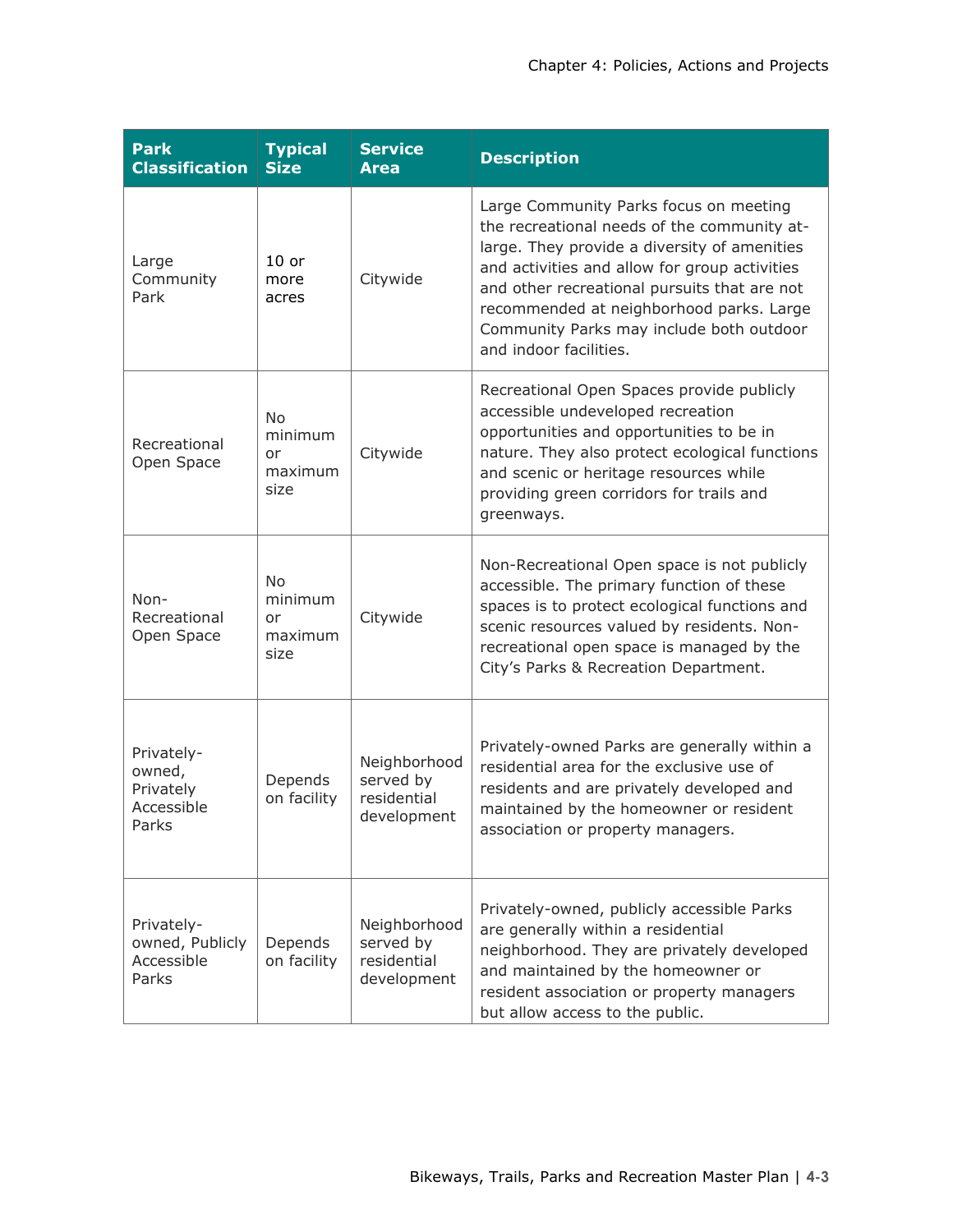### Recommendations: Parks

**P1. Distribute City-owned neighborhood and community parks throughout the City to fill existing gaps and prevent future gaps, especially where densely populated areas are not well-served by parks.**

### **Actions**

- **P1-1.** Strategically identify and acquire land for a new large community park east of Hwy 101 to be developed as Morgan Hill continues to expand. (See Figure 3-1.)
- **P1-2.** Site new small community parks in areas of new growth and development, consistent with the 2035 General Plan.
- **P1-3.** Focus City resources on improving and developing large community, small community and neighborhood parks, recognizing that privately-owned parks meet the need for small, close-to-home parks for many residents.
- **P1-4.** Continue encouraging the development of high quality neighborhood parks and privately-owned parks in new developments through the Residential Development Control System (RDCS) competition requirements. Ensure that parks constructed and maintained by developers meet the City's park standards described by General Plan Policy HC-3.31.
- **P1-5.** Continue to maintain the City's existing Mini Parks while not adding (acquiring or developing) more, unless developed to meet specific goals in this plan.
- **P1-6.** Construct the planned Downtown parks and trails, including Railroad Park, Third Street Creek Park, and Nob Hill Trail Park.
- **P1-7.** Partner with the Morgan Hill Historic Society to expand and diversify the community uses of Villa Mira Monte and integrate it into the Downtown park system.

### **P2. Maximize park access to ensure community members can comfortably and easily travel to and use the parks closest to their homes.**

- **P2-1.** Strive to meet the five acres/1,000 residents level of service park standard as defined in Chapter 2.
- **P2-2.** Expand the level of service definition to include a walkability standard with a goal that every resident lives within a half-mile walk of a park and residents in higher-density areas of the City live within a quarter-mile walk of a park.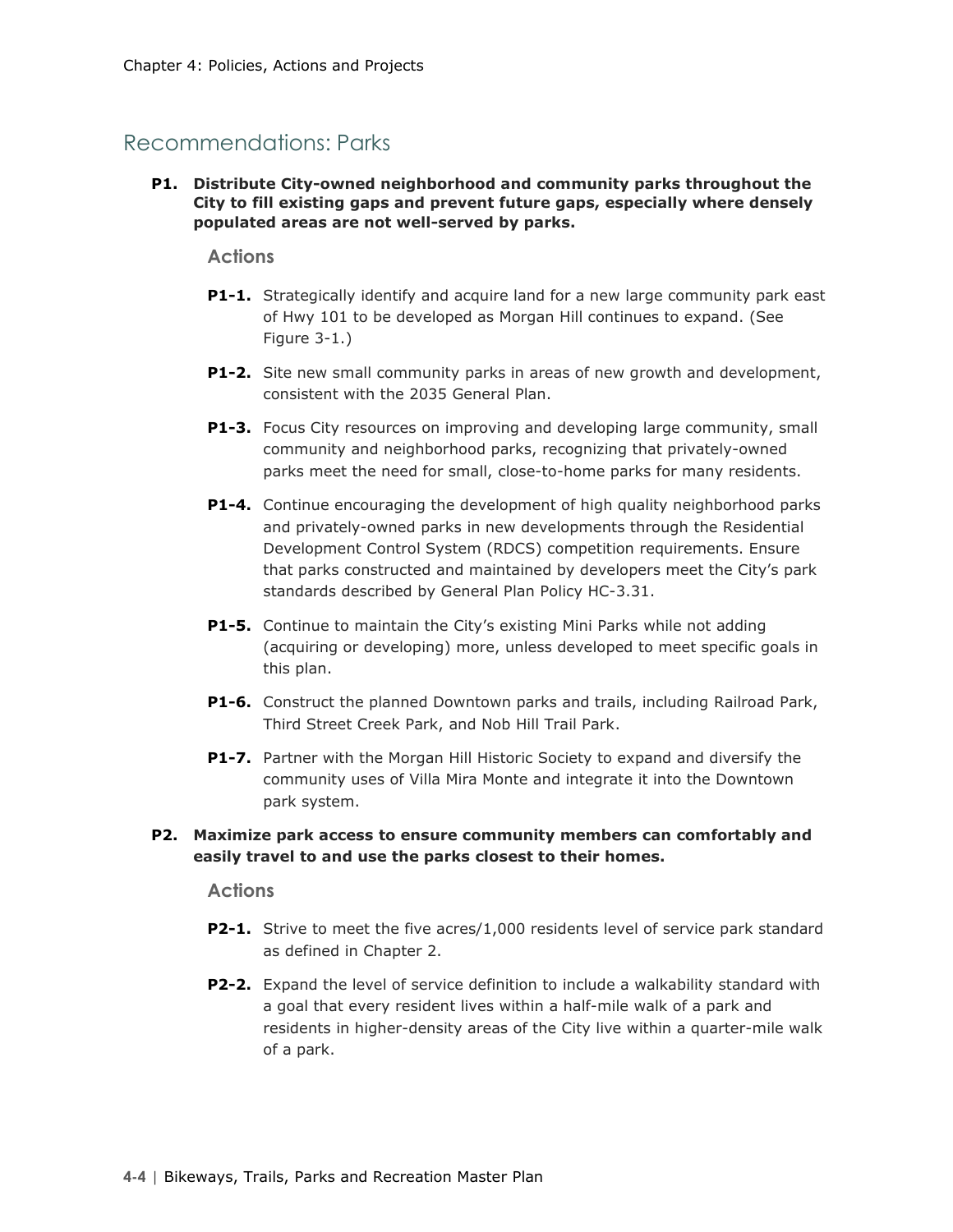- **P2-3.** Strive to reach the 60/40 use ratio for residents/non-residents at the City's current and future Recreation and Special Use Facilities to ensure that the facilities meet local demand.
- **P2-4.** Encourage public accessibility of new privately-owned and developed parks through the RDCS process.
- **P2-5.** Strive to connect new and existing parks to surrounding neighborhoods and commercial centers via bikeways, multi-use trails, sidewalks and vehicle access including adequate parking.

### **P3. Continue to create unique park features and programs in Downtown.**

### **Actions**

- **P3-1.** Develop the new permanent Downtown parks.
- **P3-2.** Plan future pop-up and temporary programs and installations in Downtown parks.
- **P3-3.** Integrate public art into the Downtown parks.
- **P3-4.** Program community events including performance art, concerts, and family events in Downtown parks.

### **P4. Partner with Morgan Hill Unified School District (MHUSD) to increase access (i.e., keep gates unlocked) to school facilities during non-school hours.**

### **Actions**

**P4-1.** Develop formal joint use agreements to enhance access and amenities at existing and future school sites.

#### Relevant Sites

Nordstrom Park/School, Paradise Park/School, Jackson Park/School, El Toro School, Future Borello School Site, Other Future School Sites.

- **P4-2.** Consider joint planning for facilities at Paradise and Nordstrom Parks/Schools.
- **P4-3.** Review opportunities to increase park land and amenities adjacent to Jackson Park/School.
- **P4-4.** Partner with the school District to land bank for future park sites adjacent to future school sites.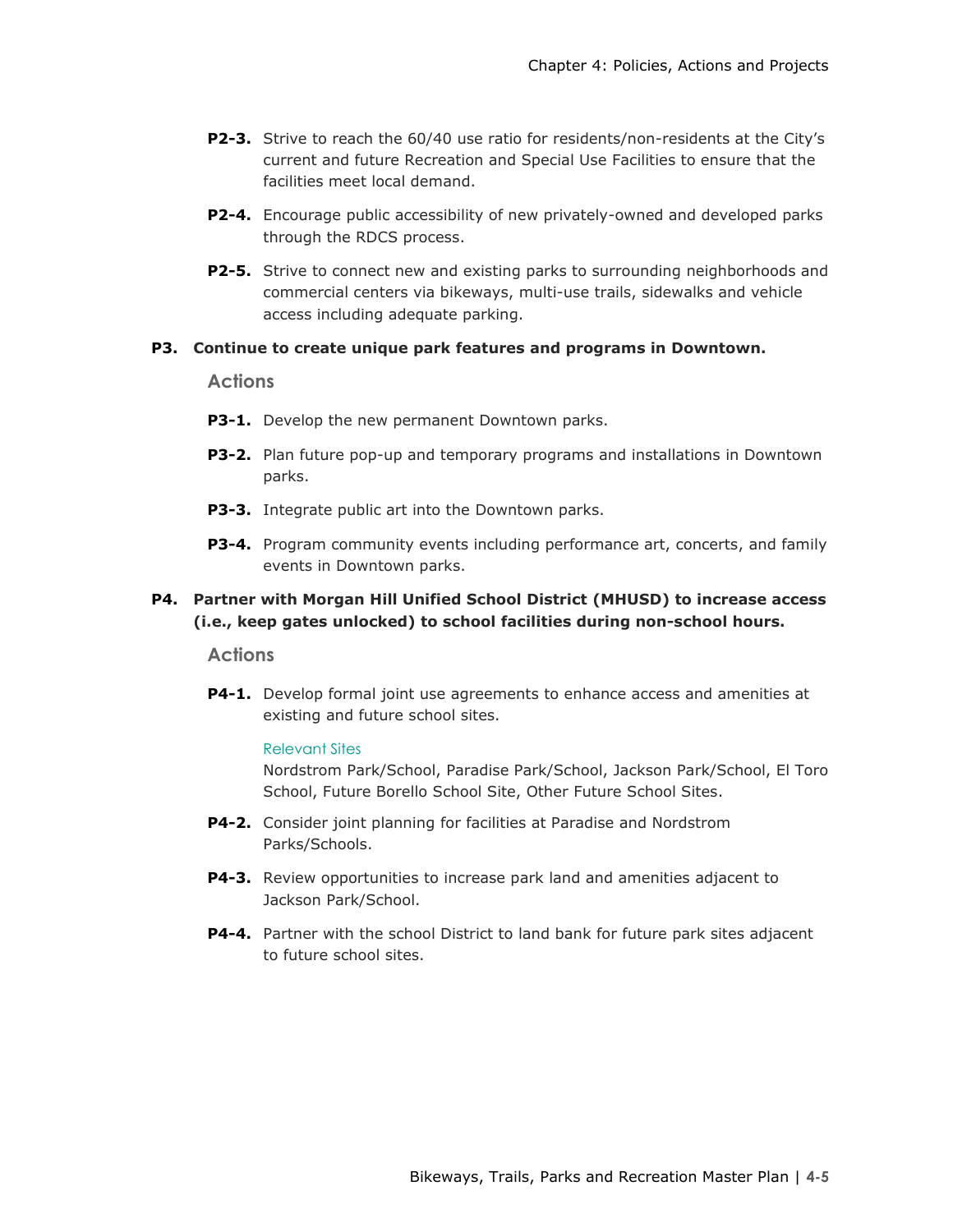**P5. Work in partnership with the Santa Clara County Parks and Recreation Department and Santa Clara Valley Open Space Authority to enhance community use of regional parkland adjacent to and near the City and to bring regional visitors to the City, per General Plan Policy HC-3.15.**

### **Actions**

- **P5-1.** Promote nearby County and regional facilities with the citywide bikeways and trails map that encourages active transportation to park and open space destinations.
- **P5-2.** Consider joint-use agreements to develop park activities and amenities in heavily-used nearby Anderson County Park.
- **P5-3.** Partner with the County and OSA to support and fund regional recreational facilities located in City parks and facilities.

### **P6. Enhance and diversify play environments throughout the City.**

### **Actions**

- **P6-1.** Prioritize park improvements and playground enhancements in underserved areas of the City, including northwest Morgan Hill.
- **P6-2.** Diversify the types of play equipment and experiences in community and neighborhood parks by adding nature play, adventure play, and creative play opportunities.
- **P6-3.** Replace outdated play structures with new types of play equipment and play environments.
- **P6-4.** Add more multigenerational play experiences to neighborhood and community parks.
- **P6-5.** Provide nature play experiences throughout the system.
- **P6-6.** Expand recreation uses near Silveira Lake and consider integrating a fishing pond into new park sites.
- **P6-7.** Construct the Inclusive Playground at Community Park.

### **P7. Support Morgan Hill as a sports tourism and recreation event destination by hosting events within the City.**

### **Actions**

**P7-1.** Form a Destination Management Organization, Visitors Bureau or Sports Commission to promote Morgan Hill and ensure unified, coordinated promotion activities.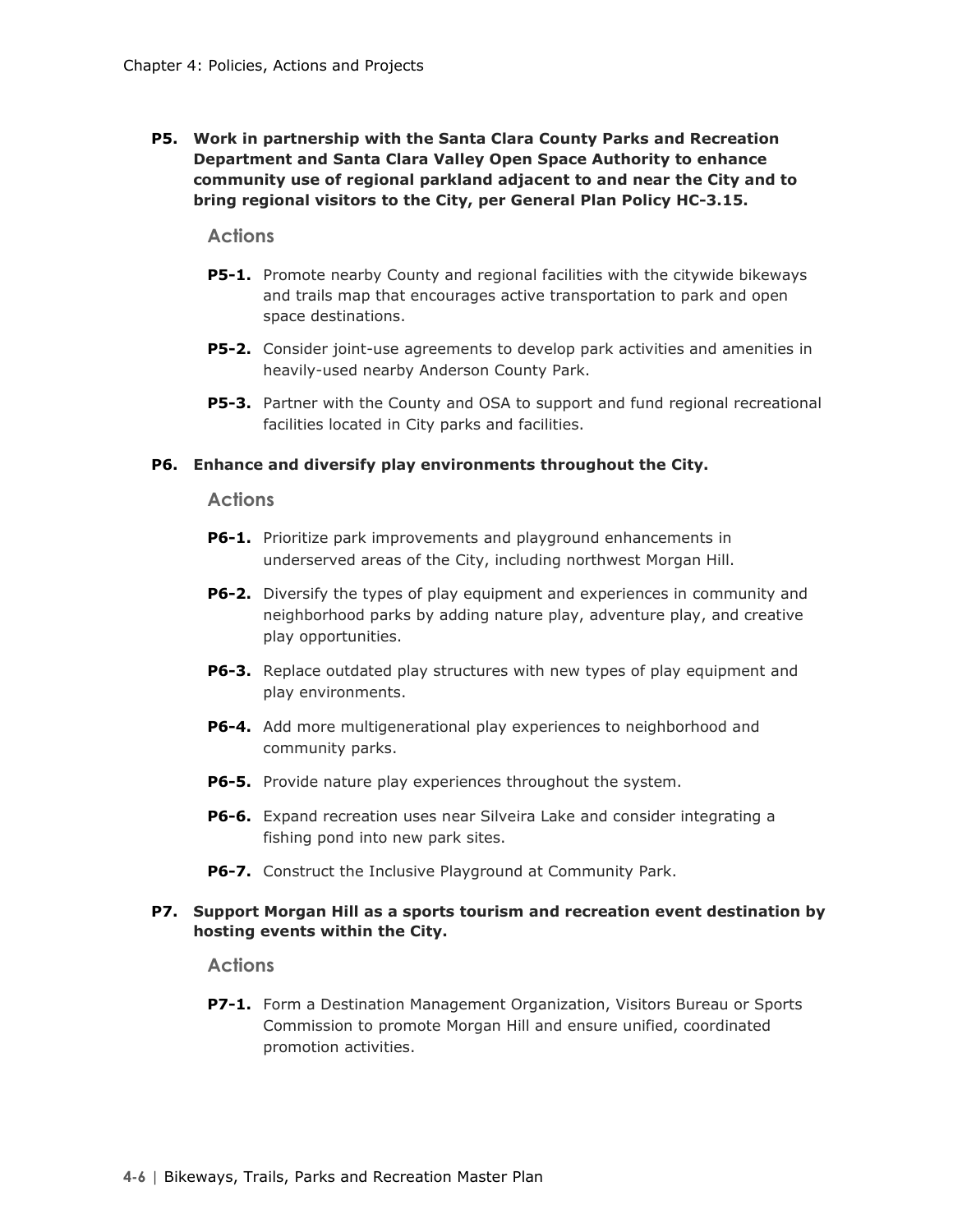- **P7-2.** Promote Morgan Hill sports tourism via social media, web, and traditional marketing means.
- **P7-3.** Provide a streamlined and customer-friendly special events permit applications process.
- **P7-4.** Continually evaluate management partnerships for the OSC and other Sports Facilities.

### **P8. Enhance park amenities to increase park user comfort and accessibility.**

**Actions**

- **P8-1.** Add shade structures and trees that provide shade to parks, especially over play and seating areas. Every City park in Morgan Hill has opportunity for additional shade.
- **P8-2.** Ensure that shade is included when designing and developing new parks.
- **P8-3.** Add restrooms to small community parks.
	- Locate restrooms where they are highly visible from the street and nearby activity areas.
	- Consider restroom designs that minimize ongoing maintenance costs and enhance safety.

#### Relevant Sites

Nordstrom Park, Paradise Park, and Diana Park.

- **P8-4.** Install drinking fountains that allow for easy water bottle refilling (as feasible) and separate pet drinking stations (as appropriate) throughout the park and trail system.
- **P8-5.** Add additional seating to parks, focusing on seating options designed for comfort and social interaction.
- **P8-6.** Add wi-fi to high use parks, especially Downtown Parks.

### **P9. Expand opportunities for fitness and health oriented activities for all ages in Morgan Hill parks.**

### **Actions**

**P9-1.** Pilot fitness equipment in two (2) parks and monitor and evaluate usage. Identify opportunities for unique fitness stations and equipment, such as par course.

#### Relevant Sites

Nordstrom Park and Galvan Park.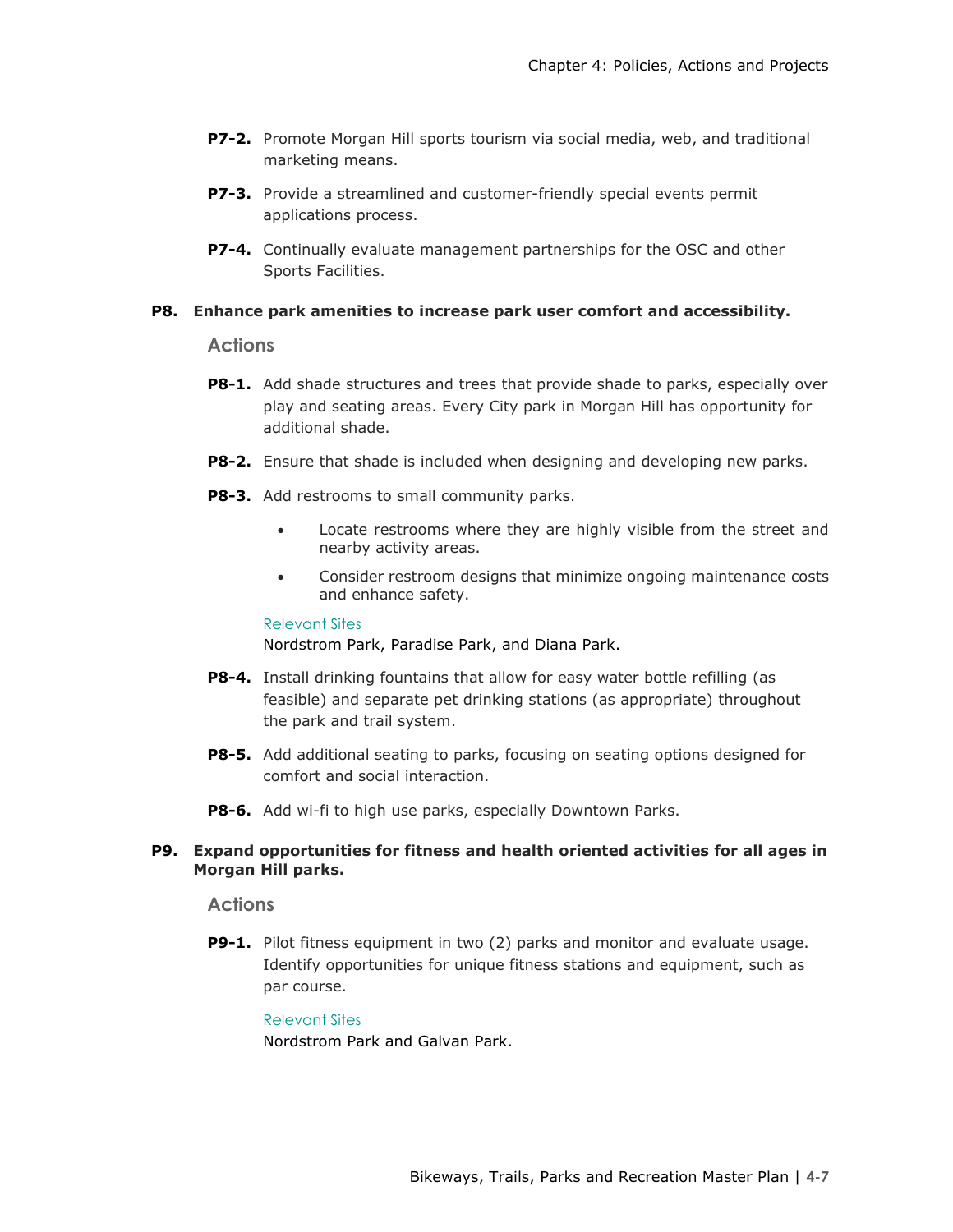- **P9-2.** Improve pedestrian and bicycle connections to parks so that users can access parks via active transportation modes.
- **P9-3.** Identify opportunities for loop trails within new parks and JUA facilities.

### **P10. Continue investing in destination community parks that offer a range of activities.**

**Actions**

- **P10-1.** Implement planned lighting and handball court improvements to Galvan Park to enhance access and safety.
- **P10-2.** Continue working with community members to identify priority improvements for Galvan Park.
- **P10-3.** Continue to maintain and program Community Park at a high standard while adding and enhancing amenities.
- **P10-4.** Design a new large community park to provide the same high level of services as the existing Community Park while also offering unique experiences that establish the park as a destination. Consider including the following elements in the new community park:
	- Fenced dog park;
	- Bike skills/pump track;
	- Traffic garden (bicycle and safety and skills course);
	- Fitness equipment;
	- Loop trail;
	- Parking;
	- Tennis/pickleball;
	- Sand volleyball;
	- Water filling station; and/or
	- Community garden.
- **P11. Protect and improve un-programmed, flexible spaces in neighborhood and small community parks for informal games and other self-directed recreation uses.**

### Relevant Sites

Galvan Park, Belle Estates Park, Stone Creek Park, Diana Park, Jackson Park, Paradise Park, Mill Creek Park, Howard Wiechert Park, Hamilton Square Park, and Oak Creek Park.

### **P12. Design new parks and park improvement that are welcoming, distinct, and represent the qualities of the park and surrounding neighborhood.**

### **Actions**

**P12-1.**Enhance park entry points by providing seating or other features to help activate entrances and make them highly visible from the street and from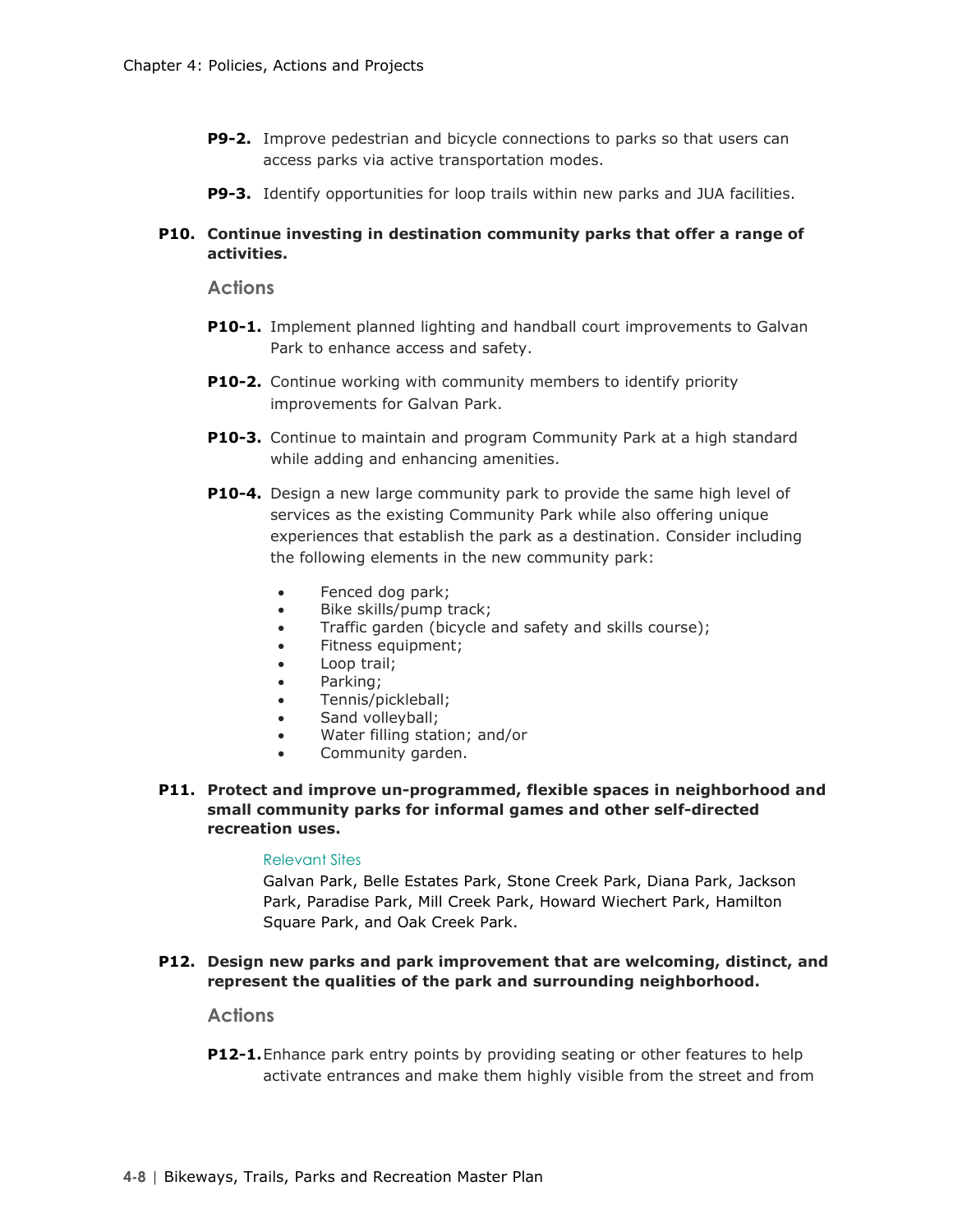within the park. Where needed, install signage to clearly identify the accessible path of travel or direct users to primary points of entrance.

### Relevant Sites

Belle Estates Park, Community Park, Diana Estates Park, Fox Hollow Park, Galvan Park, Jackson Park, Murphy Springs Park, Paradise Park, and Oak Creek Park.

- **P12-2.**Locate certain site furnishings, including trash receptacles and pet care stations, outside of the park entry points in order to improve the aesthetic qualities of the entry.
- **P12-3.**Design spaces that are simple and logical to facilitate wayfinding by people of all abilities.
- **P12-4.**Incorporate public art into parks.

### **P13. Provide urban agriculture opportunities throughout the City to provide access for residents.**

### **Actions**

- **P13-1.**Establish one or more permanent locations for the community garden and expand its capacity.
- **P13-2.**Maintain a community garden opportunity in downtown for higher density housing.

### **P14. Integrate more natural elements and spaces and nature play opportunities into Morgan Hill's parks system.**

#### **Actions**

- **P14-1.**Reveal and enhance nature and natural processes using native plants and by using stormwater management as a functional and aesthetic park feature.
- **P14-2.**Incorporate low-impact, drought-tolerant plantings in new and existing parks to minimize irrigation requirements and enhance visual interest without reducing usable turf area.
- **P14-3.**Develop nature play areas in appropriate areas that allow children and users of all ages to interact with nature and natural materials.

#### Relevant Sites

Jackson Park, Murphy Springs Park, and New Downtown Parks.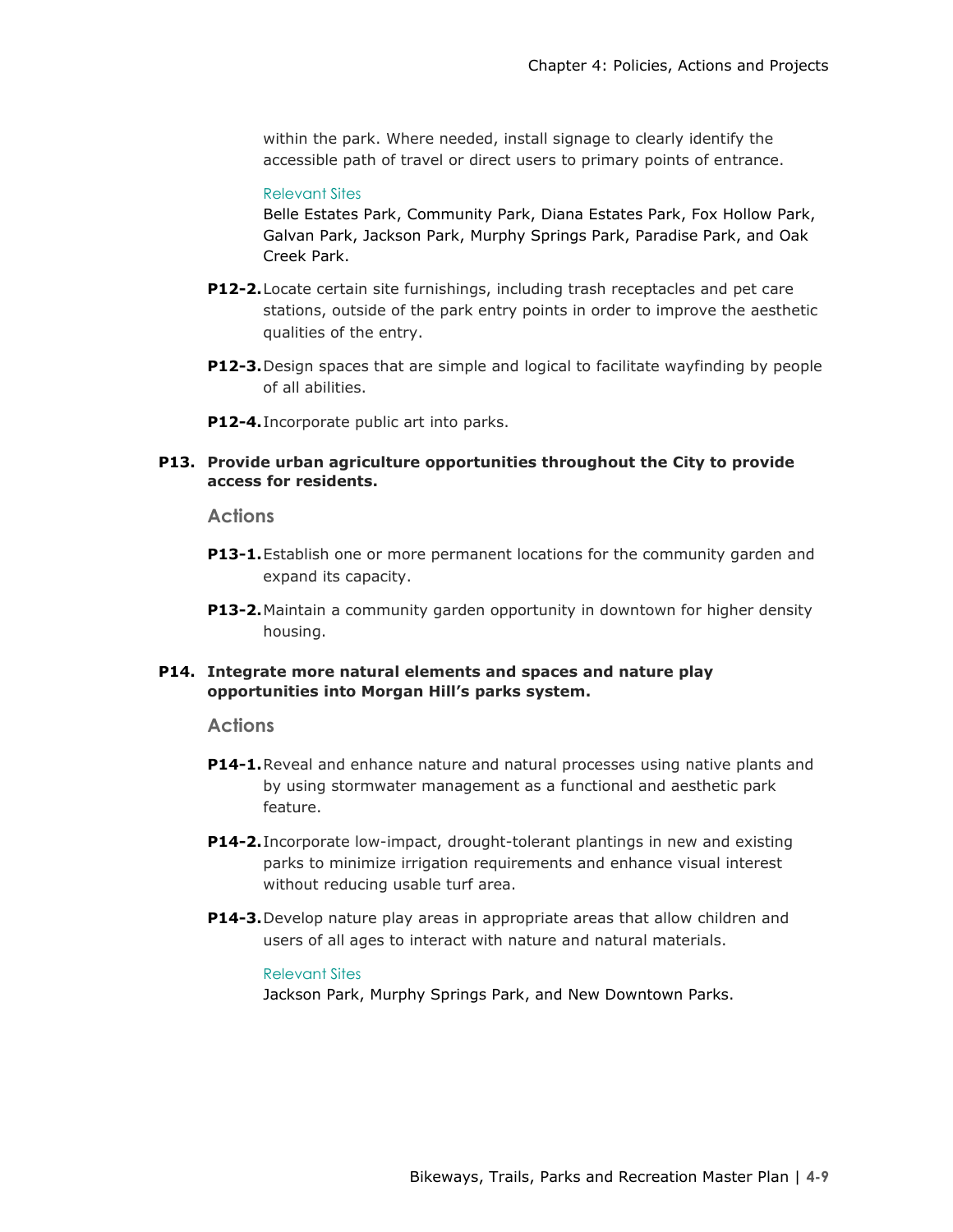### RECREATION

The City of Morgan Hill provides recreation facilities and programs that are well loved and used by the community. There are opportunities to broaden participation in existing programs and expand and diversify programs and facilities to meet the community's growing and changing needs and interests. The existing and potential future facilities recommended in this section are important to advancing the City's sports tourism goals.

Recommendations: Programs / Membership / Facility Rentals

- **PR1. Create programming that supports City goals to build community cohesion, support families, and encourage healthy lifestyles.**
- **PR2. Develop and promote programs to serve the entire Morgan Hill community.**

### **Actions**

- **PR2-1.**Continue providing the scholarship program for CRC memberships and recreation programs.
- **PR2-2.**Increase awareness of available programs and scholarships through increased bilingual outreach and strengthened outreach to a diversity of community-based organizations such as churches and non-profits groups.
- **PR2-3.**Expand program offerings for teens and preteens.
- **PR2-4.**Reach out to residents that are differently abled, have limited mobility, and seniors to better understand how existing programs may be made more adaptable and inclusive and if there is a need for adaptive programs.

### **PR3. Continue to ensure flexibility in program offerings so that new programs can be tested and unpopular programs can be retired.**

### **Actions**

- **PR3-1.**Use evaluation criteria tied to registration rates, community need, and cost recovery to inform programming decisions.
- **PR3-2.**Develop pilot recreation programs to test and evaluate the community's interest in new types of classes, events, and activities.
- **PR3-3.**Diversify offerings within a programming category (e.g., fitness) rather than adding identical programs to meet peak demand.
- **PR4. Diversify the location of programs beyond the CRC, CCC, and AC.**

### **Actions**

**PR4-1.**Offer programs in neighborhood and community parks throughout the City, including fitness classes and youth programs.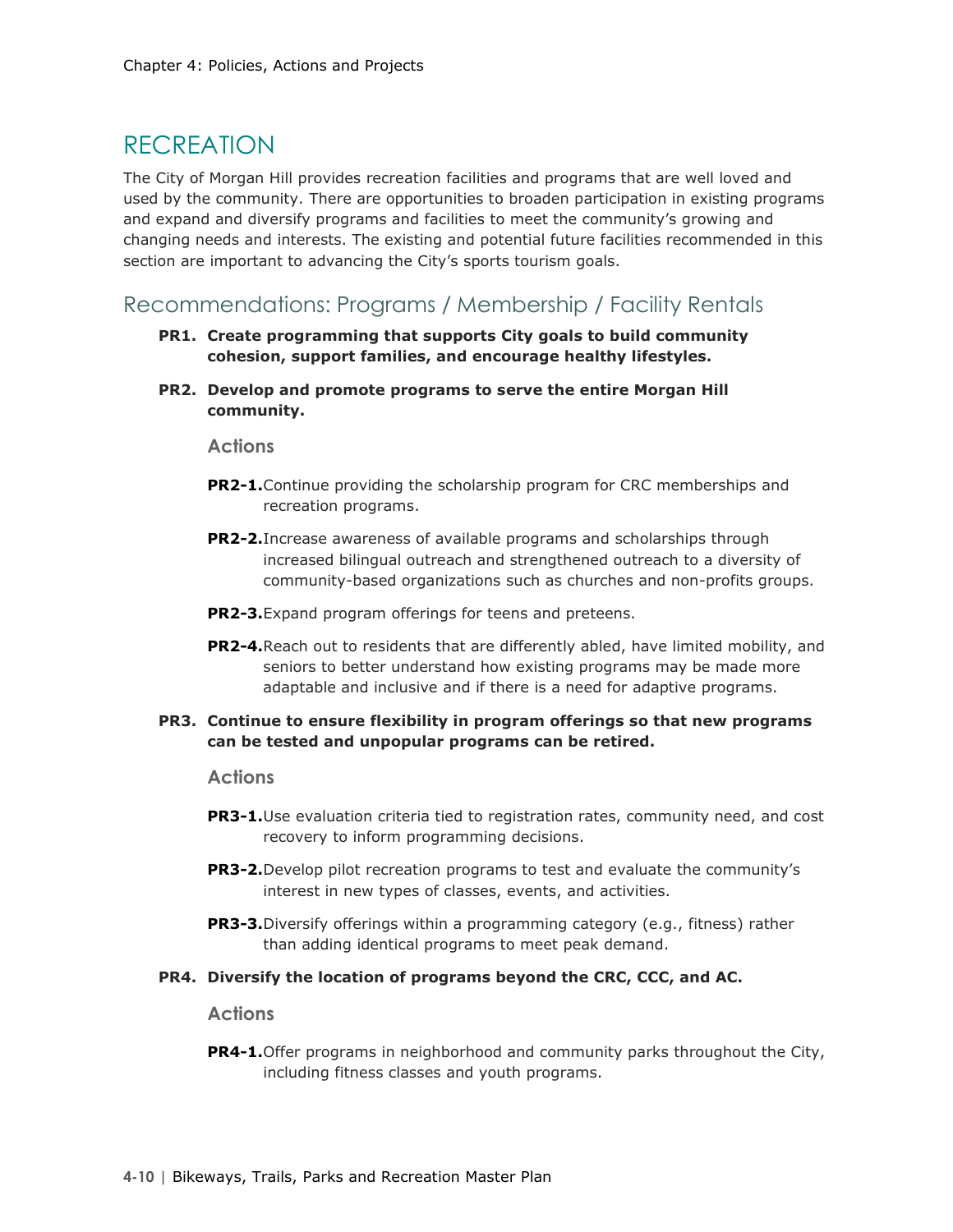- **PR4-2.**Focus outdoor programming in neighborhood and small community parks in the northwest areas of the City to reduce barriers to participation and address under-served neighborhood needs.
- **PR4-3.**Pilot mobile programming in neighborhood and small community parks throughout the City.
- **PR4-4.**Offer special events, such as movie nights, in neighborhood and community parks throughout the City.

### **PR5. Continue to provide recreation-based preschool services and expand capacity as needed.**

### **Actions**

- **PR5-1.**Expand the preschool program to support increased cost recovery of recreation programs.
- **PR5-2.**Consider increasing preschool programs through facility expansion.

### Recommendations: Community Services

**CS1. Continue to serve as a facilitator of community and social services to ensure there are family support services for all ages in Morgan Hill.** 

#### **Actions**

- **CS1-1.**Maintain and enhance partnerships with non-profit organizations to facilitate the delivery of services to Morgan Hill and south County residents.
- **CS1-2.**Continue to provide facility space for community services including day care and senior services, focusing on multi-use and multi-generational spaces.

### **CS2. Proactively plan to adapt and/or expand senior services to meet projected growth in demand.**

- **CS2-1.**Support the City's Age-Friendly City resolution by meeting the needs of the growing senior community.
- **CS2-2.**Update the Strategy for Older Adult Programs and Services, incorporating the World Health Organization "Age Friendly City" designation to guide future programmatic planning.
- **CS2-3.**Conduct a feasibility analysis to determine which type of Adult Day Care Program is needed in Morgan Hill and the partnerships required to provide these services.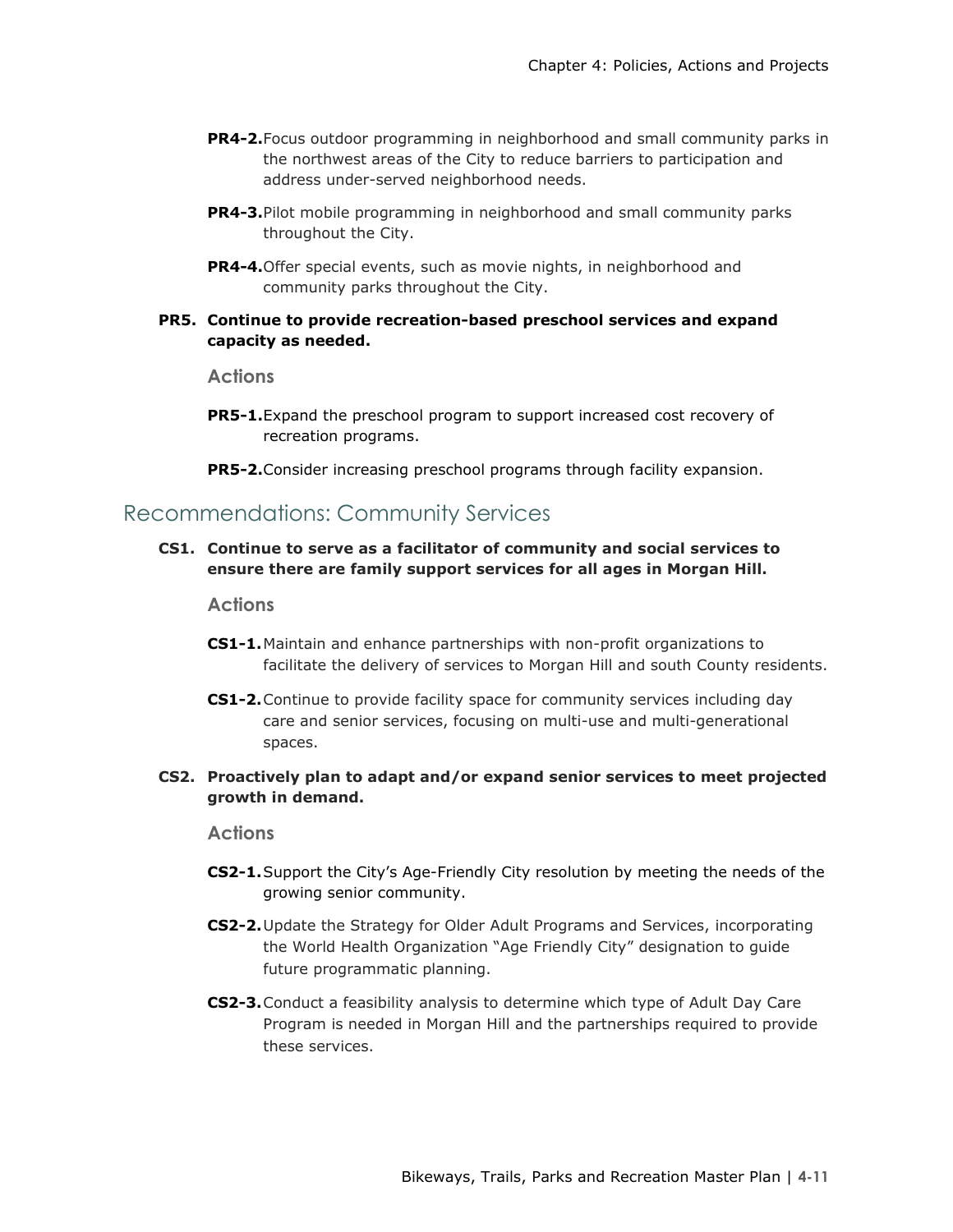- **CS2-4.**Evaluate options to support "transitions" that allow older adults to age in place in Morgan Hill.
- **CS2-5.**Develop a sponsorship and donation program that will support growth of the Senior Support Endowment Fund.
- **CS2-6.**Continue to partner with the YMCA, County of Santa Clara, and/or other organizations to provide the Senior Nutrition Program.
- **CS2-7.**Continue to use partnerships to enhance resources and deliver services for Older Adults at the Senior Center and throughout the community.
- **CS2-8.**Continue to actively participate in regional Older Adult initiatives such as the Santa Clara County Seniors Agenda.
- **CS2-9.**Support improved transportation for Older Adults through partnerships and operations.

### **CS3. Continue to support Community Service activities that support community health.**

- **CS3-1.**Continue to actively recruit community-based community service organizations to locate at the City-owned Non-profit Center and/or alternate locations within the City.
- **CS3-2.**Support the Boys & Girls Club of Silicon Valley's future use of the Friendly Inn Community Center, including evaluating the feasibility of a facility exchange or relocation for the community service organizations currently using utilizing the Friendly Inn.
- **CS3-3.**Seek grant funding to support after-school programs and activities for residents in underserved and low-income areas.
- **CS3-4.**Support partnerships and collaborations with government agencies and non-profit organizations that provide social services to youth in the community, such as South County Youth Task Force, South County United for Health and Community Asset Builders.
- **CS3-5.**Continue to support the Boys and Girls Club of Santa Clara County or other non-profit organizations to operate the El Toro Youth Center.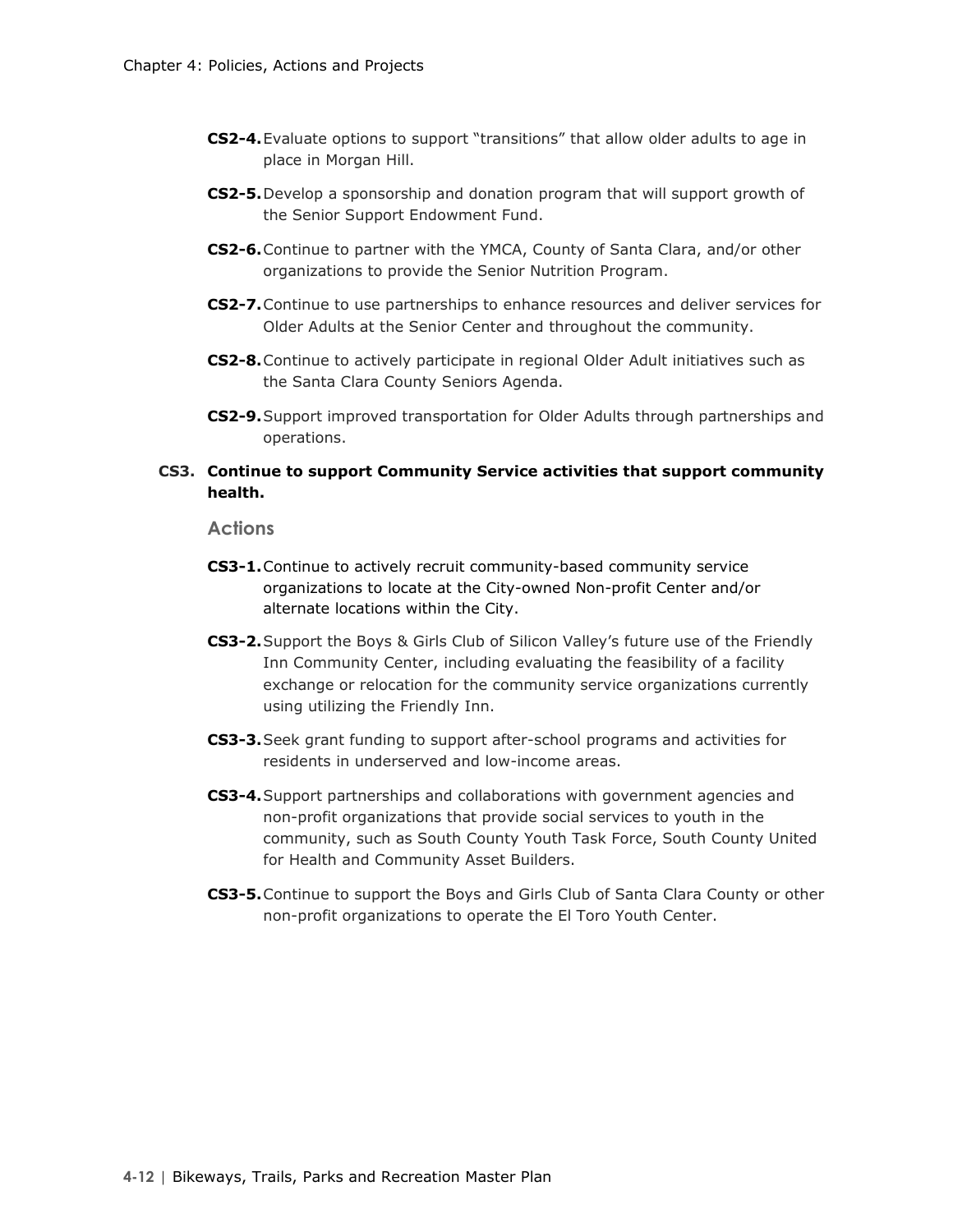# **FACILITIES**

The following Facilities Classifications table describes the types of recreation facilities recommended for Morgan Hill's future system.

| Table 4-2: Morgan Hill Recreation Facility Classifications |  |  |  |
|------------------------------------------------------------|--|--|--|
|------------------------------------------------------------|--|--|--|

| <b>Classification Service Area</b> |                                                                                                                                                                    | <b>Description</b>                                                                                                                                                                                                                                                                                          |
|------------------------------------|--------------------------------------------------------------------------------------------------------------------------------------------------------------------|-------------------------------------------------------------------------------------------------------------------------------------------------------------------------------------------------------------------------------------------------------------------------------------------------------------|
| Recreation<br><b>Facilities</b>    | <b>Citywide. Users</b><br>include all residents,<br>community-based<br>organizations and<br>school groups and<br>may serve non-<br>resident sport<br>participants. | These properties were purchased or designated<br>for a specific purpose, or were acquired to take<br>advantage of a unique feature. These facilities<br>require staff to manage and operate. Special use<br>facilities include the Outdoor Sports Center,<br>Aquatic Center, and Villa Mira Monte property. |
| Special Use<br>Facility            | <b>Citywide. Users</b><br>include all residents,<br>community-based<br>organizations and<br>school groups                                                          | Special Use Facilities provide space for specific<br>uses. They are often rented for events or classes<br>and are not always open to the public for general<br>use. These facilities include Centennial Rec<br>Center, the Community & Cultural Center, and El<br>Toro Youth Center.                        |

### Recommendations: Facilities

**F1. Incorporate historic and cultural resources into the parks and recreation system when the resources provide opportunities for community education, events, and recreation, in support of General Plan Goal HC-8.** 

- **F1-1.** Develop a partnership with the Morgan Hill Historical Society to make Villa Mira Monte viable and sustainable as a community resource.
- **F1-2.** Ensure future site development includes:
	- Culturally, historically, and context appropriate design approaches to improvements and additions.
	- Expanded recreation uses.
	- Property improvements designed to integrate into the Downtown parks system and facilitate attracting more visitors to Downtown businesses.
	- Design improvements to maximize revenue and limit ongoing maintenance costs.
	- Improved technology at the site.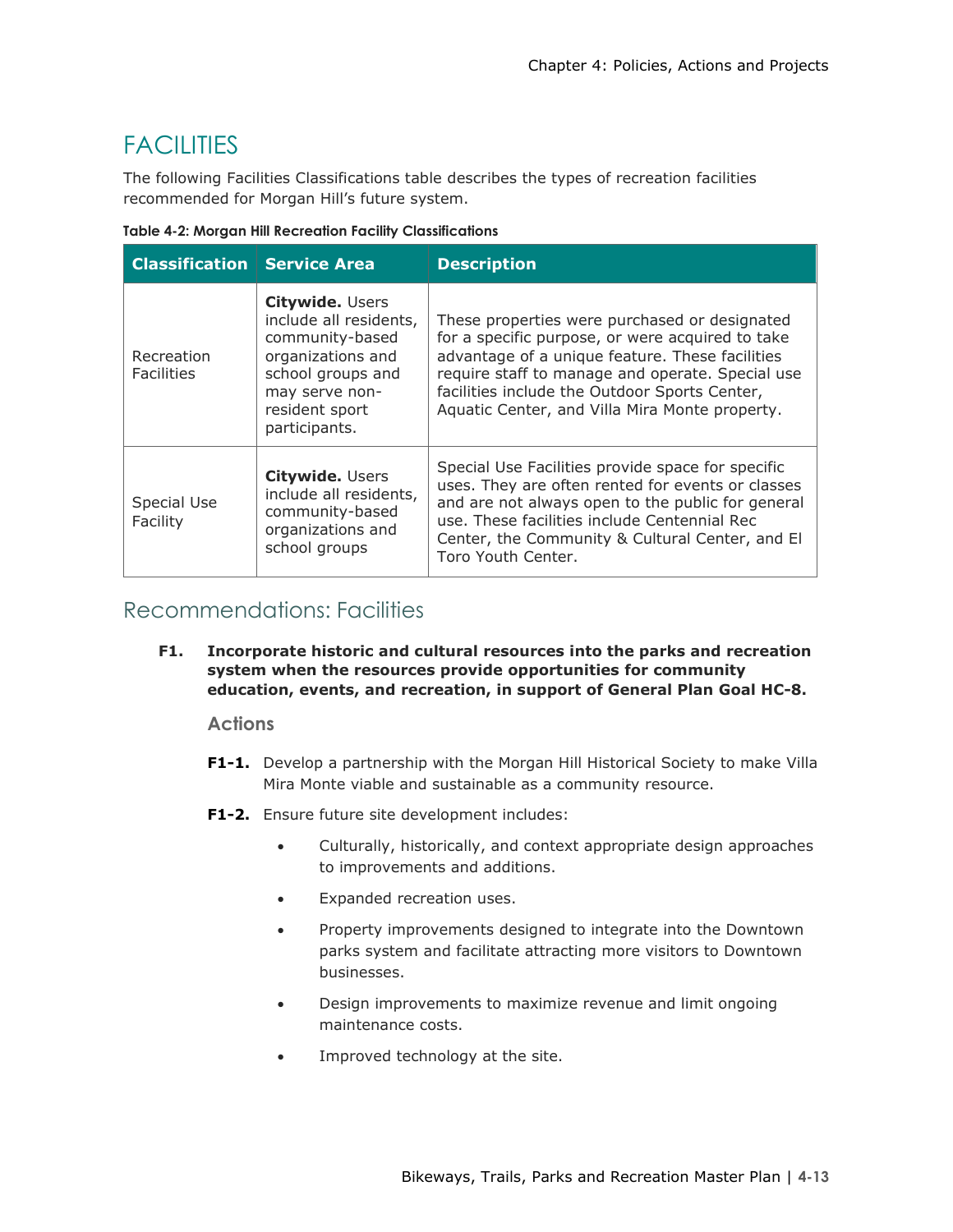- Opportunities for urban agriculture and agriculture education with a demonstration garden/orchard or a community garden.
- **F1-3.** Continue to collaborate with the Historical Society to support organization and site management and operations.
	- The Morgan Hill Historical Society should continue to manage the Villa Mira Monte Site.
	- Consider providing operational support to the Historical Society to hire limited-term staff for site management with the intent to identify and secure revenue for long-term fiscal sustainability.
	- Ensure future programming includes establishing and expanding revenue generating uses such as event rentals as well as programming to attract new visitors to the site.
	- The City shall utilize existing Community Services Department resources to coordinate marketing and promotion of the site to increase access and revenue generation.
	- Consider formally assigning the Library, Culture, and Arts Commission to make recommendations relating to historic resources.

### **F2. Support the development and maintenance of infrastructure that supports sports tourism, per General Plan Policy ED-4.3.**

- **F2-1.** Pursue the development of a new Baseball / Softball Field Complex on Cityowned land in the SE Quadrant. The new fields should focus on serving local teams and players. However, accommodating smaller regional tournaments may also be considered.
- **F2-2.** Conduct a market study to evaluate the feasibility of a regional sand volleyball tournament complex adjacent to the OSC/AC.
- **F2-3.** Develop a site plan for 10 acres of property adjacent to the Aquatics Center and Outdoor Sports Center, for which the City has a future option to purchase. Property shall be used for parking and additional regional sports uses (sand volleyball, additional soccer fields, etc.).
- **F2-4.** Update aging facilities at the Outdoor Sports Center including replacement of existing turf fields, considering new turf to replace natural grass fields, installation of lighting and more frequent routine maintenance at the facility.
- **F2-5.** Consider a market study to evaluate the feasibility of an indoor multipurpose facility.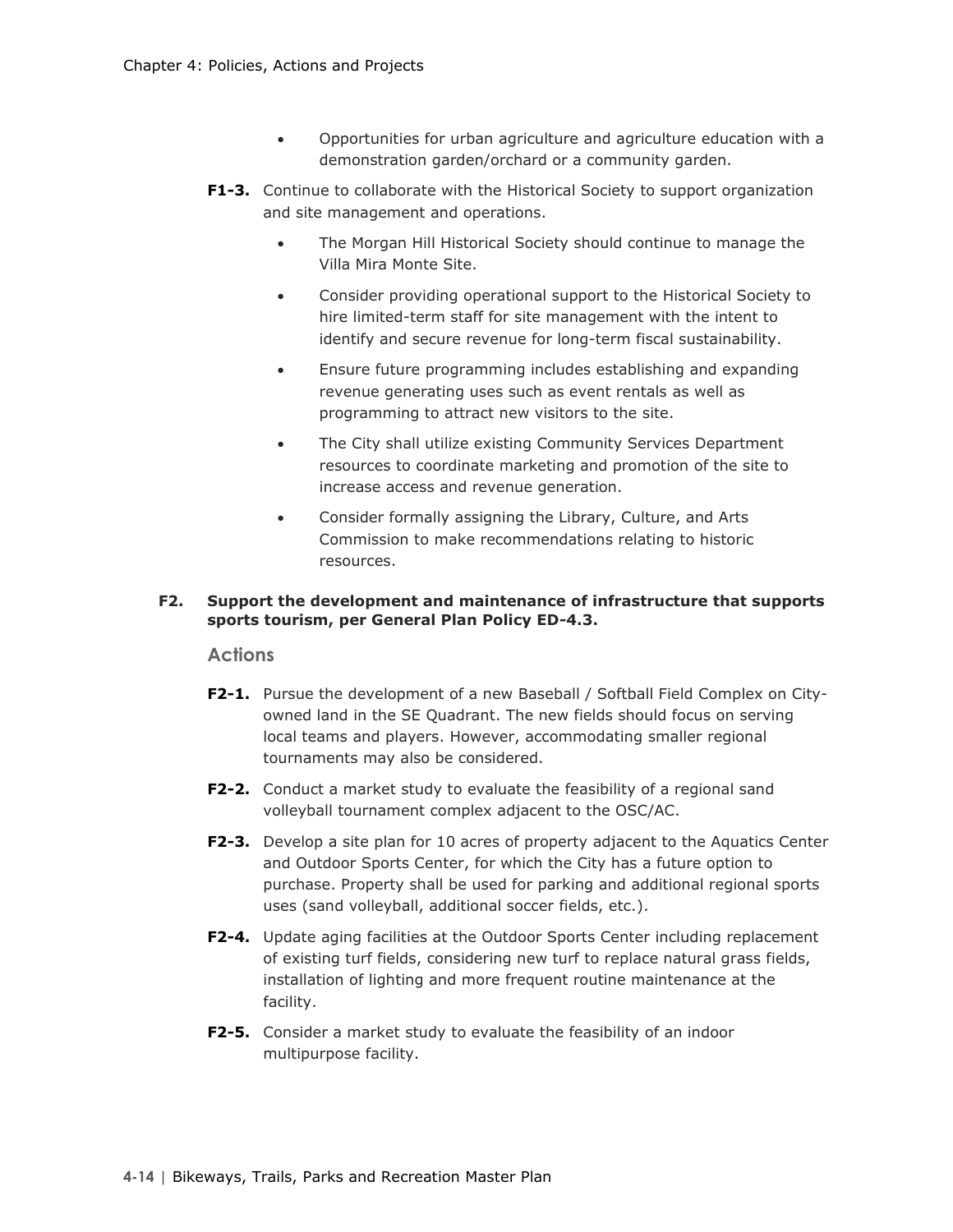**F3. Ensure that regional use of Morgan Hill's recreation facilities do not adversely impact established neighborhoods and that they support quality of life for residents.**

**Actions**

- **F3-1.** Site regional recreation facilities outside of established residential neighborhoods to avoid traffic, parking, and noise impacts.
- **F3-2.** Consider transportation programs such as shuttles and bike shares that will minimize impacts from vehicular traffic and encourage visitors to travel to Downtown Morgan Hill and other shopping and dining centers.
- **F3-3.** Develop adequate parking at recreation and sports facilities.

### **F4. Actively pursue joint-use agreements with MHUSD to help meet demand for sports fields and indoor facilities, per General Plan Policy HC-3.25.**

### **Actions**

- **F4-1.** Create joint use agreement(s) with the MHUSD for existing school gym and field facilities.
- **F4-2.** Develop a new gym facility in partnership with the school district that meets the needs of both the City and MHUSD and is constructed, maintained, and programed through a joint-use agreement.

### **F5. Maximize utilization of existing aquatic facilities, while ensuring high levels of maintenance and sustainable funding.**

### **Actions**

- **F5-1.** Adjust facility schedules to meet community demand for lap swim and programs with high demand.
- **F5-2.** Establish a coordinated reservation system with the school district for access to high school pools.

### **F6. Maintain and support public access to Morgan Hill's destination parks and recreation facilities.**

- **F7-1.** Continue to pursue 60 percent local use and 40 percent regional use for existing and new recreation facilities, based on hours of use.
- **F7-2.** Continue to use the City's community use policy to promote facility use for resident groups.
- **F7-3.** Improve the lighting, accessibility, and irrigation at the OSC.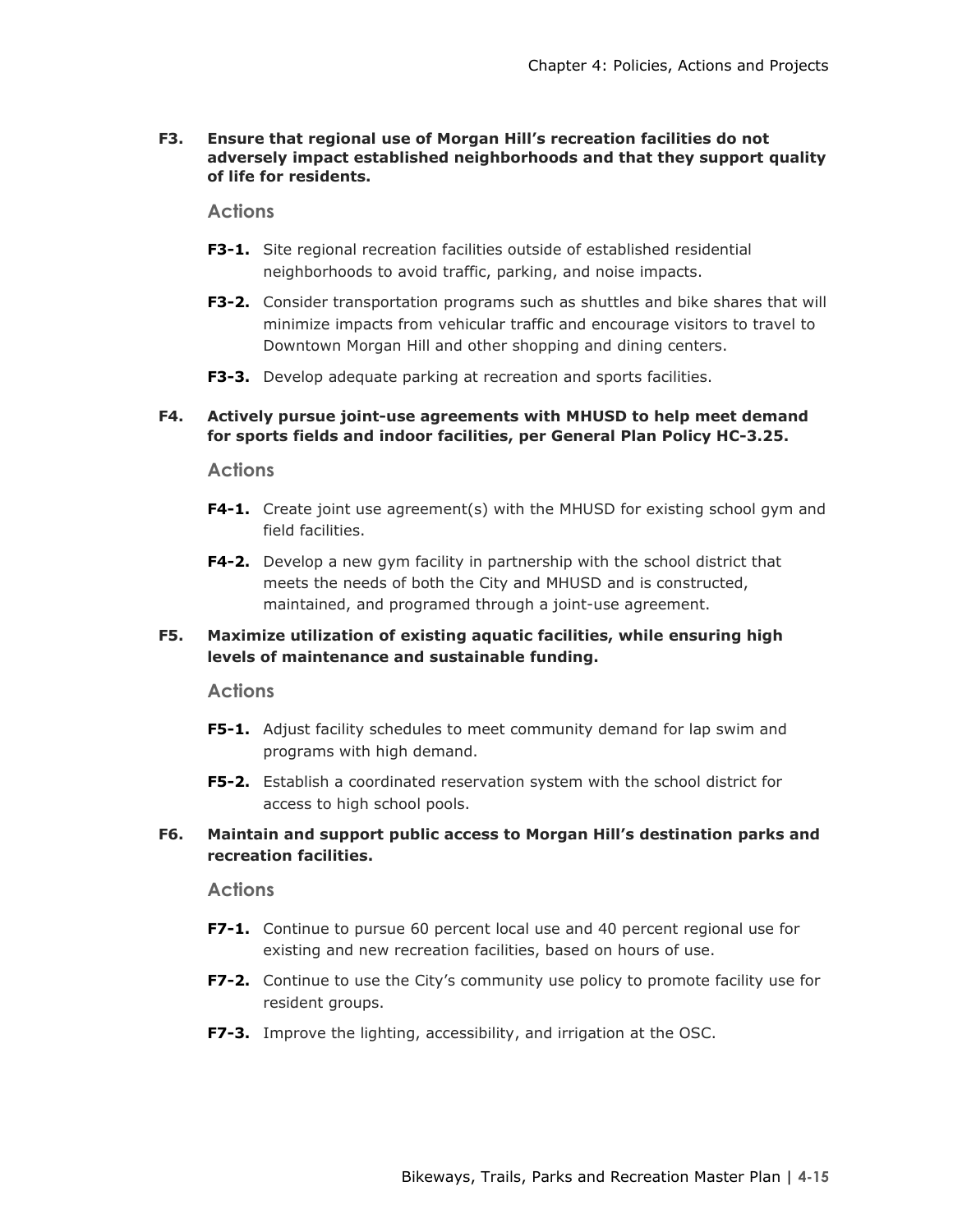## BIKEWAYS AND TRAILS

The Morgan Hill community indicated that a connected bikeways and trail network that is accessible to all ages and abilities is a top priority. The following recommendations guide the development of an integrated system that supports an active and healthy lifestyle and increases multi-modal access to the City's popular destinations and services.

The following Bikeway and Trail Classifications describe the types of facilities recommended for Morgan Hill's future system. These facility types reflect national and statewide best practices.

| <b>Facility</b>                         | <b>Description</b>                                                                                                                                                                                                                                                                                                                                                                                                                            |
|-----------------------------------------|-----------------------------------------------------------------------------------------------------------------------------------------------------------------------------------------------------------------------------------------------------------------------------------------------------------------------------------------------------------------------------------------------------------------------------------------------|
| <b>Natural Surface Trail</b>            | A path of travel for recreation and/or transportation within a park,<br>natural environment, or designated corridor that is not classified as<br>a highway, road, or street. 100 percent of trail acreage and<br>adjacent recreational uses are included in LOS calculations.                                                                                                                                                                 |
| Multi-Use Trail (Class<br>I)            | A multi-use trail allows for two-way, off-street pedestrian and<br>bicycle use. Wheelchairs, joggers, skaters, and other non-<br>motorized users are also welcome. These trails are frequently<br>found in parks, along rivers, beaches, and in greenbelts or utility<br>corridors where there are few conflicts with motorized vehicles, 100<br>percent of trail acreage and adjacent recreational uses are included<br>in LOS calculations. |
| <b>Buffered Bike Lane</b><br>(Class II) | A buffered bike lane is a Class II Bikeway that has a marked<br>(painted) buffer without flexible posted or inflexible barriers as the<br>separation between the bike lane and the vehicular traffic lane. If a<br>marked buffer is provided with flexible posts or inflexible physical<br>barriers, this is considered a separated bikeway or protected bike<br>lane.                                                                        |
| Protected Bike Lane<br>(Class IV)       | A Class IV Bikeway (separated bikeway) is a bikeway for the<br>exclusive use of bicycles and includes a separation between the<br>separated bikeway and the vehicular traffic. The separation may<br>include, but is not limited to, grade separation, flexible posts,<br>inflexible physical barriers, or on-street parking.                                                                                                                 |
| <b>Bicycle Boulevard</b><br>(Class III) | Bicycle boulevards are streets with low motorized traffic volumes<br>and speeds, designated and designed to give bicycle travel priority.<br>Bicycle Boulevards use signs, pavement markings, and speed and<br>volume management measures to discourage through trips by<br>motor vehicles and create safe, convenient bicycle crossings of<br>busy arterial streets.                                                                         |

|  | Table 4-3: Recommended Bikeway and Trail Classifications |  |  |
|--|----------------------------------------------------------|--|--|
|  |                                                          |  |  |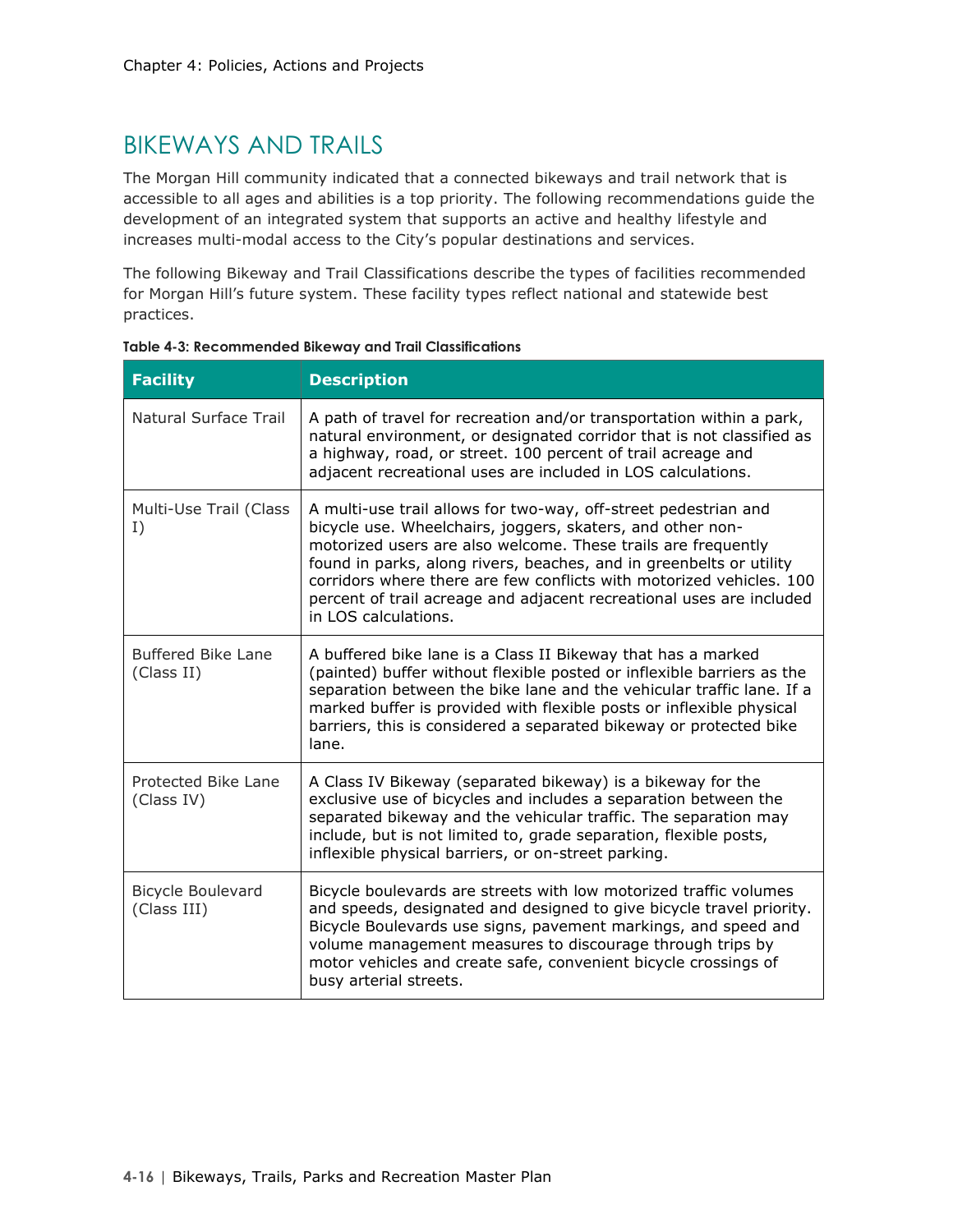### BICYCLE FACILITIES



Protected Bike Lane



Buffered Bike Lane





### Recommendations: Bikeways and **Trails**

**B1. Create a bikeways and trails network that serves the needs and abilities of cyclists of all ages and abilities, consistent with General Plan Policy TR-8.1.**

**Actions**

**B1-1.** Construct the priority bikeway and trail projects identified in the Master Plan based on improving safety and enhancing both commute and recreational cycling, consistent with General Plan Policy TR-8.8.

**B1-2.** Prioritize the creation of all ages and abilities bikeway types including bicycle boulevards on neighborhood streets (local roadways) and protected bike lanes on busy streets (arterial roadways).

**B1-3.** Support General Plan Policy TR-8.3 by providing options for people of different abilities riding bikes by establishing alternative routes, such as direct routes on busy streets for experienced bike riders, and less direct routes on quieter streets, bicycle boulevards, and trails for less experienced and recreational bike riders.

**B2. Develop an interconnected network of bikeways and multi-use trails that safely connect neighborhoods and residences with workplaces, schools, parks, and community destinations, consistent with General Plan Goal TR-8.**

**Actions**

**B2-1.** Strive to connect each new bikeway project to an existing bikeway, trail, or community destination. Provide complete connections in the network and avoid abruptly ending a bikeway before a connection is made.

**B2-2.** Prioritize implementation of projects that address existing barriers, including Highway 101 and challenging intersections, to facilitate and encourage walking and riding a bike to destinations.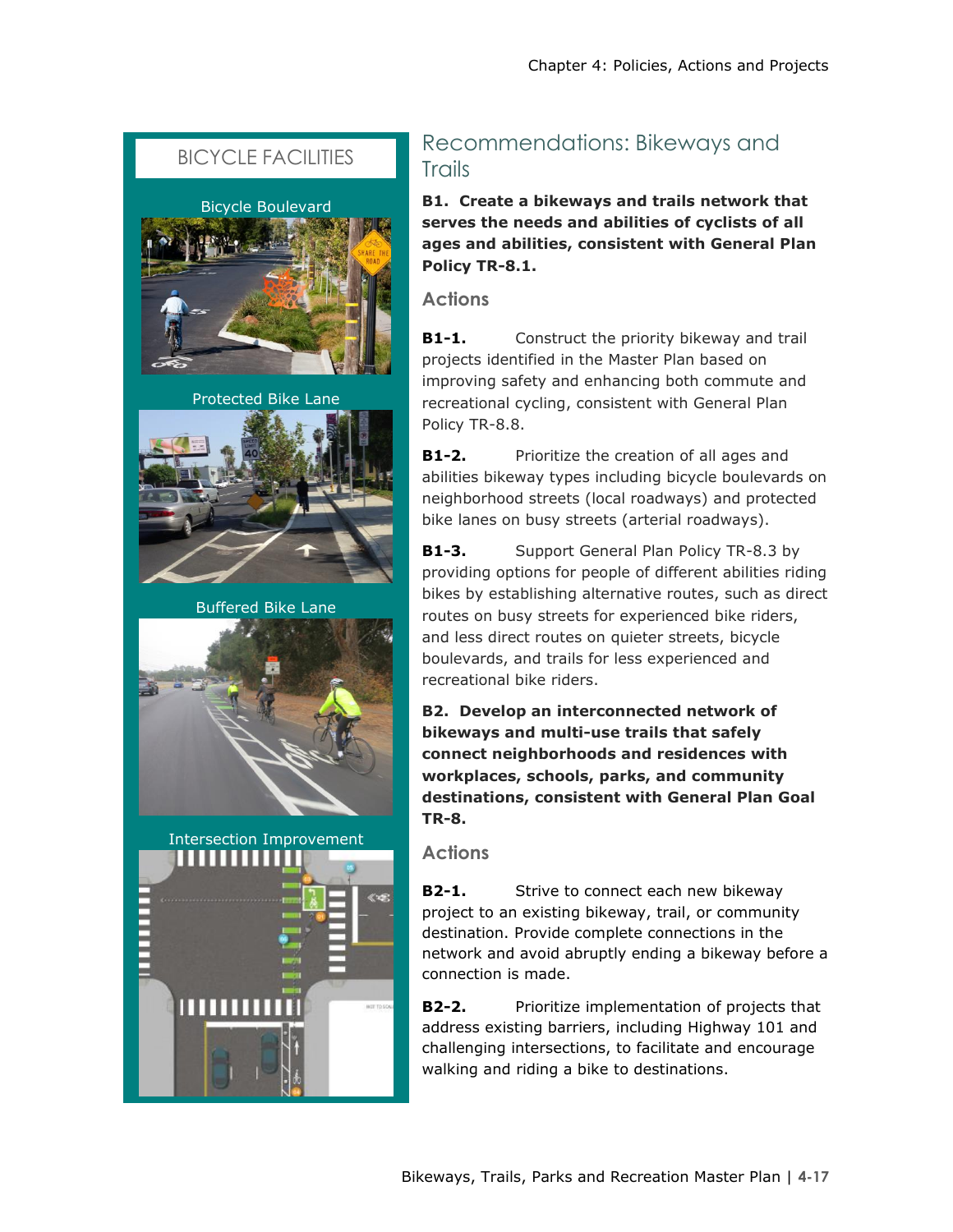- **B2-3.** Where feasible and safe, support General Plan Policy TR-8.13 by requiring pedestrian and bicycle public access from a cul-de-sac to an adjacent public amenity, such as a park or school, or from a cul-de-sac to an adjacent street, especially when developing bicycle boulevards.
- **B2-4.** Support General Plan Policy TR-8.7 by designating private roads as part of the bikeway network if there is an agreement between the City and the appropriate owner for such a designation.
- **B2-5.** Coordinate bikeway and trail network implementation with partner agencies, including but not limited to Santa Clara County Parks and Recreation Department, Santa Clara County Roads and Airports, Santa Clara Valley Open Space Authority, and Valley Transportation Authority.
- **B2-6.** Conduct public engagement during bikeway and trail design and implementation.

### **B3. Improve safety for all roadway users by providing bikeways and trails with comfortable separation from motor vehicles and a focus on safety.**

- **B3-1.** Continue to support the City's adopted Vision Zero Framework to reduce traffic injuries and fatalities. Once adopted, implement strategies to improve safety.
- **B3-2.** Upgrade existing bikeways to create dedicated space for people riding bicycles separated from motor vehicle travel and parking lanes where possible.
- **B3-3.** Improve intersections to accommodate through and turning bicycle traffic with both time and space separation where possible.
- **B3-4.** For all roadway improvements, implement vehicular, transit, and freight improvements that minimize conflict with people riding bicycles.
- **B3-5.** Review opportunities to enhance technology for the Police Department to collect and upload bicycle-involved collision data to the County Crossroads database, to analyze for targeted enforcement and improvements to reduce the likelihood of future collisions.
- **B3-6.** Improve bicycle safety across or along highway entrances, railroad and rail transit crossings and parallel facilities.
- **B3-7.** Reevaluate configuring Downtown streets to one lane of vehicle traffic and one buffered bike lane upon the completion of the development of the Hale Avenue Extension Project.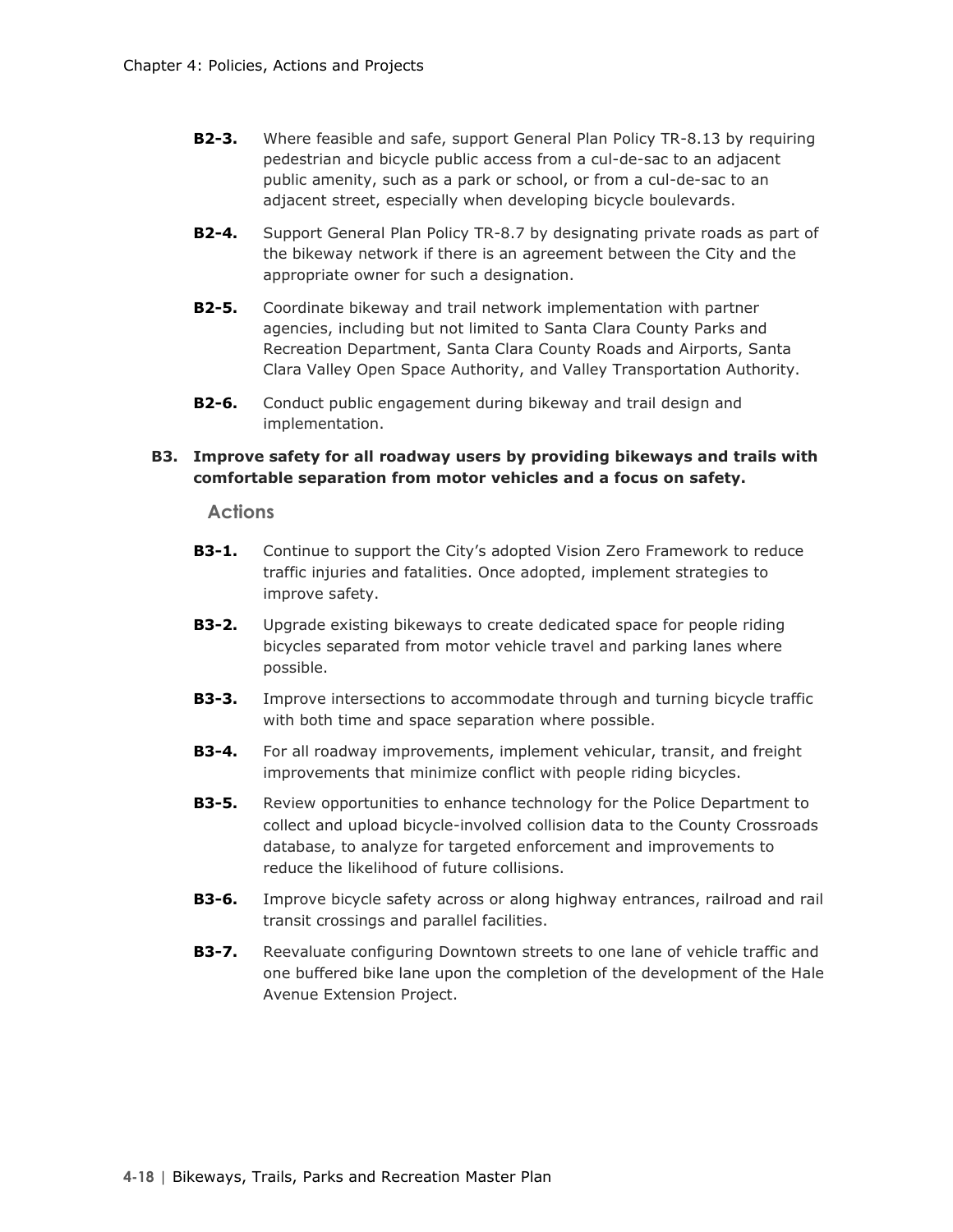### **B4. Encourage active and safe transportation through education and outreach.**

### **Actions**

- **B4-1.** Develop multi-modal traveler safety education materials and programs to teach all roadway users about how to safely drive and ride bikes on or near streets with bikeways and trails.
- **B4-2.** Develop a user-friendly, multi-modal network map that allows users to easily navigate the system according to their comfort and ability level.
- **B4-3.** Provide bicycle education for primary school children. Work with schools to continue and expand the Safe Routes to School program to teach children to safely walk and ride a bicycle to school.
- **B4-4.** Support General Plan Action TR-8.G by actively pursuing bicycle safety and promotion programs, encouraging partnership with the police department, MHUSD, bicycle clubs, and other interested agencies and organizations to provide information and resources such as helmet fittings at community events.
- **B4-5.** Seek grant funding to support active transportation education and outreach.

### **B5. Support economic and community development through active transportation and active recreation activities.**

### **Actions**

- **B5-1.** Support the Downtown district and business owners in accommodating customers arriving by bicycle.
- **B5-2.** Enhance connections to regional bicycle routes and develop programs to encourage visitors or bicycle riders passing through Morgan Hill to visit Downtown.
- **B5-3.** Promote and support people walking and bicycling to community events by providing legible wayfinding and convenient bicycle parking.

### **B6. Provide safe, accessible and convenient bicycle parking and other support services to people travelling by bicycle.**

- **B6-1.** Monitor bicycle parking facility usage to determine when new or expanded facilities are needed.
- **B6-2.** Establish visible and accessible platforms for community members to request new or expanded bike parking. At destinations with high bicycle parking demand, consider allocating more public right-of-way to provide bicycle racks and bicycle corrals, possibly in the place of a vehicular parking space.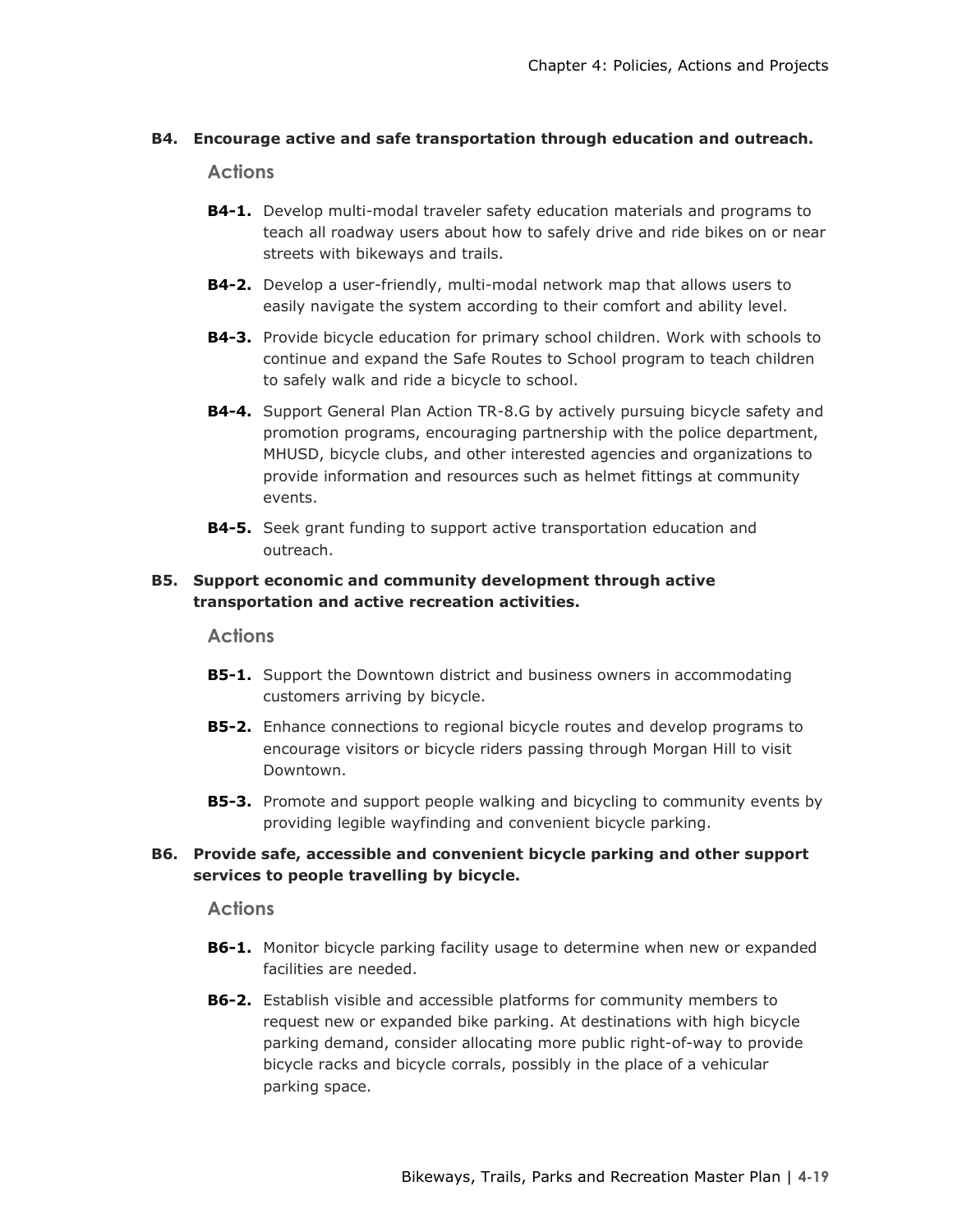- **B6-3.** Work with Caltrain and major employers to ensure there is adequate shortand long-term secure bicycle parking for bicycle commuters.
- **B6-4.** Focus the addition of new bicycle parking facilities at destinations, especially Downtown, including development of the bike hub site.

### **B7. Coordinate development of the bikeways and trail network with regional partner agencies and organizations.**

### **Actions**

- **B7-1.** Support General Plan Policy TR-8.4 by coordinating development of the bikeways and trails network with the VTA Cross County Corridors, Santa Clara Countywide Trails Master Plan, the Santa Clara Countywide Bicycle Plan, the South County Joint Area Plan, the Santa Clara County Bicycle Technical Guidelines, and the California Department of Transportation Highway Design Manual.
- **B7-2.** Support General Plan Policy TR-8.11 for multi-jurisdictional alignments by developing partnerships with Santa Clara County to plan, finance, implement, and maintain the bikeways system.
- **B7-3.** Evaluate opportunities to coordinate trail alignments along the future California High Speed Rail line.
- **B7-4.** Partner with the Santa Clara Valley Open Space Authority on the development and maintenance of trails on the El Toro Mountain.
- **B7-5.** Create an east-west connection to Coyote Creek Trail via a Burnett Ave bridge, per General Plan Policy TR-8.8.

### **B8. Design all bikeways and trails to meet or exceed the latest federal, state, and local design guidelines.**

- **B8-1.** Conduct engineering studies for new bikeways, using design standards that are consistent with regional guidelines and current nationally-recognized guides. Resources include:
	- The Santa Clara County Bicycle Technical Guidelines;
	- California Department of Transportation Highway Design Manual.
	- Manual of Uniform Traffic Control Devices (MUTCD);
	- National Association of City Transportation Officials (NACTO) Urban Bikeway Design Guide;
	- American Association of State Highway and Transportation Officials (AASHTO) Guide for the Development of Bicycle Facilities;
	- Federal Highway Administration (FHWA) Separated Bike Lane Planning and Design Guide;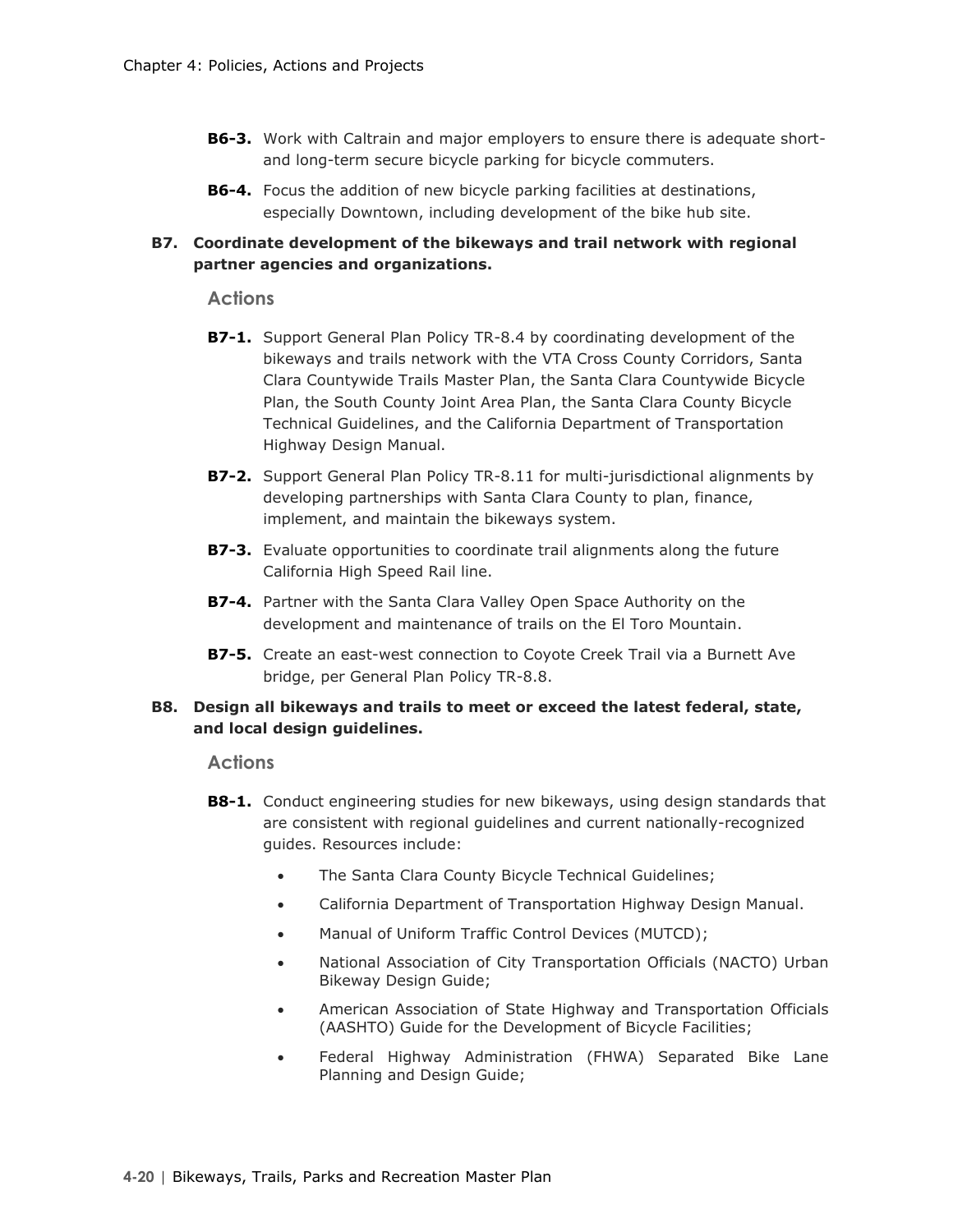- Americans with Disabilities Act (ADA) guidelines and Universal Design recommendations;
- US Access Board's Accessibility Guidelines for Pedestrian Facilities in the Public Right-of-Way: Shared Use Paths;
- Institute of Transportation Engineers (ITE) publications; and
- Other nationally and internationally recognized guides.
- **B8-2.** Provide ongoing education opportunities to City of Morgan Hill planning and engineering staff on the planning, design, implementation and maintenance of innovative bikeways and trails.
- **B8-3.** Include green bike lane striping at potential high-conflict intersections following best practices and policies listed in B8-1.



### **B9. Evaluate the potential to expand pathways along creeks and drainage ways.**

### **Actions**

**B9-1.** Support General Plan Policy HC-3.14 by working in partnership with the Santa Clara Valley Water District to establish easements and joint use agreements and to develop trails and linear parks along creeks and drainage channels.

#### Relevant Sites

- Llagas Creek west of Silveira to Santa Teresa;
- Madrone Channel trail;
- The trails at Silveira to incorporate desired community uses;
- The loop trail and usable open space at San Pedro Percolation Ponds as a loop trail and usable open space;
- The northern extension of the Little Llagas Creek Trail from Spring Ave to W Main Ave, per General Plan Policy TR-8.8;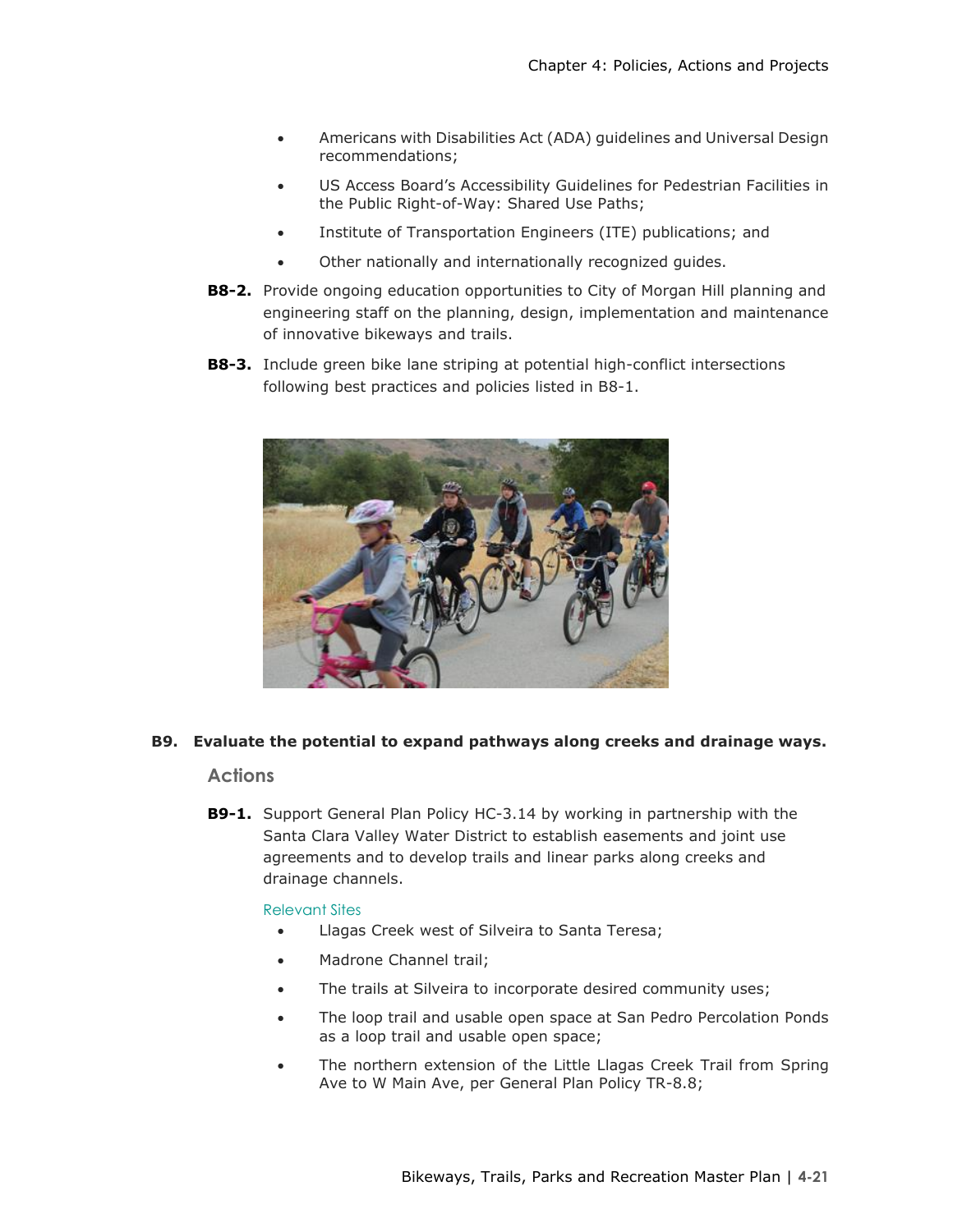- The Madrone Channel Trail northern extension to the Coyote Creek Trail and southern extension to Middle Ave; and
- The Tennant Creek Trail from E Dunne Ave to Middle Ave.

### **B10. Support the comfortable use and appeal of the bikeways and trails network through regular maintenance and adequate facilities.**

- **B10-1.**Improve bikeways and trails based on maintenance standards and an established schedule.
- **B10-2.**Plan for and adequately fund maintenance activities and needs, including equipment and labor.
- **B10-3.**Consider maintenance costs, procedures, and long-term funding mechanisms as a part of all new bikeway and trail projects.
- **B10-4.**Create and publicize an online maintenance request form and a phone number for bikeway and trail users to identify and submit improvement requests. Respond to requests in a timely manner.
- **B10-5.**Develop a process to assess the condition of City-owned bicycle racks and on-street bicycle corrals, and replace as needed.
- **B10-6.**Include trash cans and dog bag stations along heavily used mixed-use trails.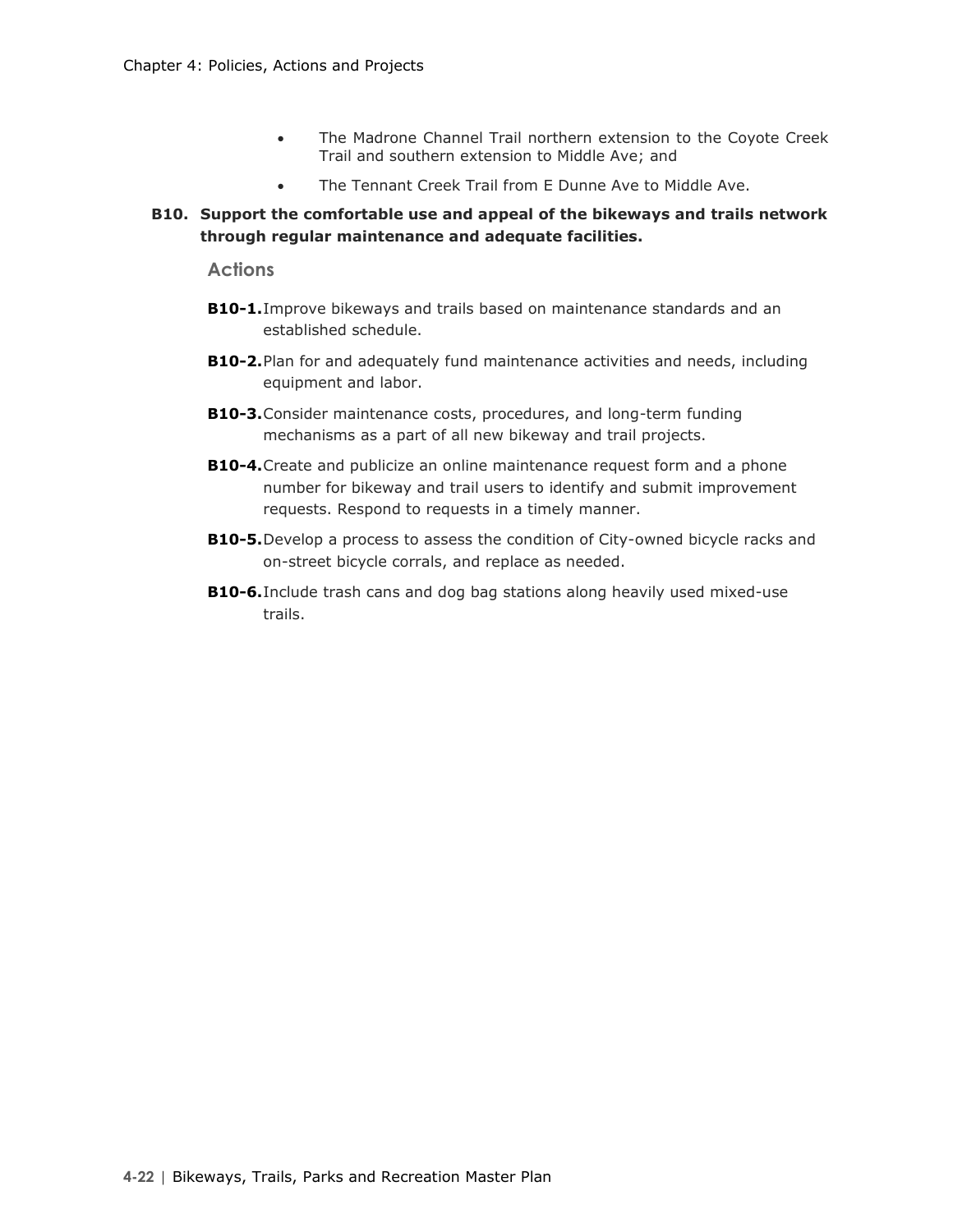## SYSTEM-WIDE GUIDELINES

**S1. Integrate universally accessible recreation experiences across the system in support of General Plan Policy HC-3.1.**

### **Actions**

- **S1-1.** Improve access for all users to existing parks, facilities, and amenities. Consider various aspects such as accessible parking spaces, paving materials, and site furnishings.
- **S1-2.** Continue to advance the Inclusive Playground at Community Park. Create a phased construction approach to leverage available funding and support.
- **S1-3.** Provide signs at trailheads that indicate trail surfaces so that users know the trail's level of accessibility.
- **S1-4.** Evaluate the need for adaptive programming.

### **S2. Develop a wayfinding system for the City's bikeways, trails, parks, and recreation network that includes signage along bikeway routes and trails indicating key destination points, in support of General Plan Action TR-8.E.**

### **Actions**

- **S2-1.** Coordinate with any broader city-wide signage and wayfinding efforts.
- **S2-2.** Ensure signage across the system for parks, open space, and recreation opportunities shares iconic and recognizable design elements.
- **S2-3.** Include signage and wayfinding to and in Downtown and commercial business districts to encourage pedestrian and bicycle access to in support of economic activity.

### **S3. Enhance sustainability features and support City greenhouse gas (GHG) emission reduction goals when planning or renovating parks and facilities, developing new site plans, and replacing equipment and facilities.**

### **Actions**

**S3-1.** Expand the collection and use of solar power and other renewable energy sources at parks and facilities, including on roofs and in parking lots, including new sport facility parking lots.

### Relevant Sites

- Community and Cultural Center;
- Outdoor Sports Center/Aquatics Center
- **S3-2.** Design parks to be low impact developments that include pervious surfaces (permeable pavers, pervious concrete, porous or open-graded asphalt) when practical and feasible.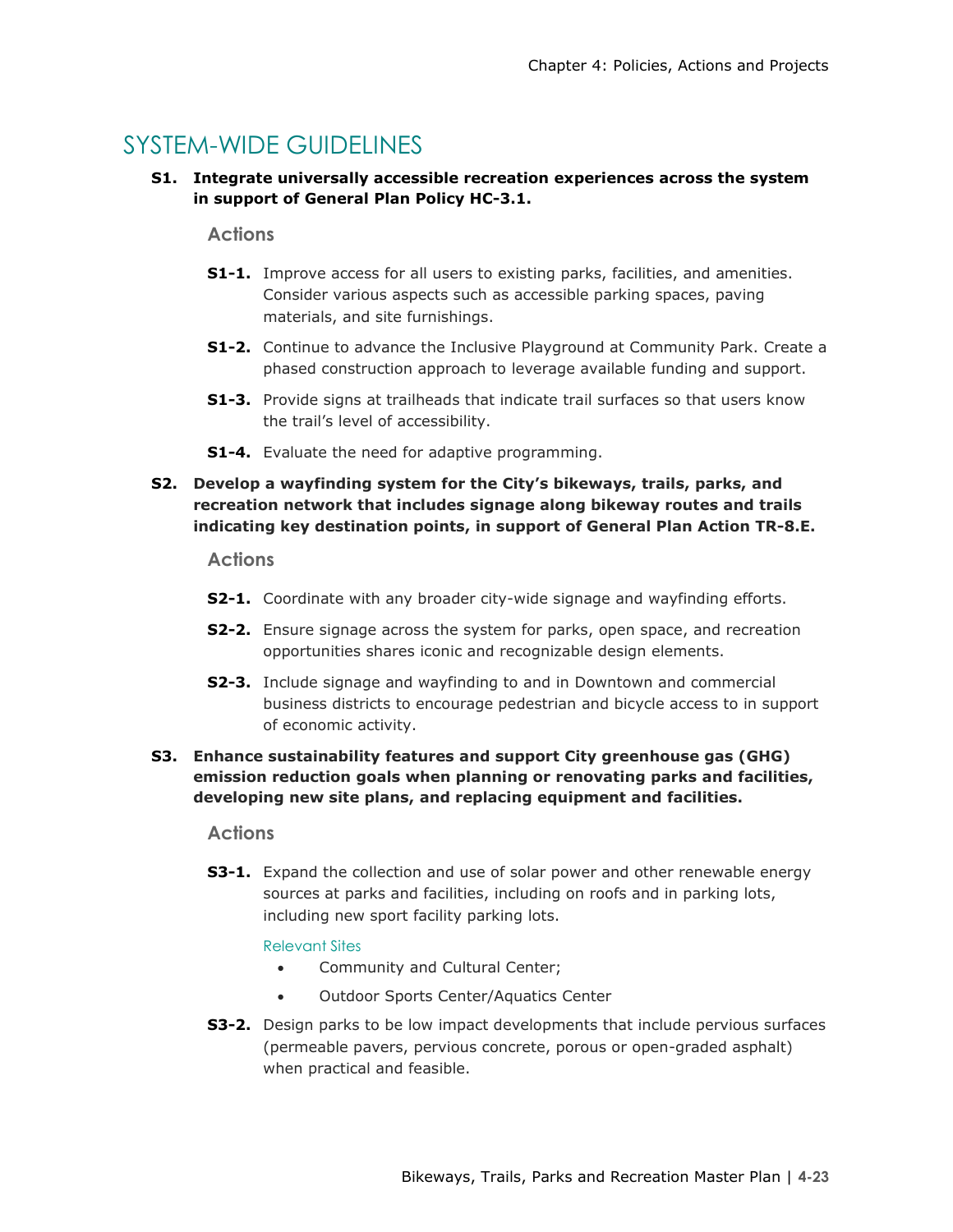- **S3-3.** Select Energy Star and equivalent energy-efficient products for equipment purchases.
- **S3-4.** Provide convenient and well-marked recycling receptacles throughout the park system, in recreation facilities, and at special events.
- **S3-5.** Enforce a "No Idle" program with vehicles and other gas-powered equipment.
- **S3-6.** Install electric vehicle (EV) charging stations at park and recreation facilities that serve the region.
- **S3-7.** Train City maintenance staff and include specific standards and expectations in maintenance contracts for the care of low-water, naturalized landscapes, natural play environments, and other new types of features in the system.

### **S4. Develop community education elements throughout the system, including the following elements:**

- Printed and online biking and trails map with parks and trails at trailheads and public places including community centers, recreation facilities, libraries, and tourist destinations.
- On-site signage, as appropriate, to educate the community about parks maintenance benefits, trail etiquette and environmental sustainability (e.g. native plants and water efficient features).
- Online and mobile-accessible tools including social media platforms, websites and maps.

### **S5. Transition to water efficient irrigation systems, landscapes, and planting practices throughout the system.**

- **S5-1.** Implement an irrigation central control system to assist in applying the least amount of water necessary for the current climatic conditions and in the monitoring, operation, and maintenance of the irrigation systems.
- **S5-2.** Transition existing high water-use trees to native and drought tolerant trees to maintain and provide natural shade throughout the park system.
- **S5-3.** Design new and renovate existing parks for water conservation. Use native plants, apply xeriscaping, and reduce turf areas that are not needed as open play space to reduce water needs, balanced with longterm funding for maintenance needs.
- **S5-4.** Emphasize the use of well-designed, efficient irrigation systems that consider the mature size of plant material and the size of planting areas to be irrigated. Irrigation systems should also incorporate innovative technologies, such as low-volume drip irrigation and high efficiency overhead nozzles.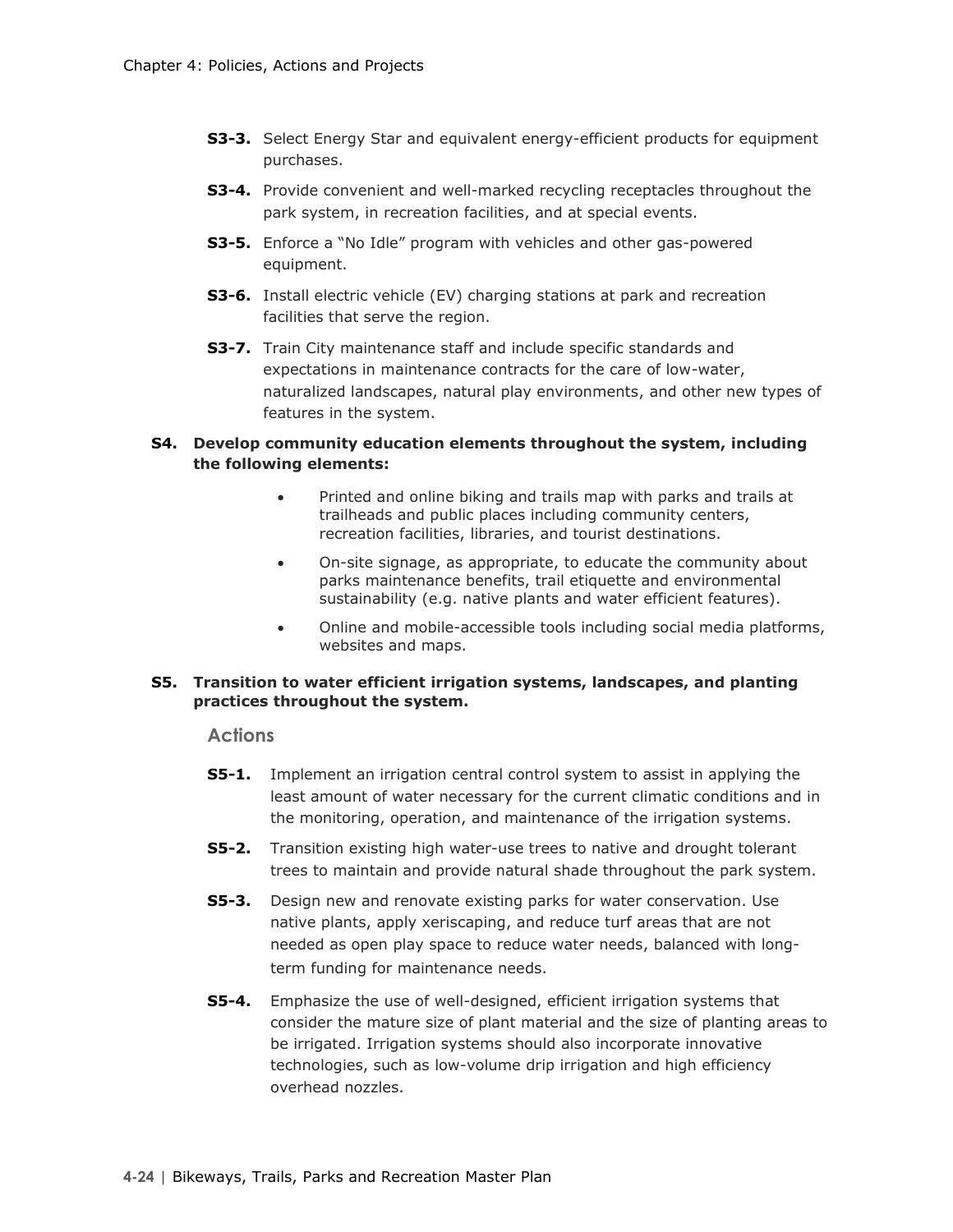- **S5-5.** Retrofit less efficient existing irrigation overhead irrigation system with more efficient drip or point source systems.
- **S5-6.** Conduct regular maintenance and irrigation audits to regularly adjust and maintain operation of the irrigation system at its highest efficiency.
- **S5-7.** Provide turf only where it contributes to recreation opportunities. Evaluate the need for mowed and irrigated turf when designing new parks or renovating existing ones to efficiently use maintenance resources. Additionally, transition non-recreation turf areas to drought-tolerant and climate-adapted species.
- **S5-8.** Emphasize the use of water-conserving turf varieties after evaluating the need for providing turf surfaces. Additionally, considering transitioning existing turf into drought-tolerant turf.
- **S5-9.** Transition existing landscape to drought-tolerant and climate-adapted species.
- **S5-10.** Minimize stormwater runoff through on-site retention facilities, bioswales, and rain gardens. Use best practices for sustainable landscape designs to manage the quantity and quality of stormwater runoff.
- **S5-11.** Create demonstration gardens throughout the system that include signage to educate park users about sustainable landscaping and water conservation.

Relevant Sites

Jackson Park, Stone Creek Park, and Nordstrom Park.

### **S6. Plant native and California-friendly species that create healthy ecological systems and important habitats for wildlife and insects.**

- **S6-1.** Emphasize the use of plant materials with habitat value. Consider plant species and landscape practices that provide habitat for local and migratory animals, conserve native plants, and improve water quality.
- **S6-2.** Consult with the California Invasive Plant Council to avoid the use of invasive plant species or non-native plants with seeds that can be easily dispersed.
- **S6-3.** Implement landscaping that will blend ecologically and visually with the existing native vegetation or the region. When appropriate, non-native trees and plants, fully adapted to the area's environmental conditions, may be provided when they add visual compatibility, beauty, and avert losses caused by overdependence on a single species.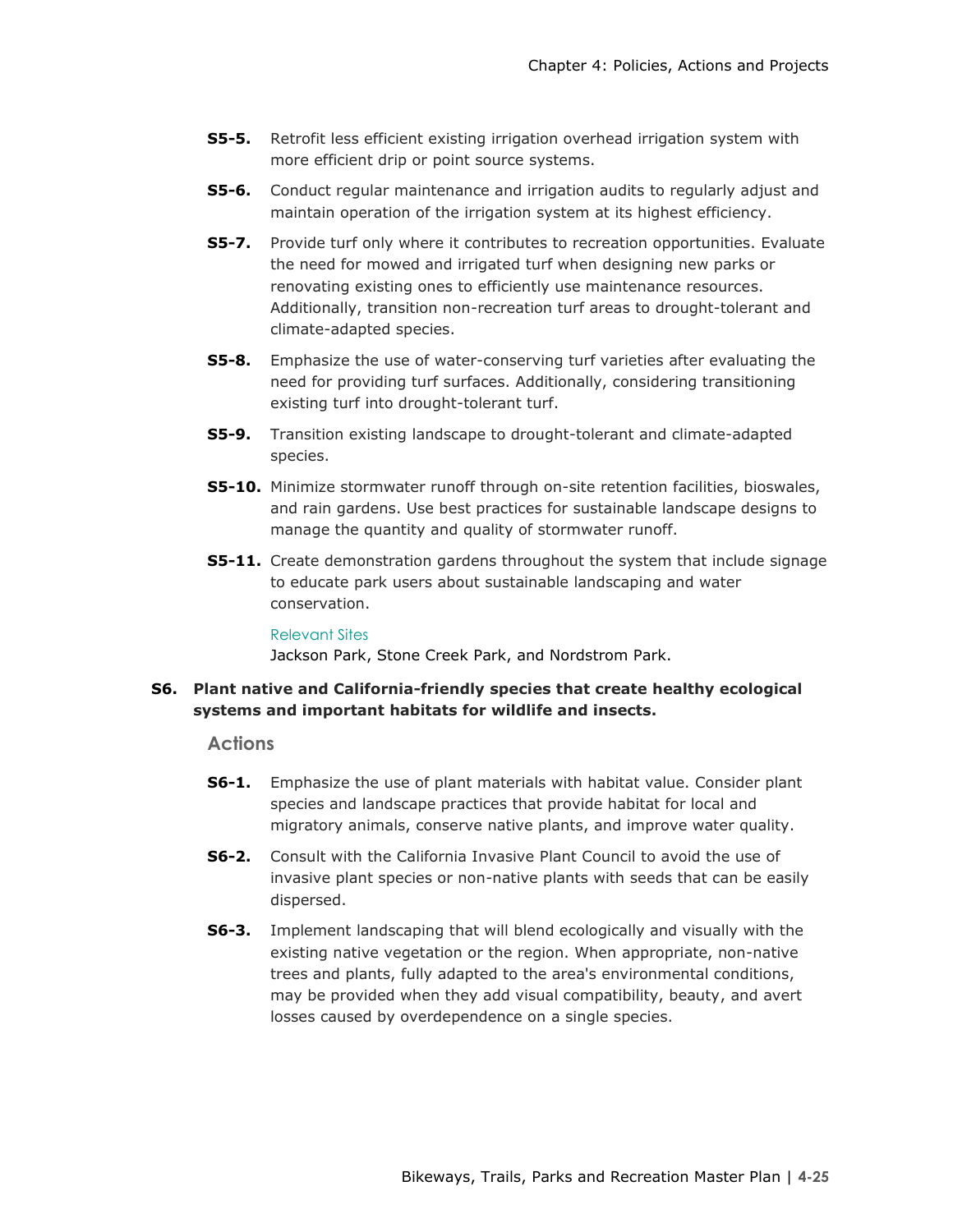### **S7. Use plant materials or plant species that contribute to safe and healthy environments.**

**Actions**

- **S7-1.** Plant materials in park sites and around areas with amenities for children must be tough, impervious to trampling, fast growing, and not poisonous.
- **S7-2.** Locate appropriate plant materials along walkways and entrances to improve safety and avoid blocking sightlines.
- **S7-3.** Emphasize the maintenance of healthy soils and soil quality to sustain plant productivity, and to maintain and enhance water and air quality in support of human health and habitation.
- **S7-4.** Emphasize the design and maintenance of landscapes to reduce the risk of fire hazard by providing defensible space zones and any plant species that are known to have unfavorable fire performance ratings.

### **S8. Install lighting strategically to enhance the safety and usability of the City's facilities.**

- **S8-1.** Consider providing pedestrian-level lighting (combined low ground-level and higher-level lighting) at park perimeters to enhance park entrances.
- **S8-2.** Consider lighting in parks as means of increasing surveillance and park safety by locating lights in problem areas and areas of potential concealment.
- **S8-3.** Consider providing lighting at courts, playgrounds, and gathering areas to encourage greater evening use, promote surveillance, and reduce the risk of vandalism.
- **S8-4.** Design lighting systems and select fixtures to minimize light pollution.
- **S8-5.** Design lighting systems to provide a consistent level of lighting with minimal glare and uneven lighting or shadow areas.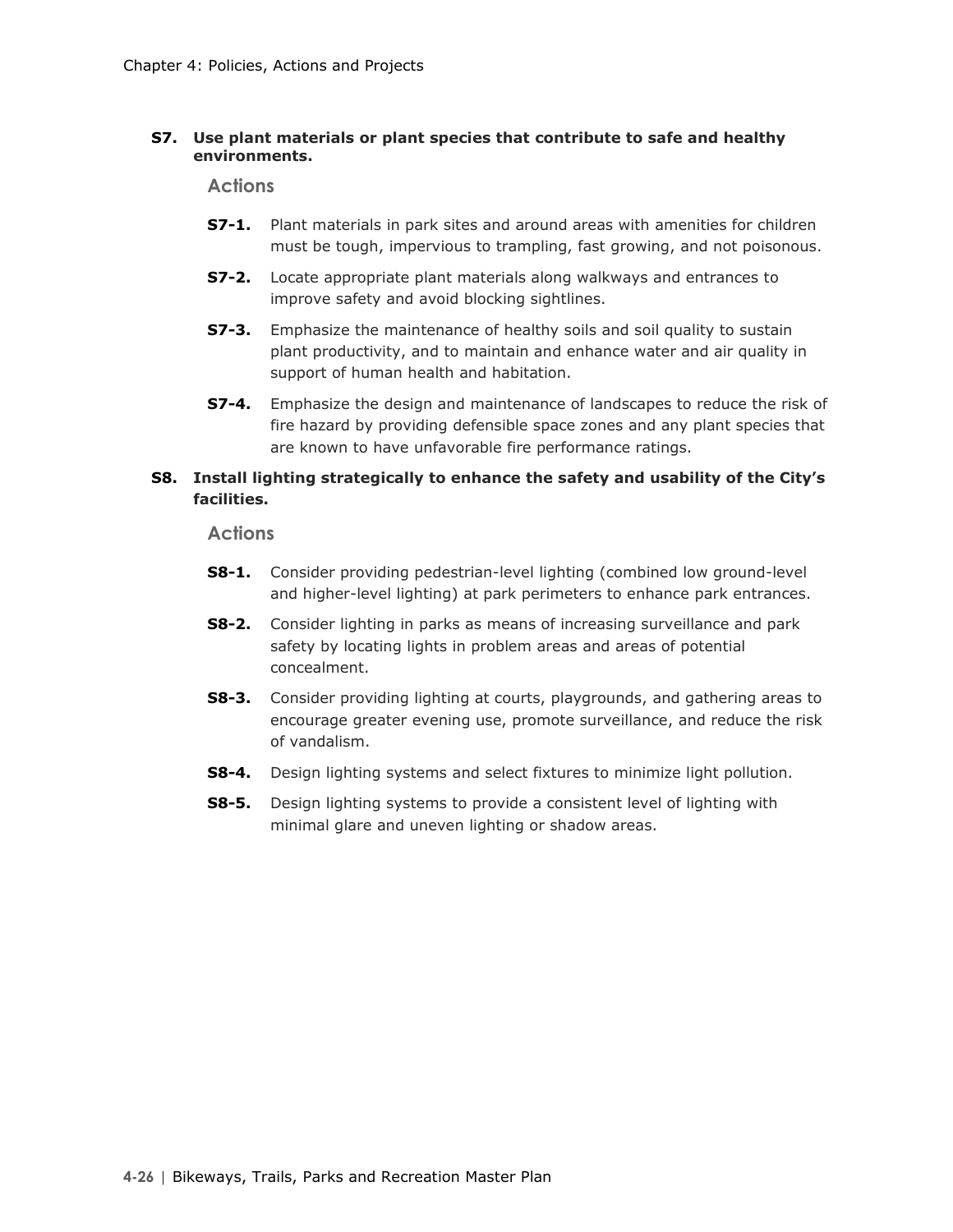### ORGANIZATION DEVELOPMENT AND MANAGEMENT

**OM1. Continue developing strategic partnerships with other organizations and agencies to expand and diversify services and meet the needs of the growing community.** 

### **Actions**

- **OM1-1.** Grow partnerships by targeting specific groups that can improve parks, trails, and programming within identified service area gaps.
- **OM1-2.** Formalize all partnerships through written agreements that specify roles, responsibilities, liability, financial, and other terms.
- **OM1-3.** Define usable time and access when joint-use agreements are used to formalize partnerships.
- **OM1-4.** Consider concessionaire agreements or leases where appropriate.
- **OM1-5.** Monitor the City's role and contributions (staff time and financial) to partners of the parks and recreation system. Investments and resources directed from the City should align with expected outcomes and benefits, linking to the goals, policies, and recommendations of this Plan.
- **OM2. Continue to be a community-driven department that actively solicits and values input and ideas from residents, stakeholders, and partners. Develop and refine the City's approach to community outreach and communications.**

- **OM2-1.** Replicate or continue successful engagement efforts from this master planning process, including use and promotion of online surveys and coordination with stakeholder advisory group members.
- **OM2-2.** Assess community needs and update the Master Plan every five years to respond to changing trends and the needs of new residents. A more frequent review of plan progress by the PRC is advisable.
- **OM2-3.** Identify segments of the community that are under-represented in community discussions and develop targeted approaches to increase their involvement.
- **OM2-4.** Strive to incorporate new technologies and tools that enhance community access to information.
- **OM2-5.** Continue involving Morgan Hill residents in the design and development or bikeways, trails, parks, and recreation facilities and programs from the earliest possible stage.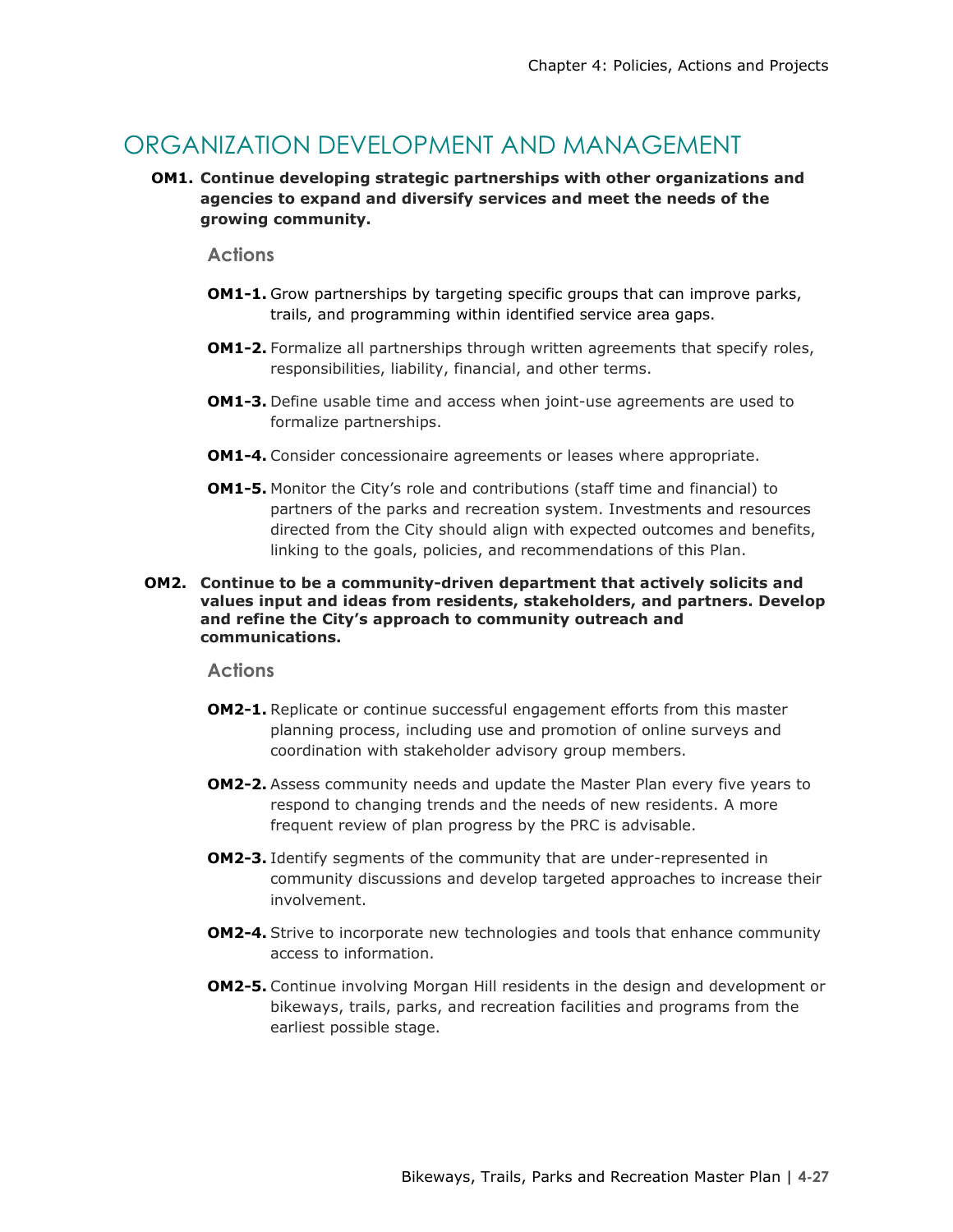- **OM2-6.** Continue and expand an annual survey system that solicits feedback from customers, including program participants, facility renters, and the general community.
- **OM2-7.** Promote programs and facilities and receive community input through a variety of methods, including but not limited, to open houses and workshops (with childcare provided), presentations to neighborhood groups and community based organizations, booths at community events, social media content and targeted advertising, and partnerships with schools.
- **OM2-8.** Raise awareness about issues and initiatives pertinent to bikeways, trails, parks, and recreation in Morgan Hill through letters to the editor and guest articles.
- **OM2-9.** Develop and maintain stakeholder lists and provide targeted outreach relating to key program and service areas, addressing uses such as:
	- Active recreation;
	- Bicycling;
	- Walking/jogging/running/mountain biking paths and hiking trails;
	- Natural resource interpretation and protection;
	- Historic and cultural resources; and
	- Accessibility for people with disabilities.
- **OM2-10.** When developing large projects, convene a limited term ad-hoc advisory group as a strategy for gathering public input and disseminating information about the project. Examples of large projects would be the new Community Park, Villa Mira Monte, and the Baseball / Softball Complex.

### **OM3. Monitor and track park and facility condition to inform capital improvement and maintenance plans. Develop capital improvement plans, criteria for prioritization, and schedules aimed at addressing deficiencies in existing parks including**:

- Replacing infrastructure and refreshing or renovating old parks.
- Replacing old, worn, or damaged facilities or equipment as per the capital replacement plan. Refresh or renovate old parks periodically, updating facilities and landscaping as per new recreation trends and needs.

### **OM4. Develop a strategic plan for park and facility maintenance to protect and preserve public investment in existing assets.**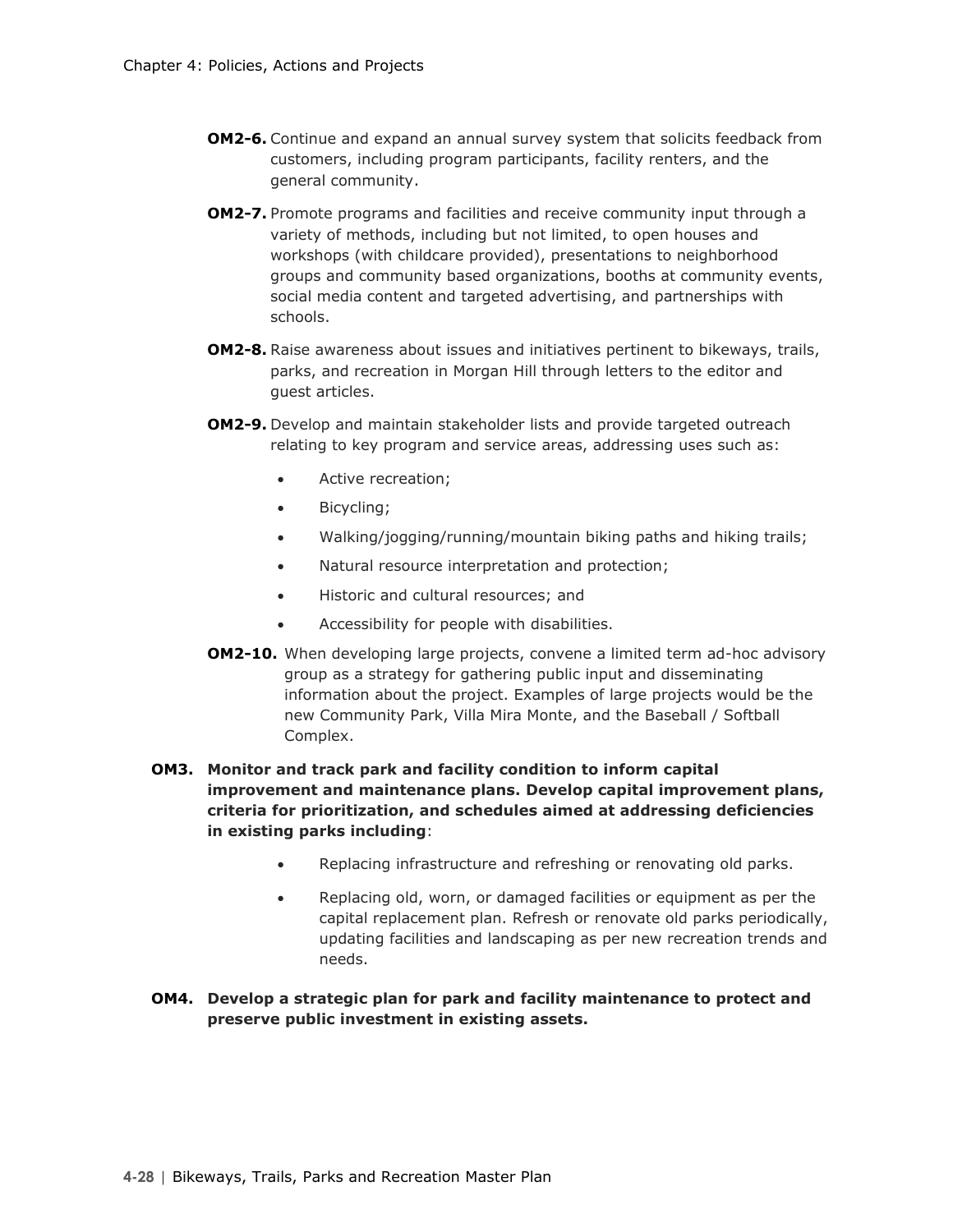### **OM5. Develop regular maintenance plans for all parks and facilities including reinvestment schedules for major elements (roof, HVAC, etc.) Maintenance plans should include the following**:

- Budget and schedule for system-wide renovation programs of critical recreation components, including bikes, trails, fields, courts, play areas, and amenities.
- A routine preventive maintenance program for all bikeways, trails, parks, facilities, equipment, vehicles, and other assets.
- Assessment of long-term maintenance, repair, and replacement needs for all parks, facilities, and equipment.
- Provisions for adding features that meet current needs and address ADA accessibility and sustainability issues when upgrading or renovating existing parks and recreation facilities.
- Opportunities for volunteer support for site maintenance and improvement.
- **OM6. Continue to implement staff development and training programs on a wide range of topics such as customer service, cultural competency, health and fitness, senior and youth issues, and local history and culture.**
- **OM7. Continue to engage all relevant City departments and divisions in planning, design, and programming, drawing on the unique and specialized skills and perspectives of:** 
	- City Manager's Office;
	- Community Services Department;
	- City Attorney's Office;
	- Engineering and Utilities Department;
	- Development Services Department;
	- Administrative Services Department;
	- City Commissions,
	- Police Department; and
	- Fire Department.

### **OM8. Coordinate with and/or use other relevant City plans and policies to ensure consistency, including:**

- Morgan Hill 2035 General Plan;
- Residential Development Control System (RDCS);
- Specific plans;
- Master plans; and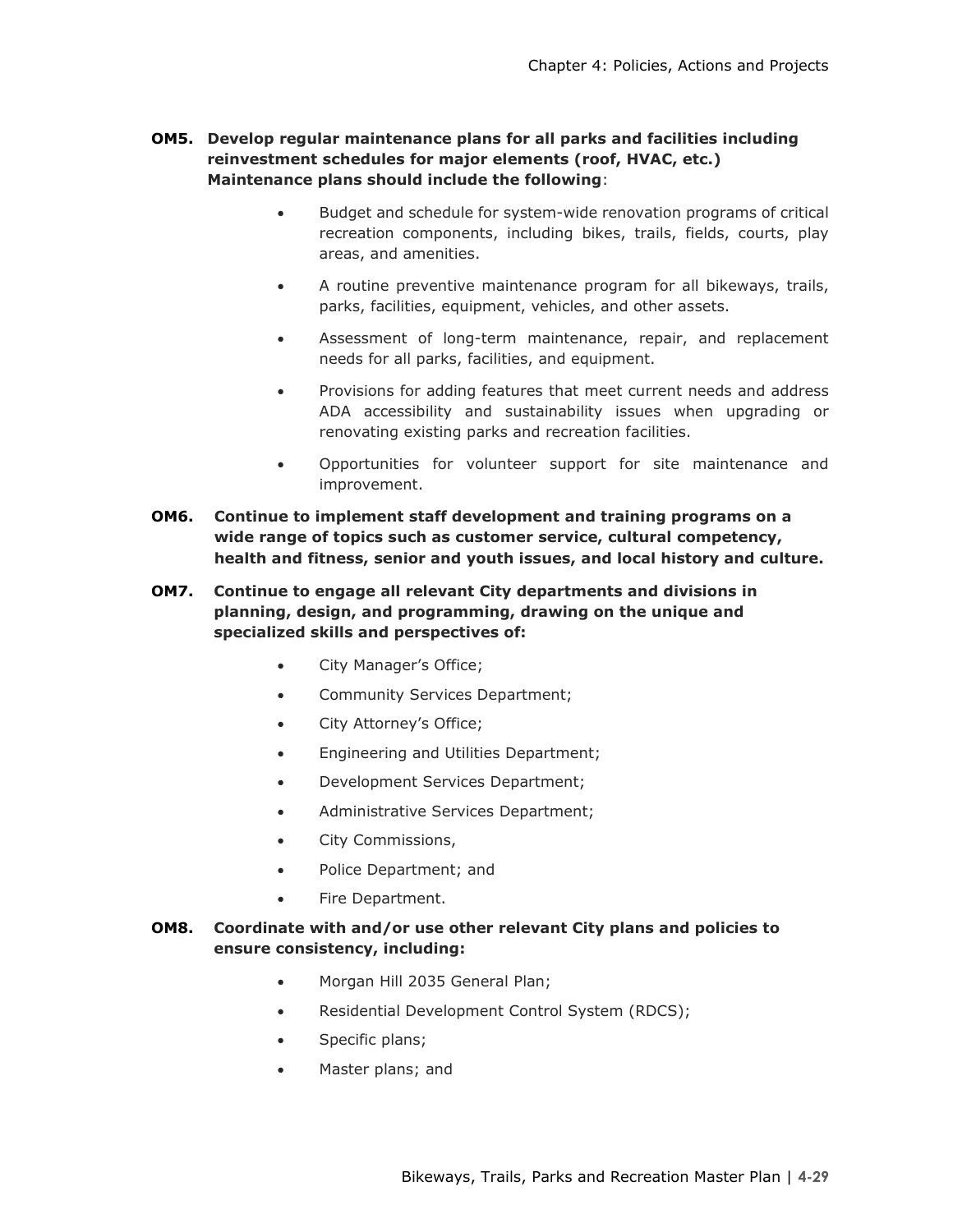• Future urban development areas.

### **OM9. Participate in and support implementation of regional plans related to parks, recreation, natural open space, and trails, such as:**

- Santa Clara County General Plan;
- South County Joint Area Plan;
- Santa Clara County Trails Master Plan; and
- Santa Clara Open Space Authority Greenprint.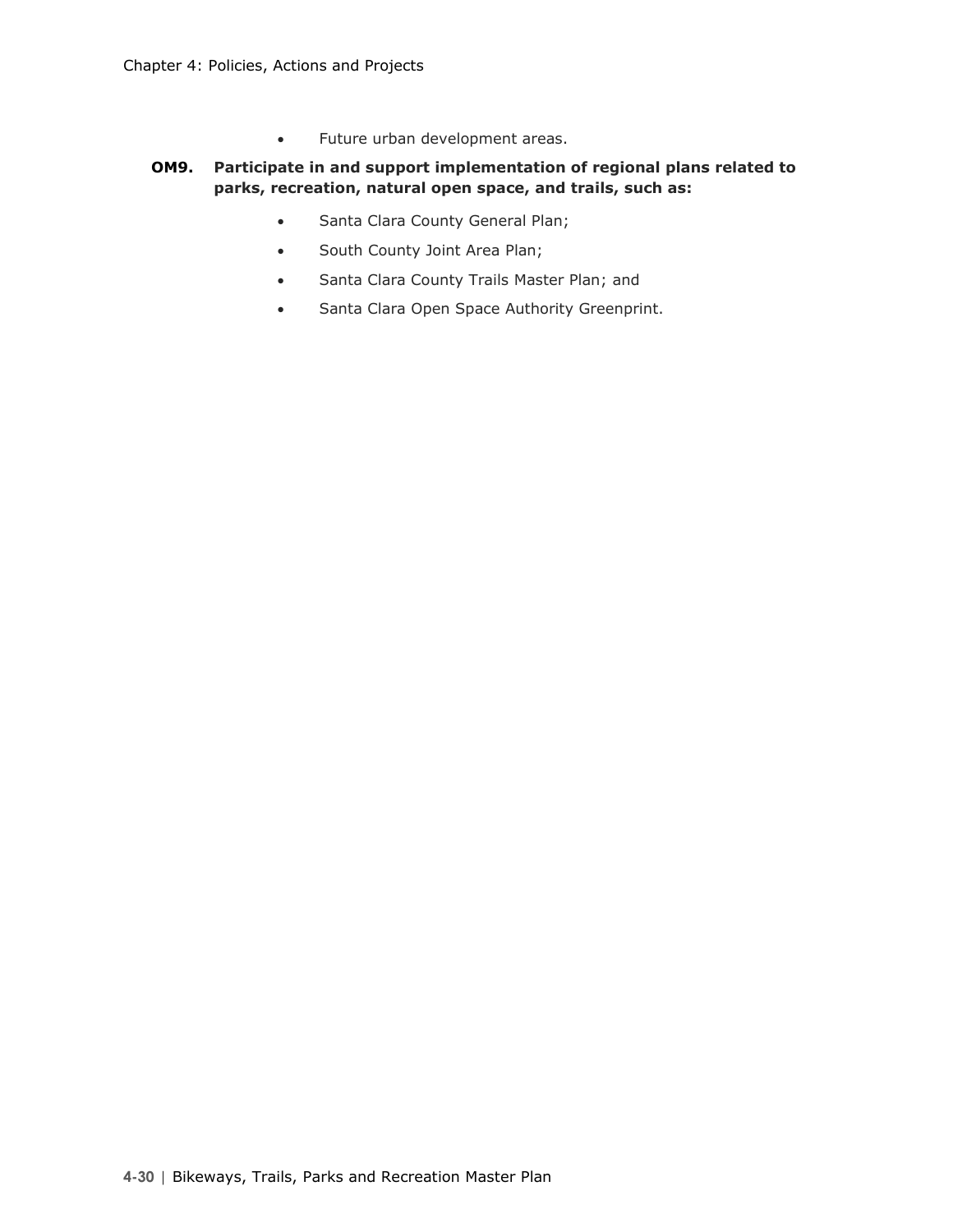# PROJECT RECOMMENDATIONS

This section includes a list of site-specific project recommendations for Morgan Hill's bikeways, trails, parks, and recreation system. These projects will help to achieve the policies described in this chapter. The planning level costs and construction timing for priority projects are included in the following Chapter 5: Implementation and Action Plan.

### Proposed Bikeway Projects

The following table includes recommendations for the development of new and enhanced bikeways. These proposed bikeways are illustrated on maps in Appendices G and H.

| <b>Project</b> | <b>Project Type</b>                         | <b>Recommended</b><br><b>Enhancements</b>                                                                                                                                                                                         | <b>Relevant Sites</b>                                                                                                                                                        |
|----------------|---------------------------------------------|-----------------------------------------------------------------------------------------------------------------------------------------------------------------------------------------------------------------------------------|------------------------------------------------------------------------------------------------------------------------------------------------------------------------------|
| $B-A$          | Protected Bike<br>Lanes (Class<br>IV)       | Construct protected<br>bike lanes including<br>multimodal intersection<br>improvements at major<br>arterial intersections.                                                                                                        | <b>B-A1.</b> Live Oak High School Access<br>and Coyote Creek Connection: E<br>Main Avenue from Butterfield Blyd to<br>Hill Rd                                                |
|                | <b>Buffered Bike</b><br>Lanes (Class<br>II) | Construct buffered bike<br>lanes and upgrade the<br>existing shoulder/<br>discontinuous bike<br>lanes to continuous<br>buffered lanes<br>including multimodal<br>intersection<br>improvements at major<br>arterial intersections. | <b>B-B1.</b> Cochrane Rd and Malaguerra<br>Ave from Monterey Rd to Coyote<br>Creek Trailhead                                                                                 |
| $B - B$        |                                             |                                                                                                                                                                                                                                   | <b>B-B2.</b> Monterey Road from Tilton<br>Ave to W Main Ave                                                                                                                  |
|                |                                             |                                                                                                                                                                                                                                   | <b>B-B3.</b> Sobrato School Access:<br>Burnett Rd from Monterey Rd to<br>Coyote Creek                                                                                        |
|                |                                             |                                                                                                                                                                                                                                   | <b>B-B4.</b> Santa Teresa Corridor: Hale<br>Ave from Palm Avenue to W main<br>Ave to reach Coyote Valley Open<br>Space Preserve (CVOSP). (County<br>coordination is needed.) |
|                |                                             |                                                                                                                                                                                                                                   | <b>B-B5.</b> West Main Ave from<br>Butterfield Blyd to Dewitt Ave                                                                                                            |
|                |                                             |                                                                                                                                                                                                                                   | <b>B-B6.</b> Tilton Rd from Monterey Rd to<br>Hale Ave                                                                                                                       |
|                |                                             |                                                                                                                                                                                                                                   | B-B7. Peet Rd/Hill Rd from Eagle<br>View Dr to Tennant Ave                                                                                                                   |
|                |                                             |                                                                                                                                                                                                                                   | <b>B-B8.</b> Dunne Ave from Dewitt Ave to<br>Jackson Oaks Dr                                                                                                                 |

**Table 4-4: Recommended Bikeways Projects**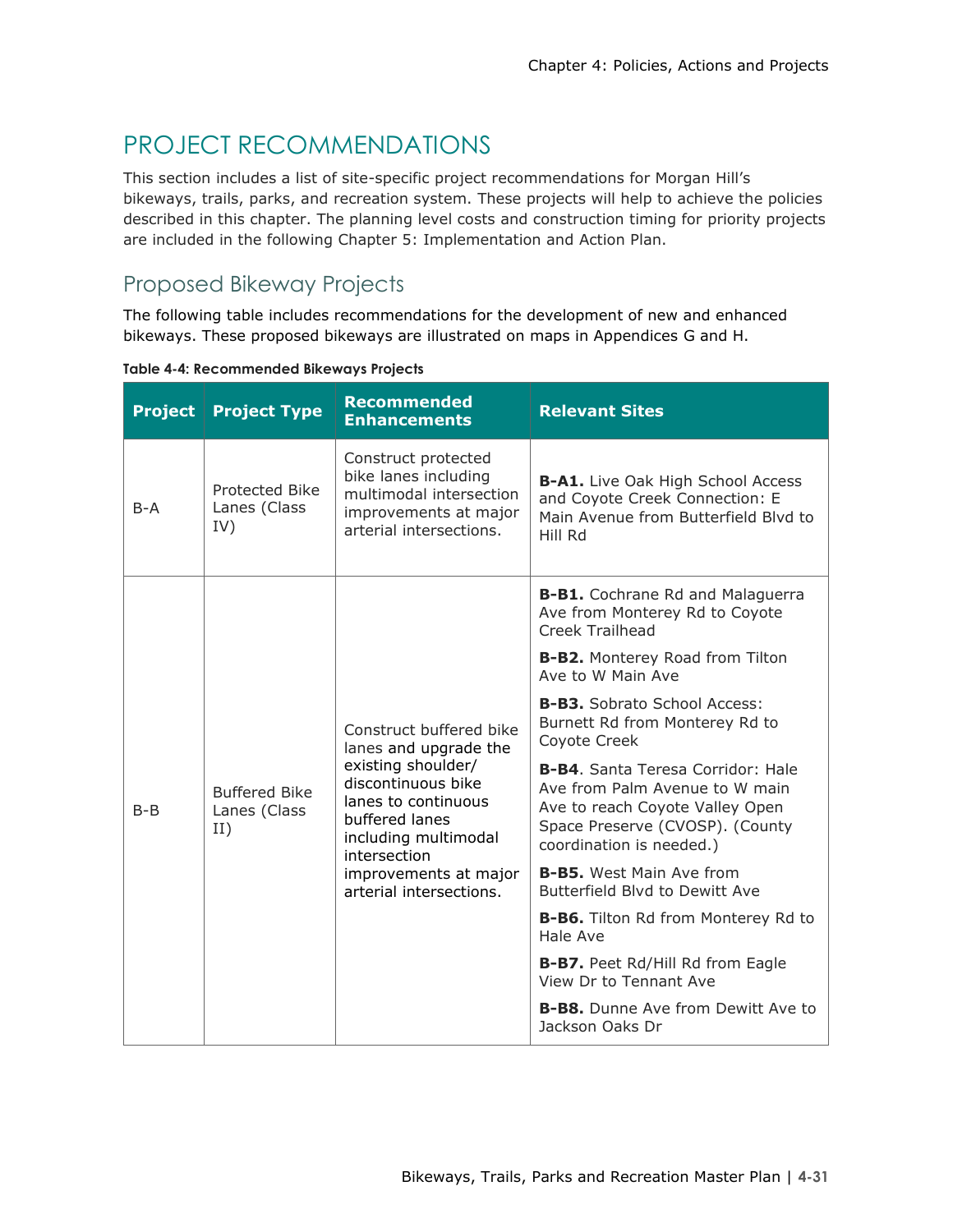| <b>Project</b> | <b>Project Type</b>         | <b>Recommended</b><br><b>Enhancements</b>                                                                                                                                                                                                                                     | <b>Relevant Sites</b>                                                                                |
|----------------|-----------------------------|-------------------------------------------------------------------------------------------------------------------------------------------------------------------------------------------------------------------------------------------------------------------------------|------------------------------------------------------------------------------------------------------|
|                |                             |                                                                                                                                                                                                                                                                               | <b>B-B9.</b> Butterfield Blvd/Watsonville<br>Rd from Cochrane Rd to Santa<br>Teresa                  |
|                |                             |                                                                                                                                                                                                                                                                               | Blvd (Phase 1: Watsonville Rd from<br>Monterey to Santa Teresa)                                      |
|                |                             |                                                                                                                                                                                                                                                                               | <b>B-B10.</b> W Edmundson Ave/Tennant<br>Ave from Olympic Dr to Hill Rd                              |
|                |                             |                                                                                                                                                                                                                                                                               | <b>B-B11.</b> Santa Teresa Blvd from<br>Wastsonville Rd to California Ave                            |
|                |                             |                                                                                                                                                                                                                                                                               | <b>B-C1.</b> Morning Star Dr/Peet Rd from<br>Eagle View Dr to Cochrane Rd                            |
|                |                             | Improve low-traffic and<br>low-speed streets by<br>adding signs,<br>pavement markings,<br>and speed and volume<br>management measures<br>to discourage through<br>trips by motor vehicles<br>and create safe,<br>convenient bicycle<br>crossings of busy<br>arterial streets. | <b>B-C2.</b> Depot St from E Main Ave to E<br>Dunne Ave                                              |
|                | <b>Bicycle</b><br>Boulevard |                                                                                                                                                                                                                                                                               | <b>B-C3.</b> Thomas Grade parallel to E<br>Dunne Ave                                                 |
| $B-C$          |                             |                                                                                                                                                                                                                                                                               | B-C4. Olympic Dr/Cosmo Ave from<br>Monterey Rd to W Edmundson Ave                                    |
|                |                             |                                                                                                                                                                                                                                                                               | B-C5. Serene Dr/Walnut Grove Dr<br>from Sutter Blyd to E Dunne Ave                                   |
|                |                             |                                                                                                                                                                                                                                                                               | <b>B-C6.</b> Dewitt Ave from W Main Ave<br>to W Dunne Ave                                            |
|                |                             |                                                                                                                                                                                                                                                                               | <b>B-C7.</b> Peak Ave from W Main Ave to<br>W Dunne Ave                                              |
|                |                             |                                                                                                                                                                                                                                                                               | <b>B-C8.</b> Diana Ave from UPRR right-of-<br>way to Walnut Grove Dr                                 |
|                |                             | Improve intersections<br>to create separation<br>between car traffic and                                                                                                                                                                                                      | <b>B-D1.</b> Monterey Rd downtown<br>intersection improvements between<br>E Main Ave and E Dunne Ave |
|                |                             | people bicycling and<br>walking/rolling.                                                                                                                                                                                                                                      | <b>B-D2.</b> E Main Ave and Butterfield<br><b>Blvd</b>                                               |
| $B-D$          | Multimodal<br>Intersection  | Multimodal intersection<br>improvements can                                                                                                                                                                                                                                   | <b>B-D3.</b> W Main Ave and Hale Ave                                                                 |
|                | improvements                | include both time- and<br>space-separation that<br>continues a protected                                                                                                                                                                                                      | B-D4. Cochrane Rd and Highway 101<br>(North & South ramps, Madrone<br>Parkway and Depaul Dr)         |
|                |                             | or buffered bike lane's<br>separation from                                                                                                                                                                                                                                    | B-D5. Monterey Rd and Cochrane Rd                                                                    |
|                |                             | vehicles through<br>intersections.                                                                                                                                                                                                                                            | <b>B-D6.</b> Butterfield Blvd and Cochrane<br>Rd                                                     |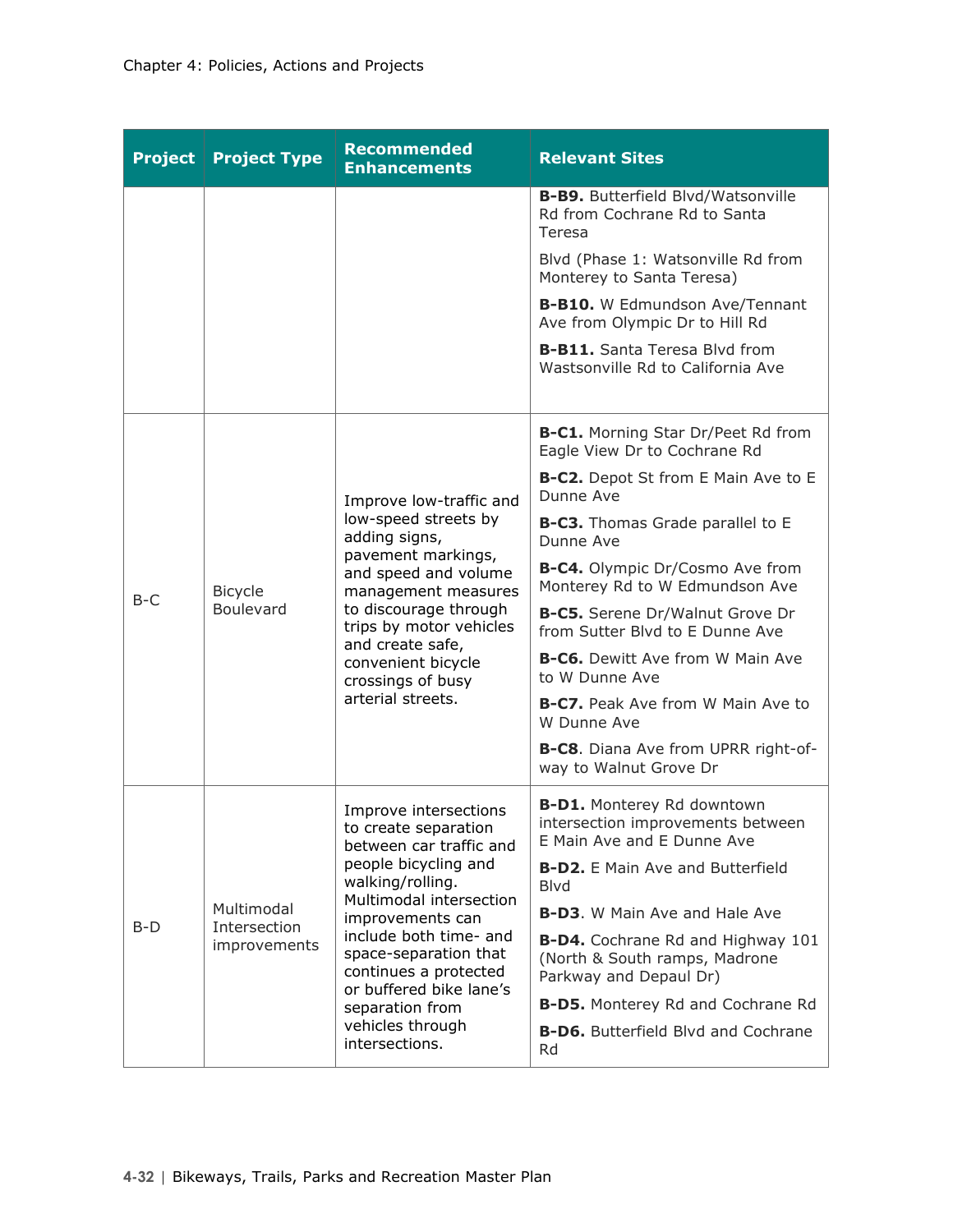| <b>Project   Project Type</b> | <b>Recommended</b><br><b>Enhancements</b> | <b>Relevant Sites</b>                                                                            |
|-------------------------------|-------------------------------------------|--------------------------------------------------------------------------------------------------|
|                               |                                           | <b>B-D7.</b> Monterey Rd and Tilton<br>Ave/Burnett Ave                                           |
|                               |                                           | <b>B-D8.</b> Butterfield Blvd and E Dunne<br>Ave                                                 |
|                               |                                           | B-D9. Dunne Ave and Highway 101<br>(North & South ramps, Condit Rd and<br>Murphy Ave)            |
|                               |                                           | <b>B-D10.</b> Butterfield Blvd and Tennant<br>Ave                                                |
|                               |                                           | <b>B-D11.</b> Monterey Rd and Watsonville<br>Rd                                                  |
|                               |                                           | <b>B-D12.</b> Monterey Rd and Tennant<br>Ave                                                     |
|                               |                                           | <b>B-D13.</b> Tennant Ave and Highway<br>101 (North & South ramps)                               |
|                               |                                           | <b>B-D14.</b> Watsonville Rd and<br>Sunnyside Ave                                                |
|                               |                                           | B-D15. Serene Dr/Walnut Grove Dr<br>bicycle boulevard crossings at E Main<br>Ave and E Dunne Ave |
|                               |                                           | <b>B-D16.</b> Monterey Rd and Vineyard<br><b>Blvd</b>                                            |
|                               |                                           | <b>B-D17.</b> Monterey Rd and Old<br>Monterey Rd                                                 |
|                               |                                           | <b>B-D18.</b> Butterfield Blvd and E<br>Central Ave                                              |
|                               |                                           | <b>B-D19.</b> Butterfield Blyd and Diana<br>Ave                                                  |
|                               |                                           | <b>B-D20.</b> Butterfield Blvd and San<br>Pedro Ave                                              |
|                               |                                           | <b>B-D21.</b> Hale Ave and Llagas Rd                                                             |
|                               |                                           | <b>B-D22.</b> Tennant Ave and Vineyard                                                           |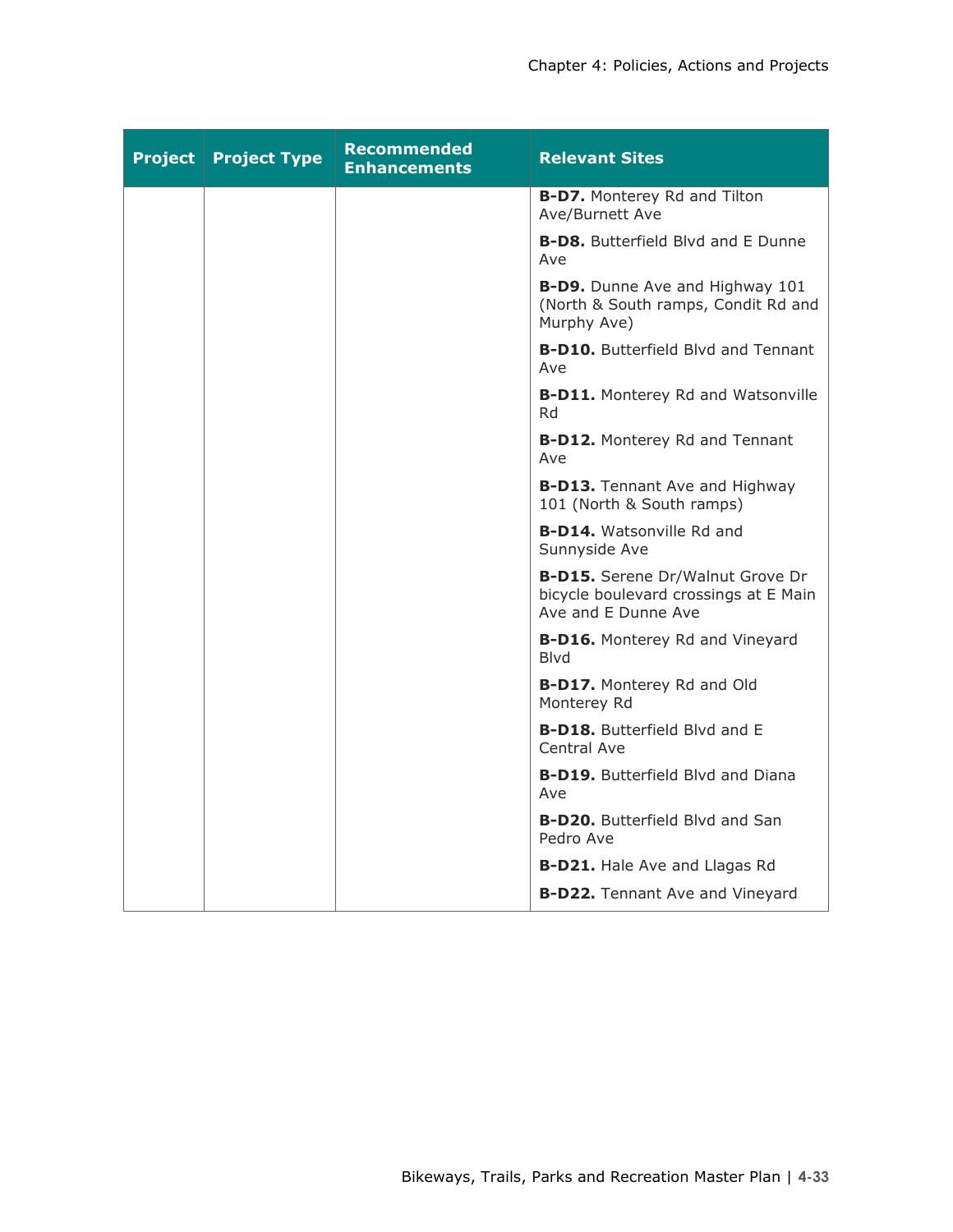### Proposed Trail Projects

The following table includes recommendations for the development of new and enhanced trails. Several of these projects require collaboration with other agencies. These proposed bikeways are illustrated in Appendices G and H.

|  |  | <b>Table 4-5: Recommended Trail Projects</b> |  |  |
|--|--|----------------------------------------------|--|--|
|--|--|----------------------------------------------|--|--|

| <b>Project</b> | <b>Project Type</b>        | <b>Recommended</b><br><b>Enhancements</b>                                                                                                                                                      | <b>Relevant Sites</b>                                                                                                                                   |
|----------------|----------------------------|------------------------------------------------------------------------------------------------------------------------------------------------------------------------------------------------|---------------------------------------------------------------------------------------------------------------------------------------------------------|
|                | Multi-Use<br><b>Trails</b> | Construct two-way, off-<br>street paved trails for<br>pedestrian and bicycle<br>use. Trails should also<br>accommodate<br>wheelchairs, joggers,<br>skaters, and other non-<br>motorized users. | <b>T-A1.</b> Pave and enhance access the<br>existing Madrone Channel Trail<br>(Cochrane Rd to Tennant Ave)<br>through signage and trail<br>improvements |
|                |                            |                                                                                                                                                                                                | T-A2. Madrone Channel Trail<br>extension from Cochrane Rd to<br>Burnett Ave connecting to Coyote<br>Creek                                               |
|                |                            |                                                                                                                                                                                                | T-A3. Coyote Creek Trail -<br>Malaguerra Staging Area to Burnett<br>Staging Area                                                                        |
|                |                            |                                                                                                                                                                                                | <b>T-A4.</b> Burnett Ave trail from<br>Madrone Channel Trail to Coyote<br><b>Creek Trail</b>                                                            |
|                |                            |                                                                                                                                                                                                | T-A5. Downtown Hilltop Trail<br>connecting Del Monte Ave to the<br>water tower and Hale Ave                                                             |
| $T - A$        |                            |                                                                                                                                                                                                | T-A6. Trail from Live Oak High<br>School to the Madrone Channel Trail                                                                                   |
|                |                            |                                                                                                                                                                                                | T-A7. Silveira Park trail around<br>Atherton Way Hidden Pond with<br>associated pedestrian bridges                                                      |
|                |                            |                                                                                                                                                                                                | T-A8 West Little Llagas Creek Trail<br>from W Main Ave to Spring Ave                                                                                    |
|                |                            |                                                                                                                                                                                                | T-A9. Santa Teresa Blvd trail south<br>of Watsonville Rd (Ph. 1: Pave<br>existing trail between Watsonville<br>and Llagas Creek)                        |
|                |                            |                                                                                                                                                                                                | T-A10. Murphy Ave/Mission View Dr<br>multi-use trail from Burnett Ave to<br><b>Tennant Ave</b>                                                          |
|                |                            |                                                                                                                                                                                                | T-A11. Trail connecting the San<br>Pedro Percolation Ponds to the<br><b>Outdoor Sports and Aquatics</b><br>Centers                                      |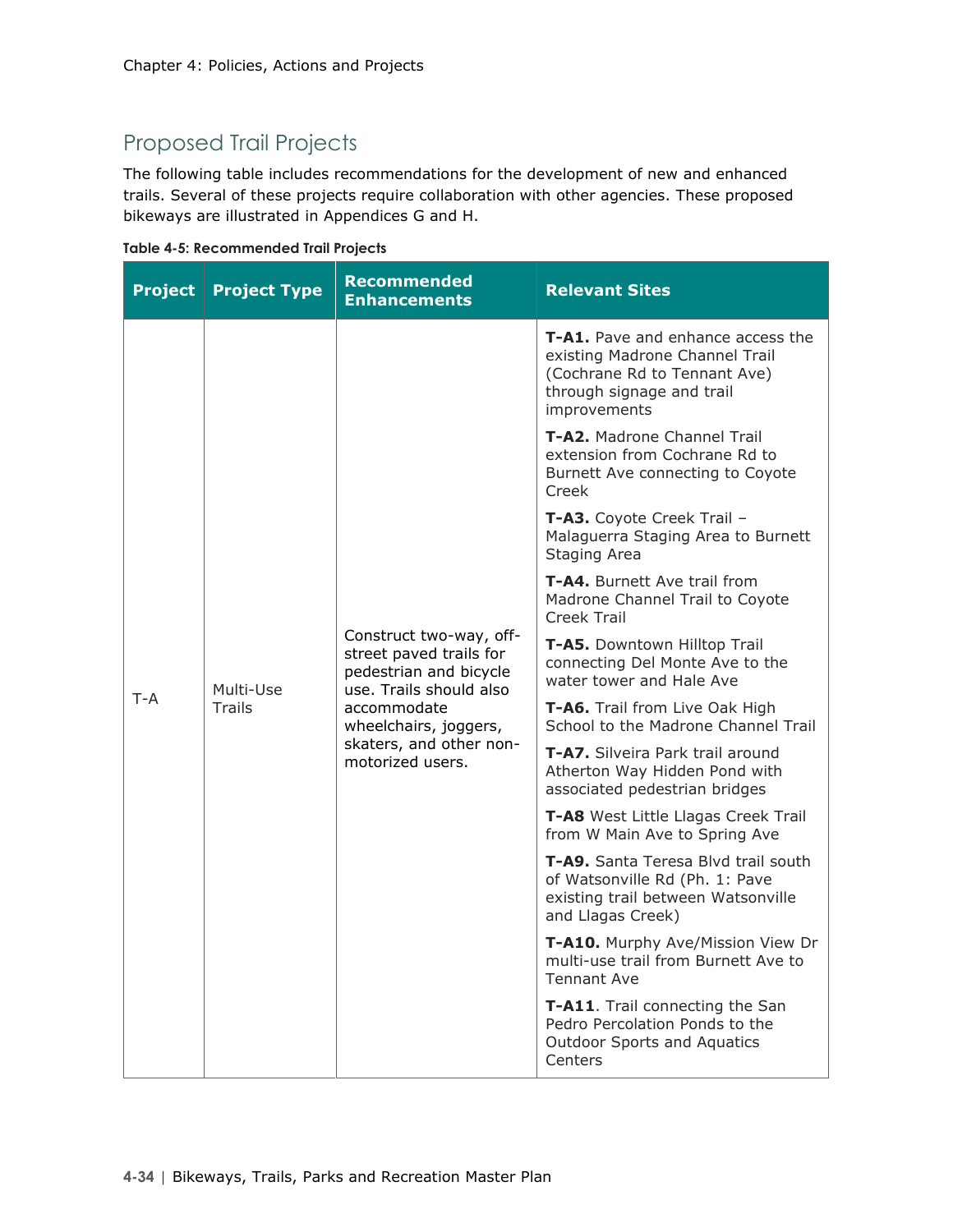| <b>Project</b> | <b>Project Type</b>              | <b>Recommended</b><br><b>Enhancements</b>                      | <b>Relevant Sites</b>                                                                                                                                               |
|----------------|----------------------------------|----------------------------------------------------------------|---------------------------------------------------------------------------------------------------------------------------------------------------------------------|
|                |                                  |                                                                | T-A12. Butterfield Linear Park<br>extension from San Pedro Ave to<br>West Little Llagas Creek Trail at<br>Watsonville Rd                                            |
|                |                                  |                                                                | T-A13. Trail from West Little Llagas<br>Creek Trail at Watsonville Rd to<br>Silveira Park                                                                           |
|                |                                  |                                                                | T-A14. Edmundson Creek Trail from<br>La Crosse Dr to W Edmundson<br>Ave/Sunnyside Ave                                                                               |
|                |                                  |                                                                | <b>T-A15.</b> Hale Ave trail connection to<br>El Toro                                                                                                               |
|                |                                  |                                                                | T-A16. Trail connecting Community<br>Park/Sunset Ave to Dewitt Ave                                                                                                  |
|                |                                  |                                                                | <b>T-A17.</b> Butterfield Linear Park<br>extension from E Central Ave to<br>Cochrane Rd                                                                             |
|                |                                  |                                                                | <b>T-A18.</b> Trail from Diana Ave to<br>Caltrain pedestrian crossing                                                                                               |
|                |                                  |                                                                | T-A19. Llagas Creek Dr Trail from<br>Hale Ave to Llagas Rd                                                                                                          |
|                |                                  |                                                                | T-A20. Trail along east side of<br>railroad tracks south of Butterfield<br>Blvd connecting to basin east of<br>railroad tracks between Maple Ave<br>and Pollard Ave |
|                |                                  |                                                                | <b>T-A21.</b> Trail from Hill Rd to Jackson<br>Park and Fountain Oaks Dr                                                                                            |
|                |                                  |                                                                | T-A22. Madrone Channel Trail from<br>Tennant Ave to E Middle Ave                                                                                                    |
|                |                                  |                                                                | T-A23. Tennant Creek Trail from<br>Dunne Ave to E Middle Ave                                                                                                        |
|                |                                  |                                                                | <b>T-B1.</b> El Toro Trails                                                                                                                                         |
| $T-B$          | Natural<br><b>Surface Trails</b> | Develop and improve<br>natural surface<br>multipurpose trails. | T-B2. Downtown Hilltop Trail<br>connecting Del Monte Ave to the<br>water tower from the south                                                                       |
|                |                                  |                                                                | T-B3. Silveria Park Trail from Santa<br>Teresa Blvd to east of pond                                                                                                 |
|                |                                  |                                                                | T-B4. Trail north of Llagas Rd<br>extending north toward Willow<br>Springs Rd                                                                                       |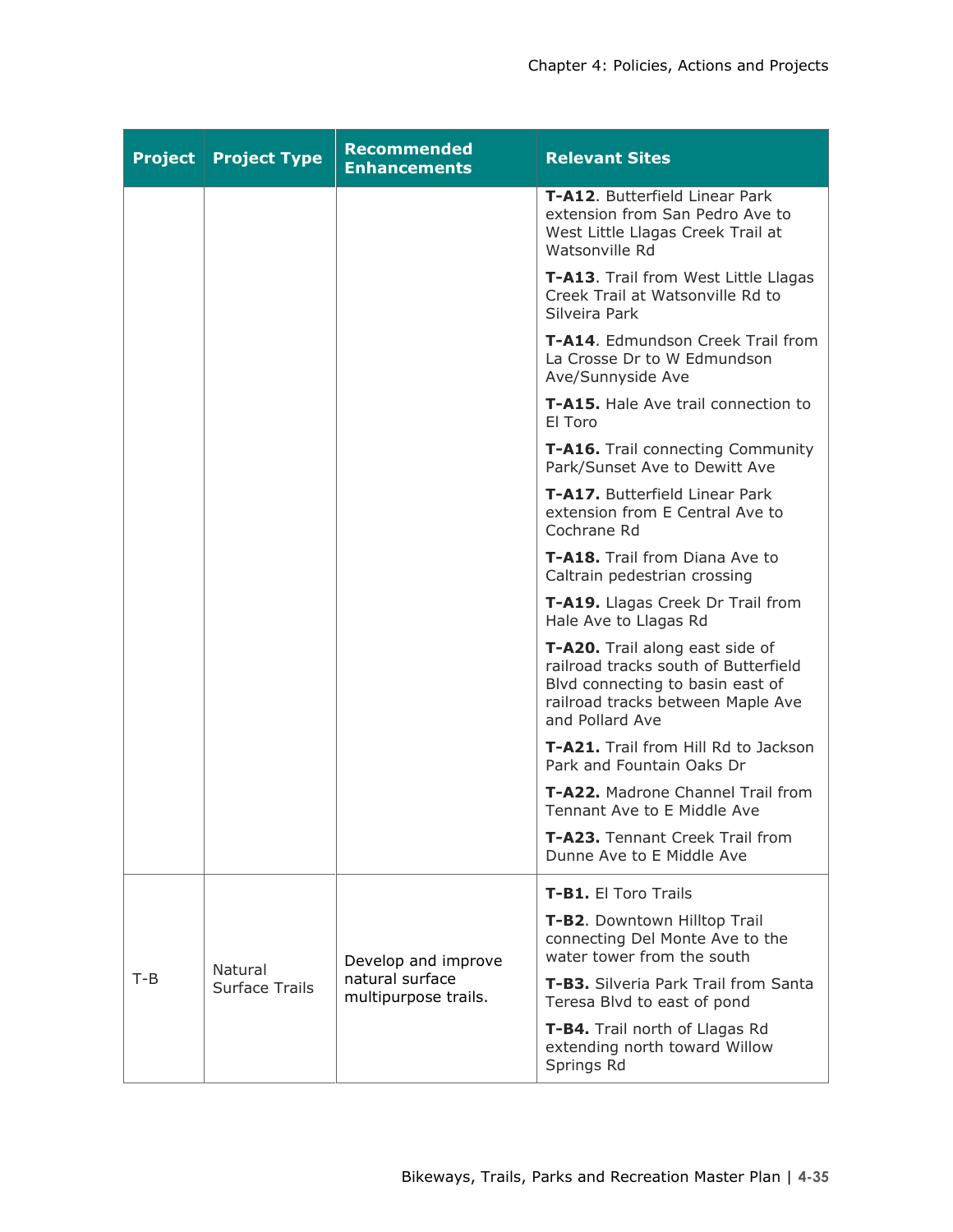| <b>Project Project Type</b> | Recommended<br><b>Enhancements</b> | <b>Relevant Sites</b>                                                                    |
|-----------------------------|------------------------------------|------------------------------------------------------------------------------------------|
|                             |                                    | T-B5. Trail around basin east of<br>railroad tracks between Maple Ave<br>and Pollard Ave |

### Proposed Park Projects

The following table includes recommendations for the development of new and enhanced parks. The recommended location for new facilities are illustrated in Figure 3-1: Proposed Bikeways, Trails, Parks, and Recreation System Concept.

**Table 4-6: Recommended Park Projects** 

Note: Projects P-F through P-P are recommended enhancements for existing parks.

| <b>Project</b> | <b>Project/Project</b><br><b>Type</b> | <b>Recommended</b><br><b>Enhancements</b>                                                                                                                 | <b>Relevant Sites</b>                                                                                                                   |  |
|----------------|---------------------------------------|-----------------------------------------------------------------------------------------------------------------------------------------------------------|-----------------------------------------------------------------------------------------------------------------------------------------|--|
| $P - A$        | Inclusive Playground                  | Construct the proposed<br>inclusive playground. (Included<br>in 2015-16 CIP). Create a<br>phased approach to facilitate<br>implementation as appropriate. | P-A1. Community<br>Park                                                                                                                 |  |
| $P - B$        | Develop new parks<br>in Downtown      | Implement master plans for<br>Downtown parks. (Included in<br>2015-16 CIP)                                                                                | P-B1. Railroad Park,<br><b>Third Street Creek</b><br>Park, and Nob Hill Trail<br>Park                                                   |  |
| $P-C$          | New Large<br><b>Community Park</b>    | Land-bank acreage $(10+$ acres).                                                                                                                          | P-C1. Northeast<br>Morgan Hill in the<br>Potential Open Space<br>and Heritage<br>Agricultural Land<br>identified in the<br>General Plan |  |
| $P-D$          | <b>New Small</b>                      | Develop new small community                                                                                                                               | <b>P-D1.</b> Within current<br>City boundaries west<br>of Hwy. 101, between<br>Barrett Road and<br>Dunne Road                           |  |
|                | Community Parks                       | parks.                                                                                                                                                    | P-D2. Within the City<br>growth boundary, west<br>of Hwy. 101, and<br>north of Cochrane,<br>south of Burnet.                            |  |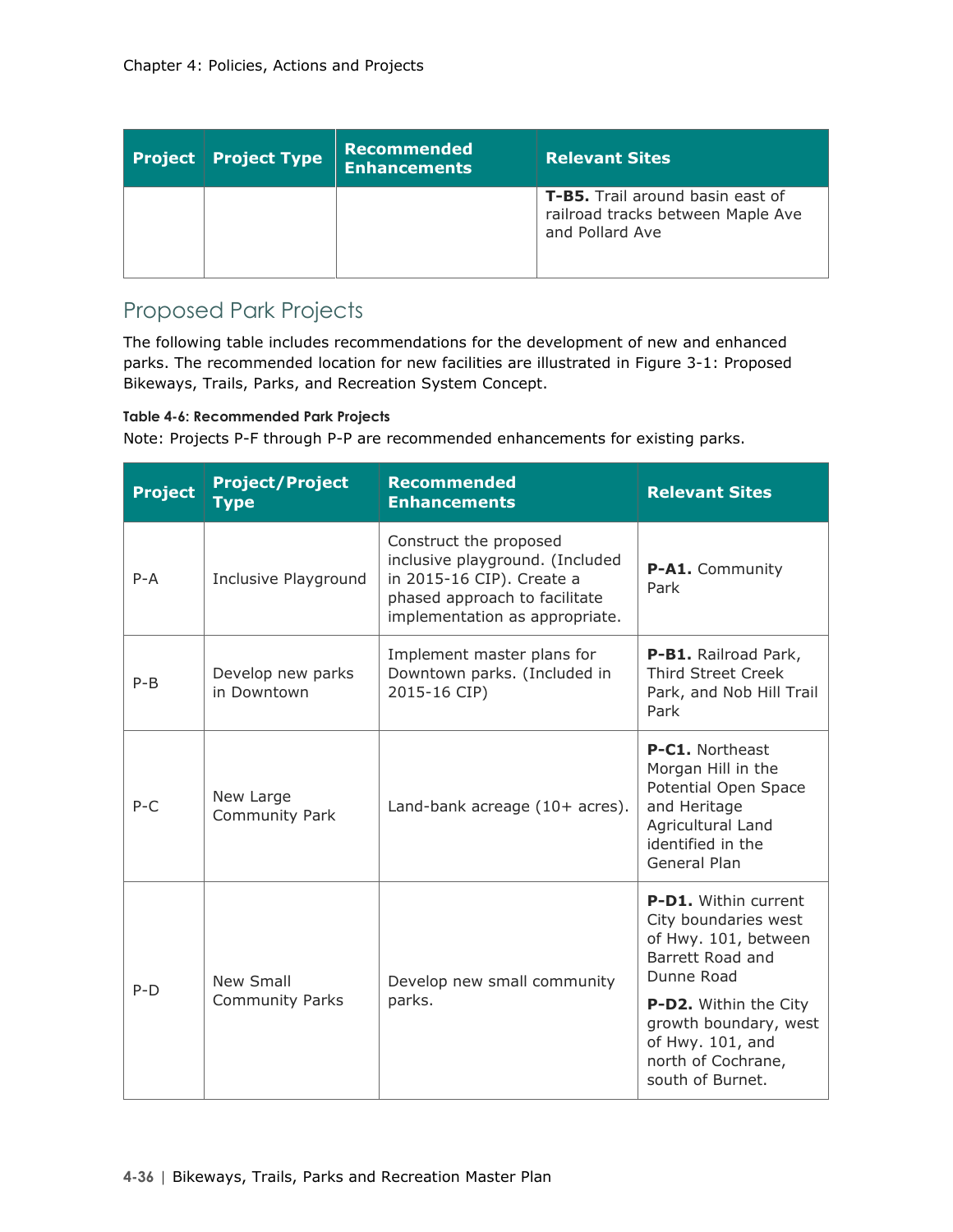| <b>Project</b> | <b>Project/Project</b><br><b>Type</b> | <b>Recommended</b><br><b>Enhancements</b>                                                                         | <b>Relevant Sites</b>                                                                                                                   |
|----------------|---------------------------------------|-------------------------------------------------------------------------------------------------------------------|-----------------------------------------------------------------------------------------------------------------------------------------|
|                |                                       |                                                                                                                   | P-E1. East Side of El<br><b>Toro Mountain</b><br>P-E2. Foothills east of                                                                |
|                |                                       |                                                                                                                   | Hill Road and north of<br>E. Dunne Ave.                                                                                                 |
| $P-E$          | <b>New Recreational</b><br>Open Space | Acquire open space for future<br>trail development.                                                               | P-E3. Northeast<br>Morgan Hill in the<br>Potential Open Space<br>and Heritage<br>Agricultural Land<br>identified in the<br>General Plan |
|                |                                       |                                                                                                                   | P-F1. Galvan Park<br>Improvements<br>(handball and lighting)                                                                            |
| $P-F$          | <b>Targeted Park</b><br>Improvements  | Construct planned park<br>improvements.                                                                           | P-F2. Nordstrom<br>Park/School<br>Improvements                                                                                          |
|                | <b>Improve Parking</b>                | Construct recommended                                                                                             | P-G1. Community<br>Park: Inclusive<br>Playground Parking                                                                                |
| $P-G$          |                                       | parking enhancements for<br>existing facilities.                                                                  | P-G3. Anderson Lake<br>County Park<br>P-G4. Paradise Park                                                                               |
|                |                                       | Add restroom facilities to                                                                                        |                                                                                                                                         |
| $P-H$          | New Restrooms                         | heavily use small community<br>parks.                                                                             | P-H1. Nordstrom Park<br>P-H2. Paradise Park                                                                                             |
| $P-I$          | Community Garden                      | Relocate community garden to<br>new location. (The current<br>location has been identified for<br>redevelopment.) | P-I1. Downtown near<br>the Courthouse OR<br>City property near<br><b>Butterfield overpass</b>                                           |
| P-J            | Off-Leash Dog Areas                   | Develop new designated off-<br>leash dog area(s).                                                                 | P-J1. To be<br>determined in<br>consultation with<br>neighbors.                                                                         |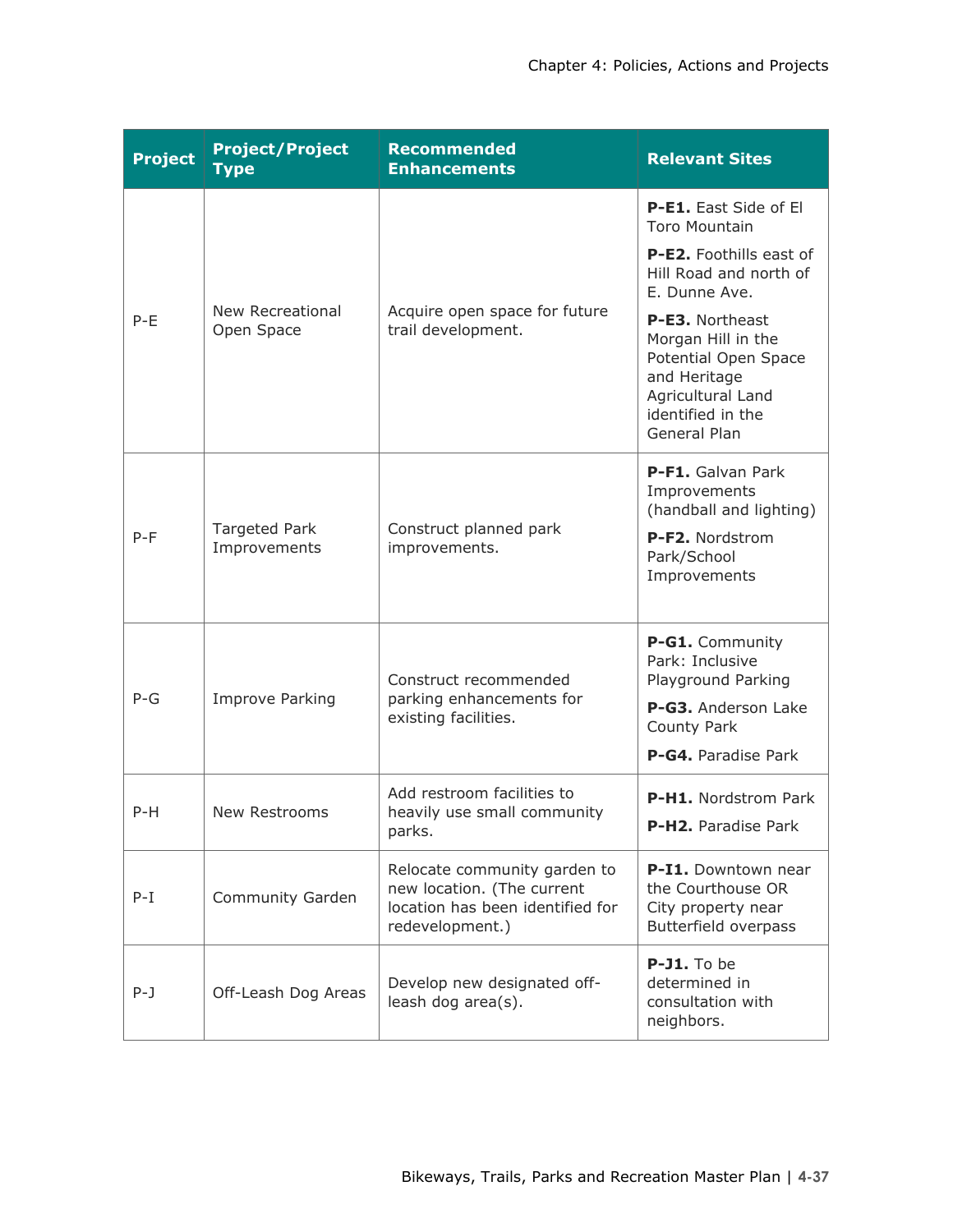| <b>Project</b> | <b>Project/Project</b><br><b>Type</b>                           | <b>Recommended</b><br><b>Enhancements</b>                                                          | <b>Relevant Sites</b>                                                          |  |
|----------------|-----------------------------------------------------------------|----------------------------------------------------------------------------------------------------|--------------------------------------------------------------------------------|--|
| $P-K$          | Enhance Play<br>Environments                                    | Develop new, diverse,<br>multigenerational and<br>accessible play environments to<br>parks.        | P-K1. All City Parks                                                           |  |
| $P-L$          | <b>Shade Structures</b>                                         | Add shade structures to parks,<br>especially over seating and play<br>areas.                       | P-L1. All City Parks                                                           |  |
| $P-M$          | Seating                                                         | Add new and diverse seating<br>options in parks.                                                   | P-M1. All City Parks                                                           |  |
| $P-N$          | Picnic Areas                                                    | Add covered picnic areas.                                                                          | P-N1. All City Parks                                                           |  |
| $P-O$          | Low-water<br>Landscaping                                        | Transition landscaping to low-<br>water, native plantings.                                         | P-01. Hamilton<br>Square Park<br>P-O2. Oak Creek Park<br>P-O3. Mill Creek Park |  |
| $P - P$        | <b>Bioswales</b>                                                | Transition water retention<br>basins to bioswales.                                                 | P-P1. All City Parks                                                           |  |
| $P-Q$          | Tennis/pickleball<br>Courts                                     | Add courts striped for both<br>tennis and pickleball at the<br>Community Park corporation<br>yard. | P-Q1. Community<br>Park                                                        |  |
| $P-R$          | Fitness/exercise<br>Opportunities                               | Add fitness equipment and<br>opportunities for all ages to<br>exercise in parks.                   | P-R1. Galvan Park<br><b>P-R2.</b> Nordstrom Park                               |  |
| $P-S$          | <b>Borello School Park</b><br>(Peet Road Future<br>School Site) | Develop park amenities at<br>future school site.                                                   | P-S1. Borello School                                                           |  |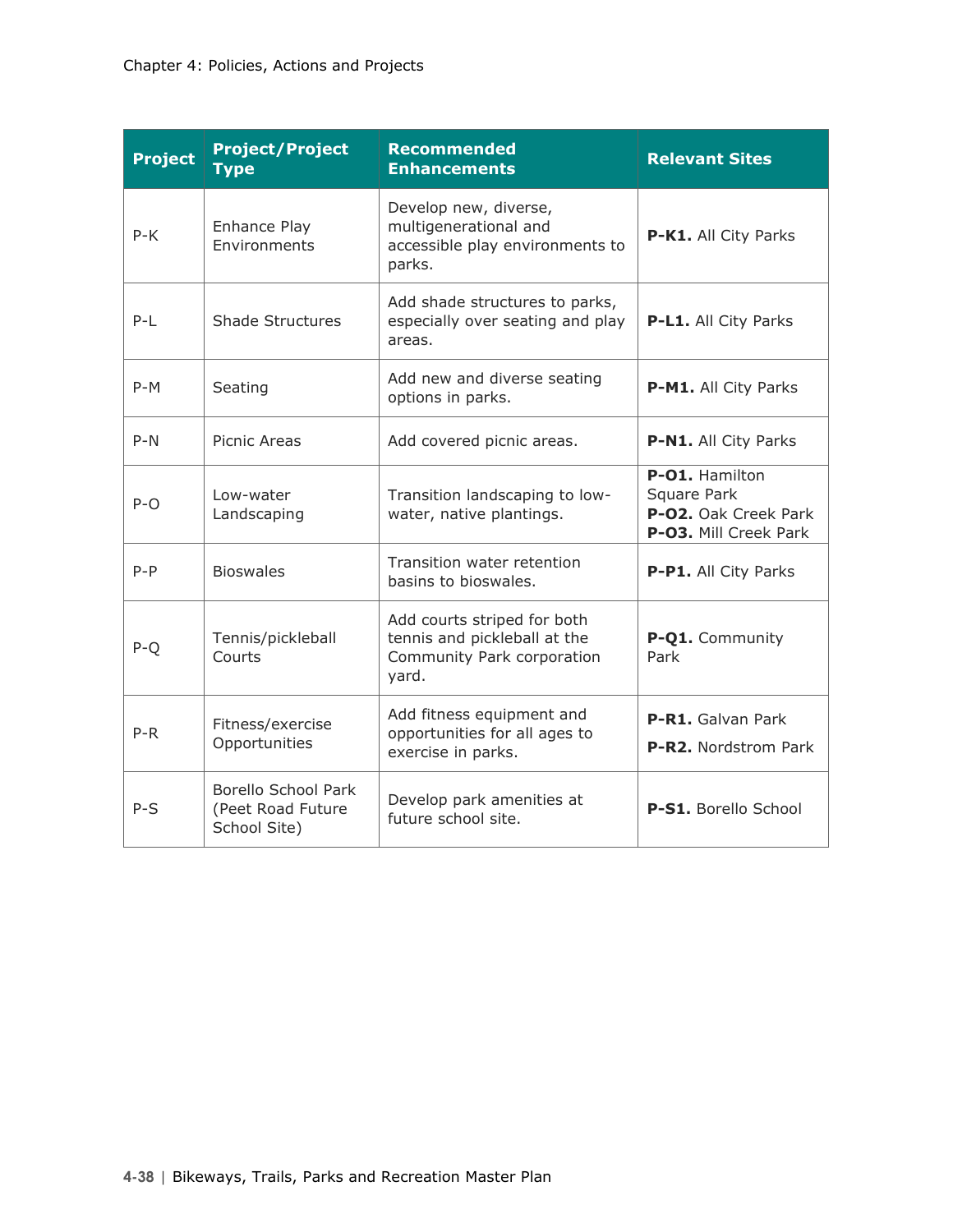# Proposed Recreation Facility Projects

The following table includes recommendations for the development of new and enhanced recreation facilities.

**Table 4-7: Recommended Recreation Facility Projects** 

| <b>Project</b> | <b>Project</b>                                      | <b>Recommended</b><br><b>Enhancements</b>                                                                                                  | <b>Relevant Sites</b>                                                         |
|----------------|-----------------------------------------------------|--------------------------------------------------------------------------------------------------------------------------------------------|-------------------------------------------------------------------------------|
| $R - A$        | Centennial<br><b>Recreation Center</b><br>expansion | Construct proposed addition<br>including new fitness rooms and<br>storage area.                                                            | <b>R-A1.</b> Centennial<br><b>Recreation Center</b>                           |
| $R - B$        | <b>Outdoor Sports</b><br>Center                     | Improve the Sports Center by<br>adding a sidewalk, lights,<br>irrigation, and restroom.                                                    | R-B1. Outdoor Sports<br>Center (Phased<br>improvements)                       |
| $R-C$          | Baseball / Softball<br>Complex                      | Continue to pursue the<br>development of a complex in the<br>SE Quadrant; Engage the<br>community.                                         | R-C1. City property in<br>the SE Quadrant                                     |
| $R-D$          | Sand Volleyball<br>Complex                          | Conduct Feasibility Analysis and<br>construct for a regional facility<br>(or add courts to neighborhood<br>parks).                         | <b>R-D1.</b> Location to be<br>determined                                     |
| $R-F$          | Villa Mira Monte                                    | Establish PRC subcommittee and<br>draft a partnership agreement<br>and establish a working<br>relationship with the Historical<br>Society. | R-E1. Villa Mira Monte<br>(Phased<br>improvements)                            |
| $R-F$          | Expand gymnasium<br>capacity                        | Pursue joint-use agreement(s)<br>to expand gymnasium facility<br>capacity.                                                                 | R-F1. Location<br>undetermined                                                |
| $R-G$          | Expand aquatic<br>capacity                          | Expand capacity at existing<br>facilities.                                                                                                 | R-G1. Splash pad at<br>community park<br>R-G2. Aquatic Center<br>improvements |
| $R-H$          | <b>Expand Senior</b><br>Service Center              | Conduct a feasibility analysis to<br>determine programming and the<br>need for additional facility<br>space.                               | R-H1. Centennial<br><b>Recreation Center</b>                                  |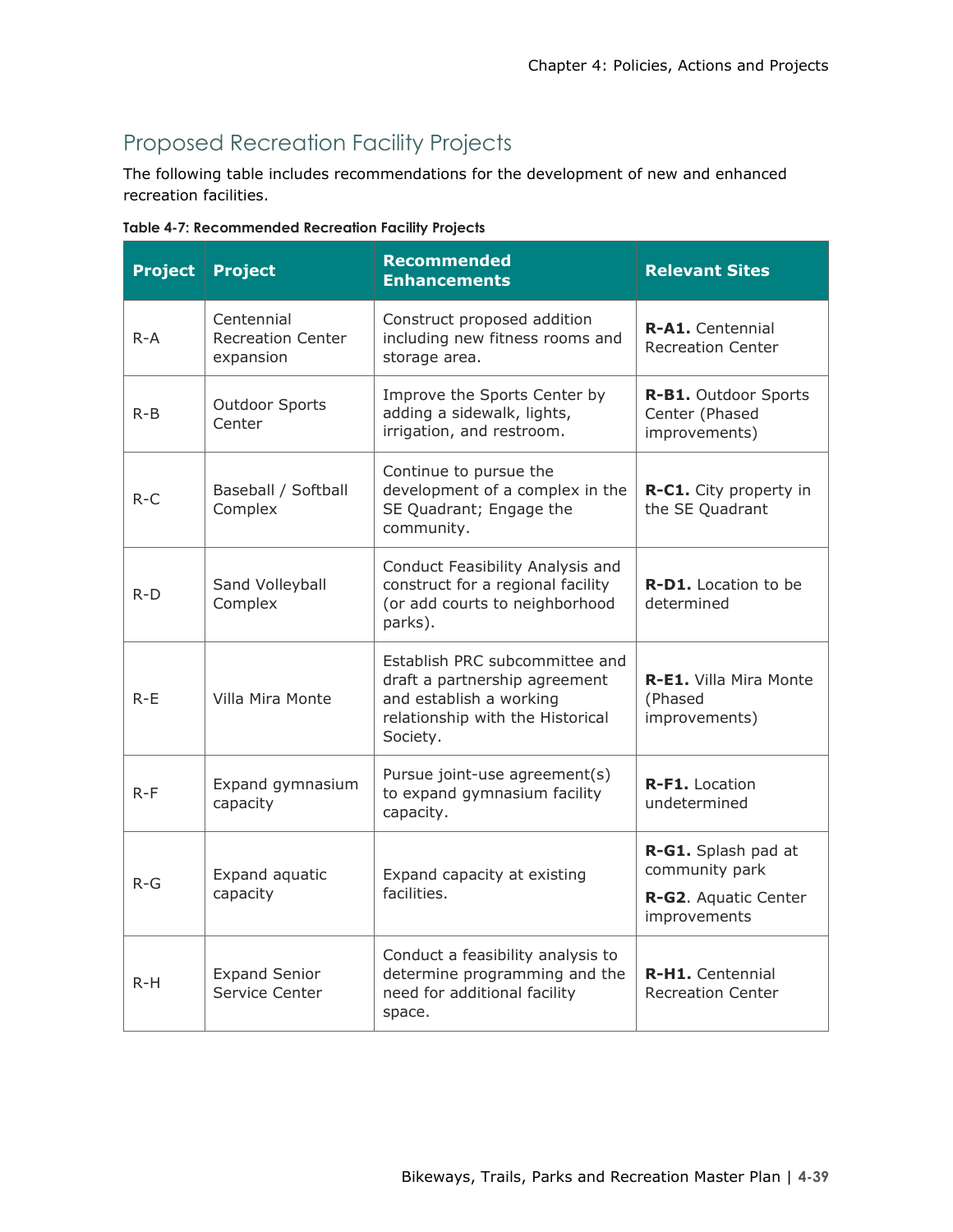| <b>Project</b> | <b>Project</b>              | <b>Recommended</b><br><b>Enhancements</b>                           | <b>Relevant Sites</b>                 |  |
|----------------|-----------------------------|---------------------------------------------------------------------|---------------------------------------|--|
| $R-I$          | New Community<br>Center     | Consider re-purposing the<br>Friendly Inn as a Community<br>Center. | R-I1. Friendly Inn,<br>Galvan Park    |  |
| $R - J$        | Expand preschool<br>program | Add space and capacity for<br>additional preschool enrollment       |                                       |  |
| $R-K$          | Increase parking            | Add parking capacity for<br>OSC/AC                                  | R-K1. City land<br>adjacent to OSC/AC |  |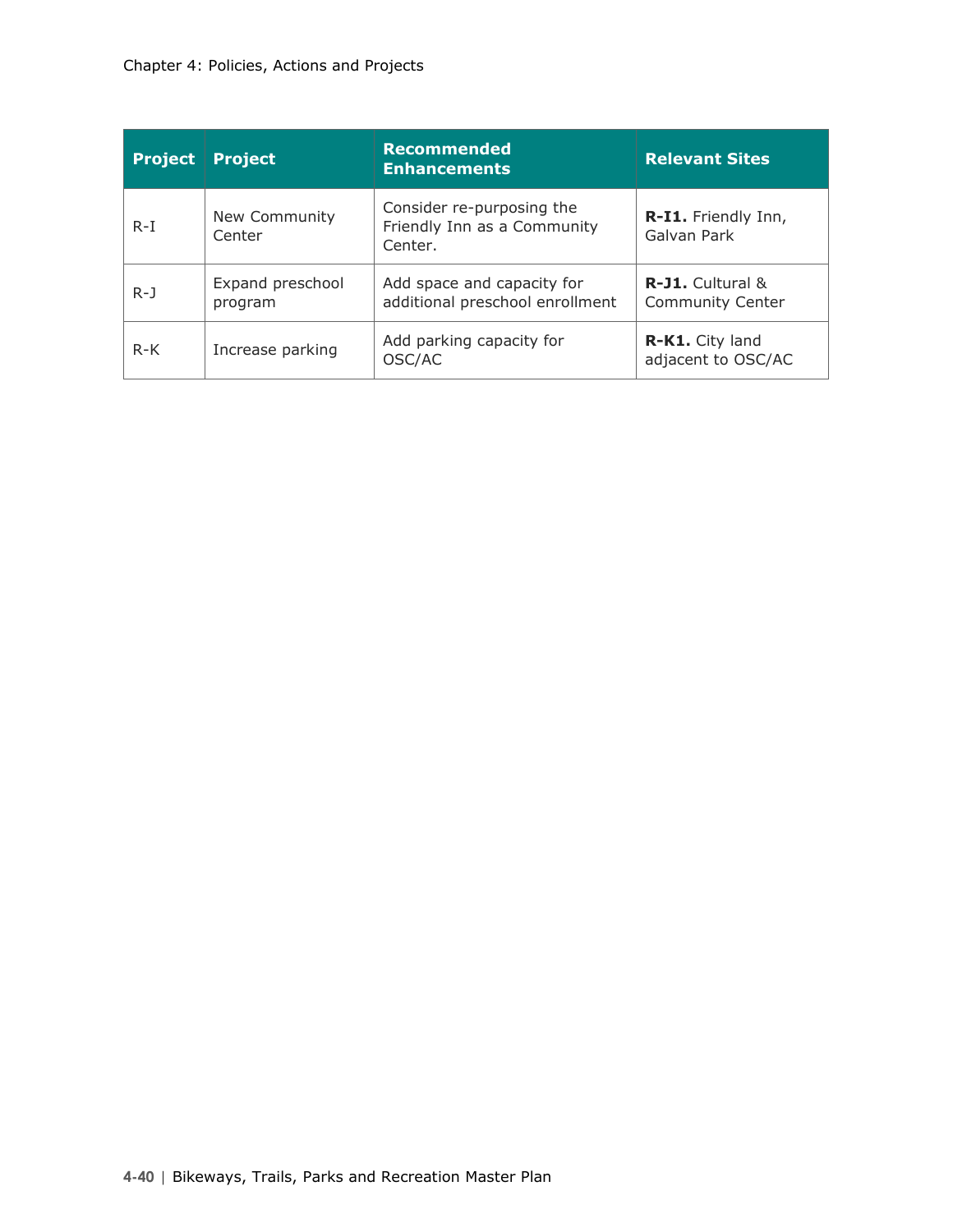# PROJECTED PARKLAND LEVEL OF SERVICE

The projects recommended in this chapter expand and enhance the Morgan Hill Bikeways, Trails, Parks, and Recreation system to meet the needs of the City's current and projected population. If the projects are constructed, by 2035, the City's parkland level of service (LOS) will be **4.8 acres per 1,000 residents**. <sup>1</sup> This is an improvement over the 2016 LOS of 3.4 acres per 1,000 residents. The planned and proposed projects include the development of 73 acres of new parkland, special use recreation facilities, trails, and recreational open space, which will increase the City's total parks and recreation acreage from the current 193 acres to 351 acres. The proposed parks and facilities will move the City closer to meeting its goal of five acres per 1,000, even with an increased population. For the Level of Service calculations see Appendix B.

| <b>Facility Type</b>                                                                        | <b>Existing</b><br><b>Acreage</b><br><b>Counted</b><br><b>Toward</b><br><b>LOS</b><br>(2016) | <b>Future</b><br><b>Acreage</b><br>(Existing<br>$+$<br><b>Planned)</b> | <b>Percent</b><br>$(\overline{\frac{9}{6}})$<br><b>Acreage</b><br><b>Counted</b><br><b>Toward</b><br><b>LOS</b> | <b>Future</b><br><b>Acreage</b><br><b>Counted</b><br><b>Toward LOS</b> |
|---------------------------------------------------------------------------------------------|----------------------------------------------------------------------------------------------|------------------------------------------------------------------------|-----------------------------------------------------------------------------------------------------------------|------------------------------------------------------------------------|
| City-Owned Parks (Mini<br>Parks, Neighborhood Parks,<br>Downtown Parks,<br>Community Parks) | 59.16                                                                                        | 94.96                                                                  | 100%                                                                                                            | 94.96                                                                  |
| Special Use Non-Recreation<br><b>Facilities</b>                                             | 11.90                                                                                        | 11.90                                                                  | 50%                                                                                                             | 5.95                                                                   |
| Special Use Recreation<br><b>Facilities</b>                                                 | 46.00                                                                                        | 81.40                                                                  | 100%                                                                                                            | 81.4                                                                   |
| Trails (Natural Surface and<br>Multi-Use)                                                   | 10.40                                                                                        | 33.80                                                                  | 100%                                                                                                            | 33.8                                                                   |
| City-Owned Recreational<br>Open Spaces*                                                     | $\Omega$                                                                                     | 120.70                                                                 | 25%                                                                                                             | 30.18                                                                  |
| School Joint Use<br>Agreements                                                              | $\Omega$                                                                                     | 10                                                                     | 100%                                                                                                            | 10                                                                     |
| Privately-Owned Parks**                                                                     | 23.05                                                                                        | 46.10                                                                  | 50%                                                                                                             | 23.05                                                                  |
| Privately-Owned<br>Recreational Open Spaces<br>(not counted in LOS)                         | 19.10                                                                                        | 19.10                                                                  | 0%                                                                                                              | 279.34                                                                 |

### **Table 4-8: Morgan Hill 2035 Level of Service Calculations**

 $1$  The projected LOS is calculated with a 2035 population—58,200-- that is based on the 2035 population growth ceiling set by the proposed 2035 RDCS Update. The City's population may not reach this level.